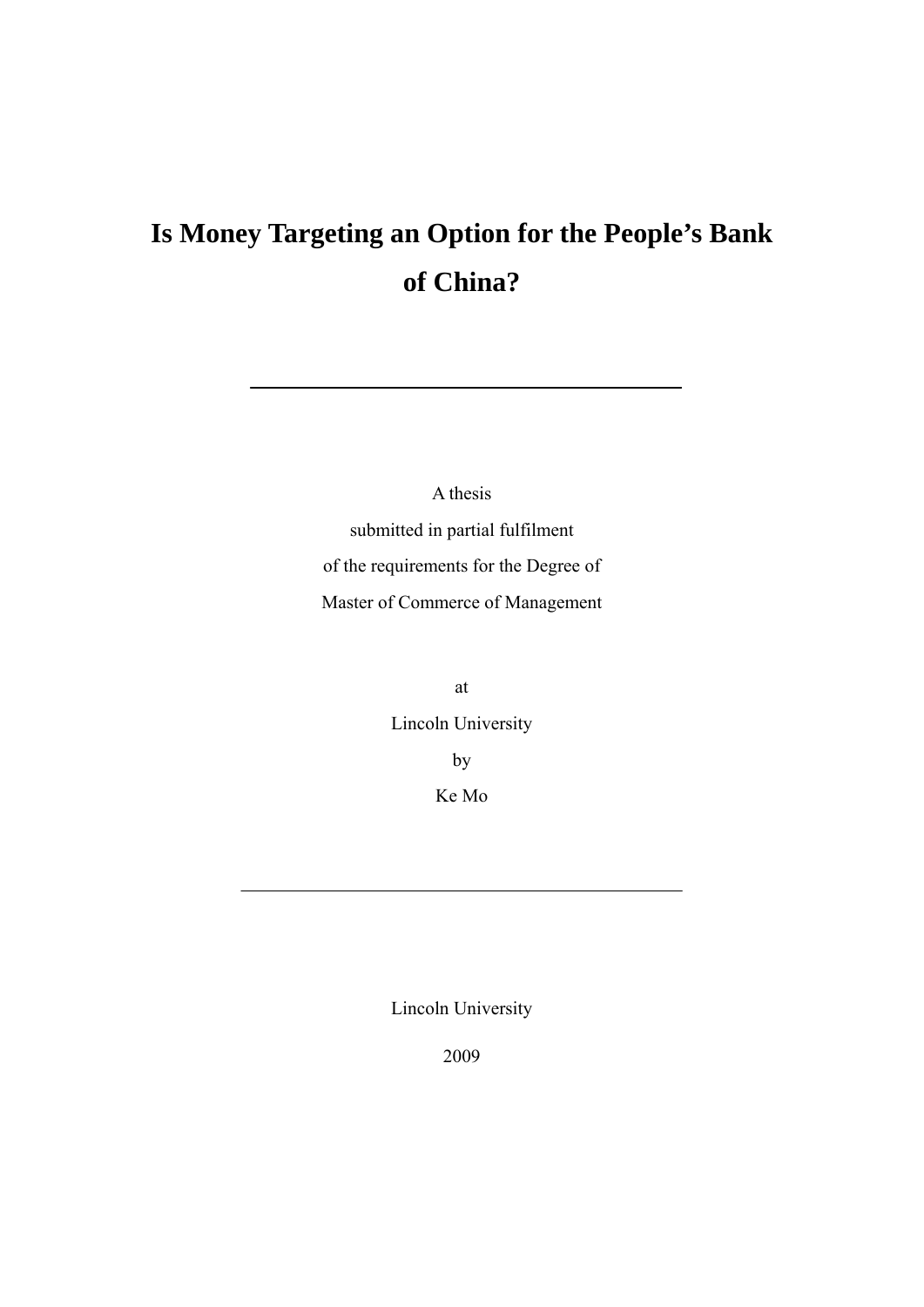# **Abstract of a thesis submitted in partial fulfilments of the requirements for the Degree of M.C.M.**

# **Is Money Targeting an Option for the People's Bank of China?**

by

Ke Mo

### **Abstract**

This study examines which monetary aggregates, namely nominal M0, M1 and M2, can be used by the People's Bank of China to conduct monetary policy. The model includes real M0, M1 and M2 as the dependent variable respectively and their determinants, such as real income, real inflation rate, and real rate of one-year saving deposit. Johansen (1988) and Johansen and Juselius's (1990) procedures are used to estimate the long-run relationship between the monetary aggregates and their variables. Short-run model is applied to M0, M1 and M2 respectively to see whether the error term is negative to validate the significance of the long-run relationship using the Ordinary Least Square estimation.

Keywords: Money targeting; unit root; cointegration; income elasticity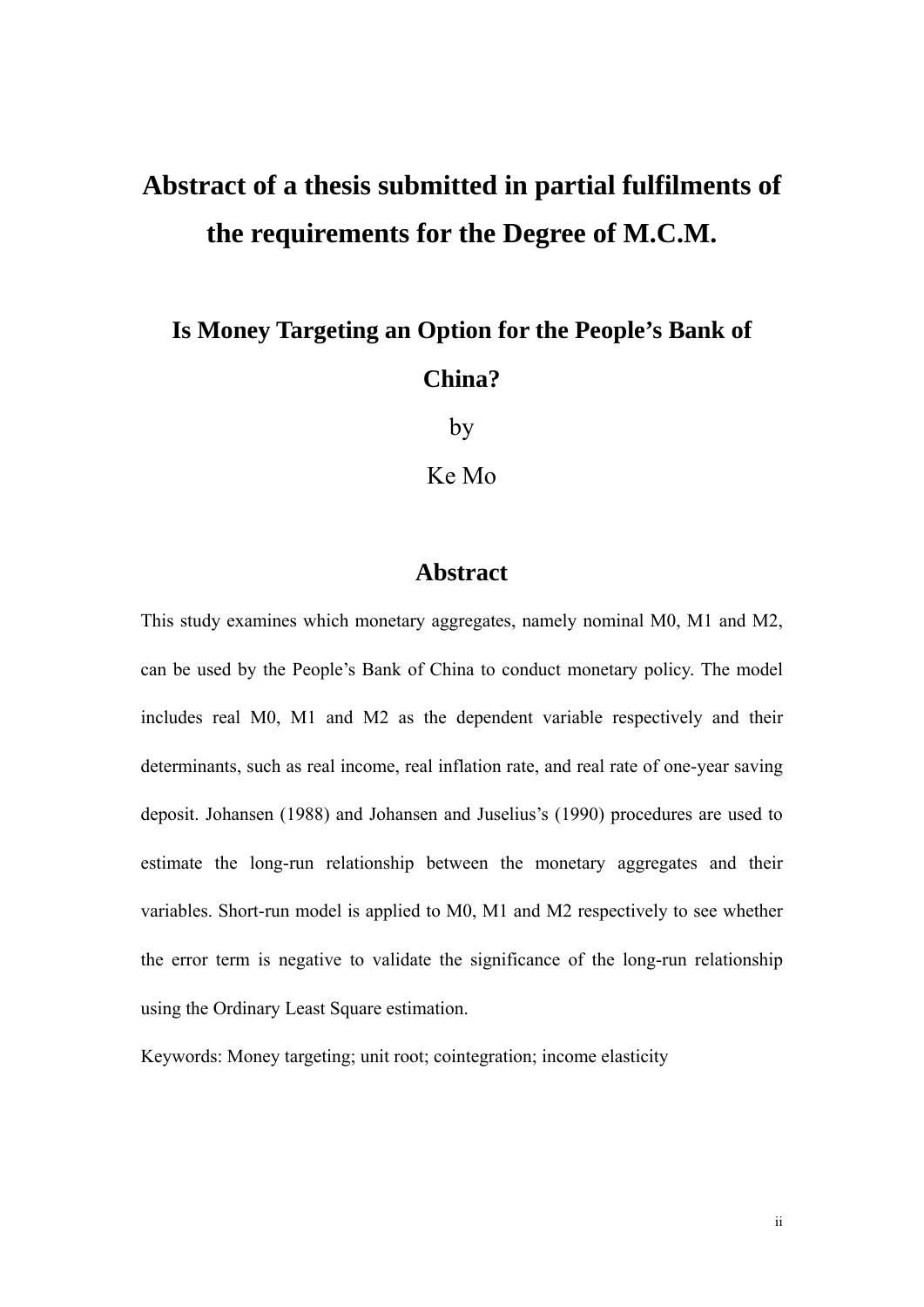### **Acknowledgement**

First of all, I would like to express my gratitude to Dr. Christopher Gan and Dr. Baiding Hu for being my thesis supervisors. Special thanks also go to Dr. Christopher Gan and Dr. Baiding Hu.

I would like to show my deepest gratitude to Dr. Christopher Gan, a respectable, responsible and resourceful scholar, who has provided me with valuable guidance in every stage of the writing of this thesis. Without his enlightening instruction, impressive kindness and patience, I could not have completed my thesis. His keen and vigorous academic observation enlightens me not only in this thesis but also in my future study. I would like to thank Dr. Baiding Hu for his profound knowledge of statistics.

Last but not least, my special thanks also go to Shuzhang Sun for his insightful comments during my study period and to my family for their unconditional love and support.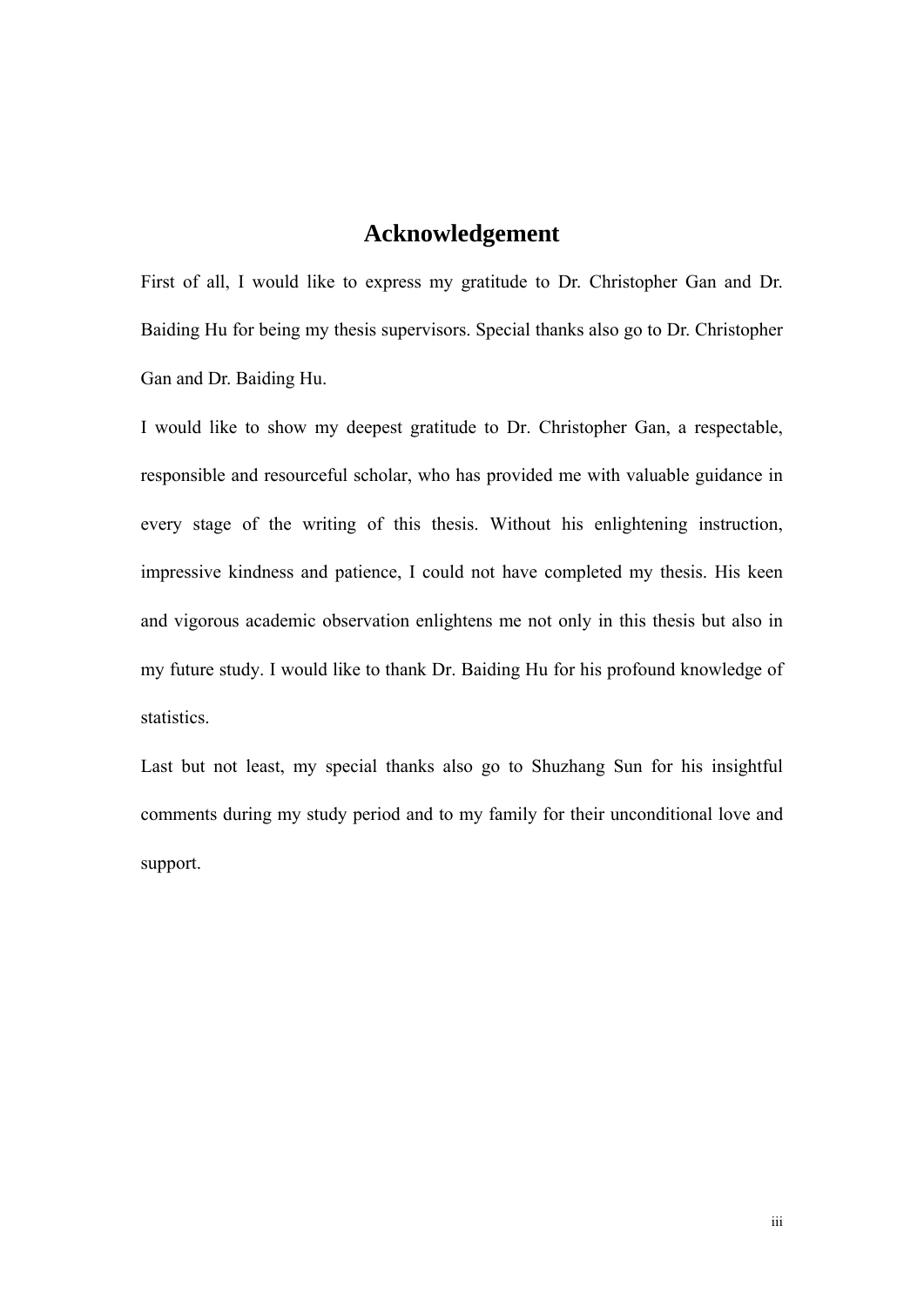## **Table of Contents**

| Abstract                                            | $\ddot{\rm ii}$ |
|-----------------------------------------------------|-----------------|
| Acknowledgment                                      | iii             |
| Table of Contents                                   | iv              |
| List of Tables                                      | $\overline{vi}$ |
| List of Figures                                     |                 |
| Chapter 1: Introduction                             |                 |
| 1.1 Background                                      | $\mathbf{1}$    |
| 1.1.1 The Chinese Banking Sector                    | 1               |
| 1.1.2 Main Contours of Monetary Policy Development  | 2               |
| 1.1.3 Inflation Cycle and Inflationary Expectations | 4               |
| 1.1.4 Theory of Money Targeting                     | 6               |
| 1.2 Research Objectives                             | 7               |
| 1.3 Structure of the Thesis                         | 8               |
| <b>Chapter 2: Literature Review</b>                 |                 |
| 2.1 The Evolution of the Chinese Monetary Policy    | 9               |
| 2.2 Money Demand in Foreign Countries               | 14              |
| 2.3 Money Demand in China                           | 22              |
| Chapter 3: Data and Methodology                     |                 |
| 3.1 Variable Selection                              | 30              |
| 3.2 Model Formulation                               | 32              |
| 3.3 Expected Signs of Coefficients                  | 33              |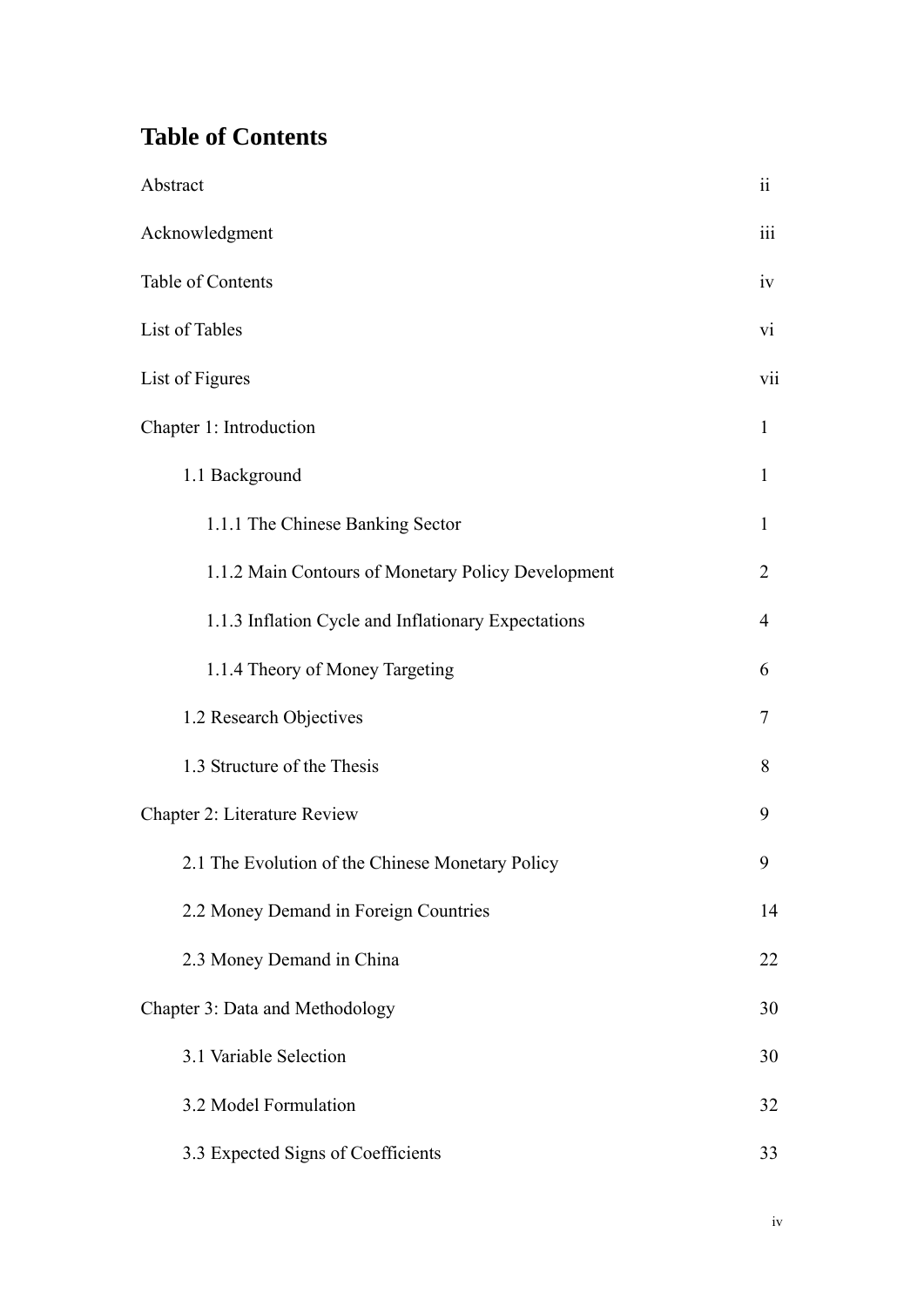| 3.4 Methodology                                | 33 |
|------------------------------------------------|----|
| 3.4.1 Unit Root Tests                          | 34 |
| 3.4.2 Cointegration                            | 35 |
| 3.4.3 Short-run Model                          | 38 |
| <b>Chapter 4: Empirical Results</b>            |    |
| 4.1 Introduction                               | 40 |
| 4.2 Data Description                           | 40 |
| 4.3Hodrick-Prescott Filter                     | 41 |
| 4.4 Unit Root Tests                            | 44 |
| 4.4.1 Graphical Descriptions of Quarterly Data | 44 |
| 4.4.2 Unit Root Tests                          | 49 |
| 4.5 Cointegration Tests                        | 50 |
| 4.6 Short-run Model                            | 59 |
| 4.6.1 Unrestricted Model                       | 59 |
| 4.6.2 Restricted Model                         | 64 |
| Chapter 5: Conclusions and Discussion          | 67 |
| 5.1 Introduction                               | 67 |
| 5.2 Research Findings                          | 67 |
| 5.3 Policy Implications and Limitations        | 72 |
| 5.4 Recommendations for future research        | 76 |
| References                                     | 77 |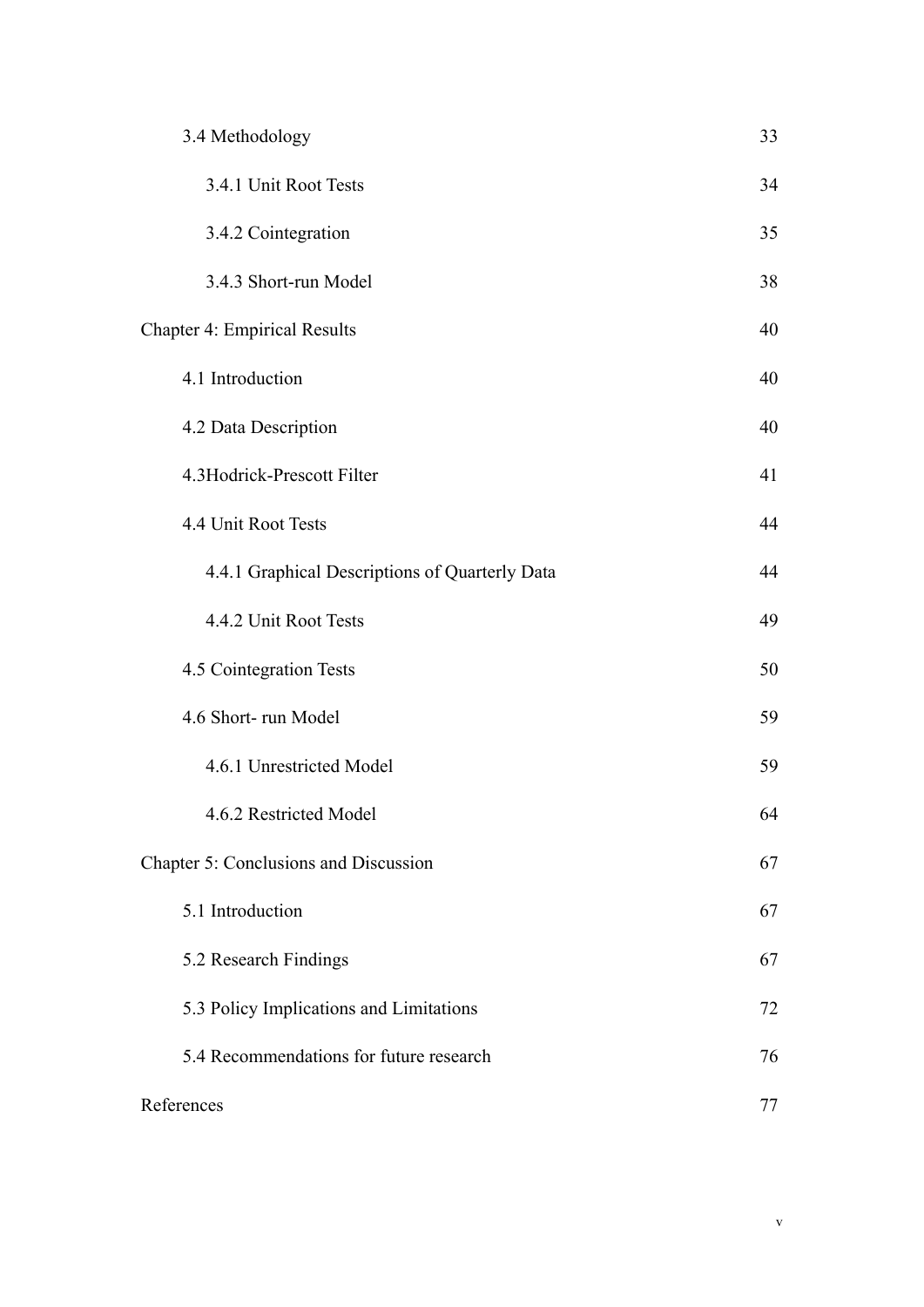## **List of Tables**

Tables

| 4.1 ADF Unit Root Test Results                              | 43 |
|-------------------------------------------------------------|----|
| 4.2 Results of Unit Root Tests                              | 49 |
| 4.3 Cointegration Test Results                              | 51 |
| 4.4 Cointegrating Vectors Normalized on LRM0, LRM1 and LRM2 | 54 |
| 4.5 Diagnostic Tests                                        | 58 |
| 4.6 Results of Unrestricted Short-run Model: DLRM0          | 61 |
| 4.7 Results of Unrestricted Short-run Model: DLRM1          | 62 |
| 4.8 Results of Unrestricted Short-run Model: DLRM2          | 62 |
| 4.9 Results of Restricted Short-run Model: DLRM1            | 64 |
| 4.10 Results of White's Method                              | 65 |
| 4.11 Results of Restricted Short-run Model: DLRM2           | 66 |
| 4.12 Diagnostic Tests                                       | 66 |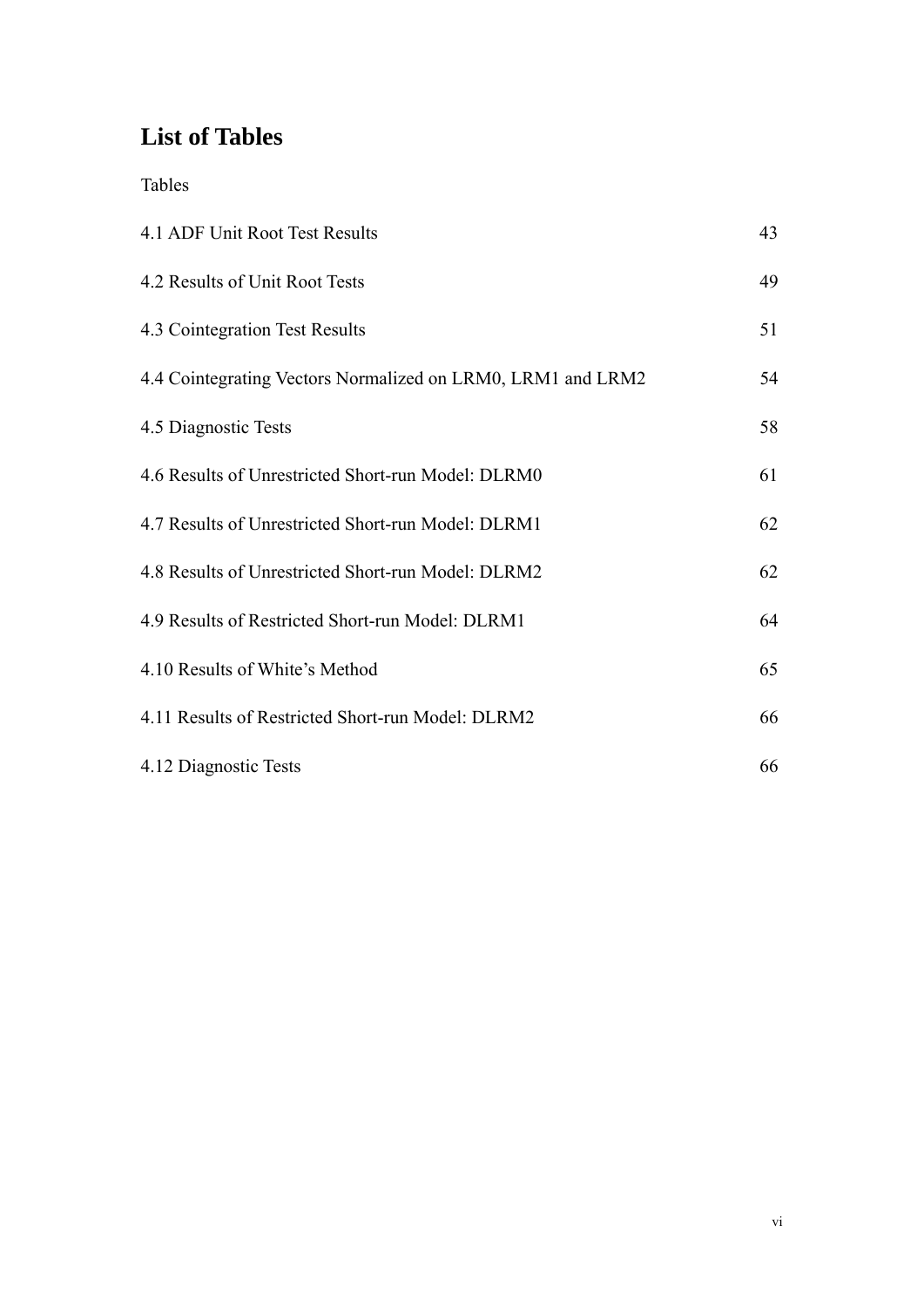# **List of Figures**

### Figures

| 1.1  | <b>Consumer Price Index</b>                            | 3  |
|------|--------------------------------------------------------|----|
| 1.2  | Movements in the Future Price Expectations and the CPI | 5  |
| 4.1  | K <sub>0</sub>                                         | 42 |
| 4.2  | K1                                                     | 42 |
| 4.3  | K2                                                     | 43 |
| 4.4  | Level of RM0                                           | 45 |
| 4.5  | Level of RM1                                           | 45 |
| 4.6  | Level of RM2                                           | 46 |
| 4.7  | Level of RINC                                          | 46 |
| 4.8  | Level of INF                                           | 46 |
| 4.9  | Level of DR                                            | 46 |
| 4.10 | Difference of RM0                                      | 47 |
| 4.11 | Difference of RM1                                      | 47 |
| 4.12 | Difference of RM2                                      | 48 |
| 4.13 | Difference of RINC                                     | 48 |
| 4.14 | Difference of INF                                      | 48 |
| 4.15 | Difference of DR                                       | 48 |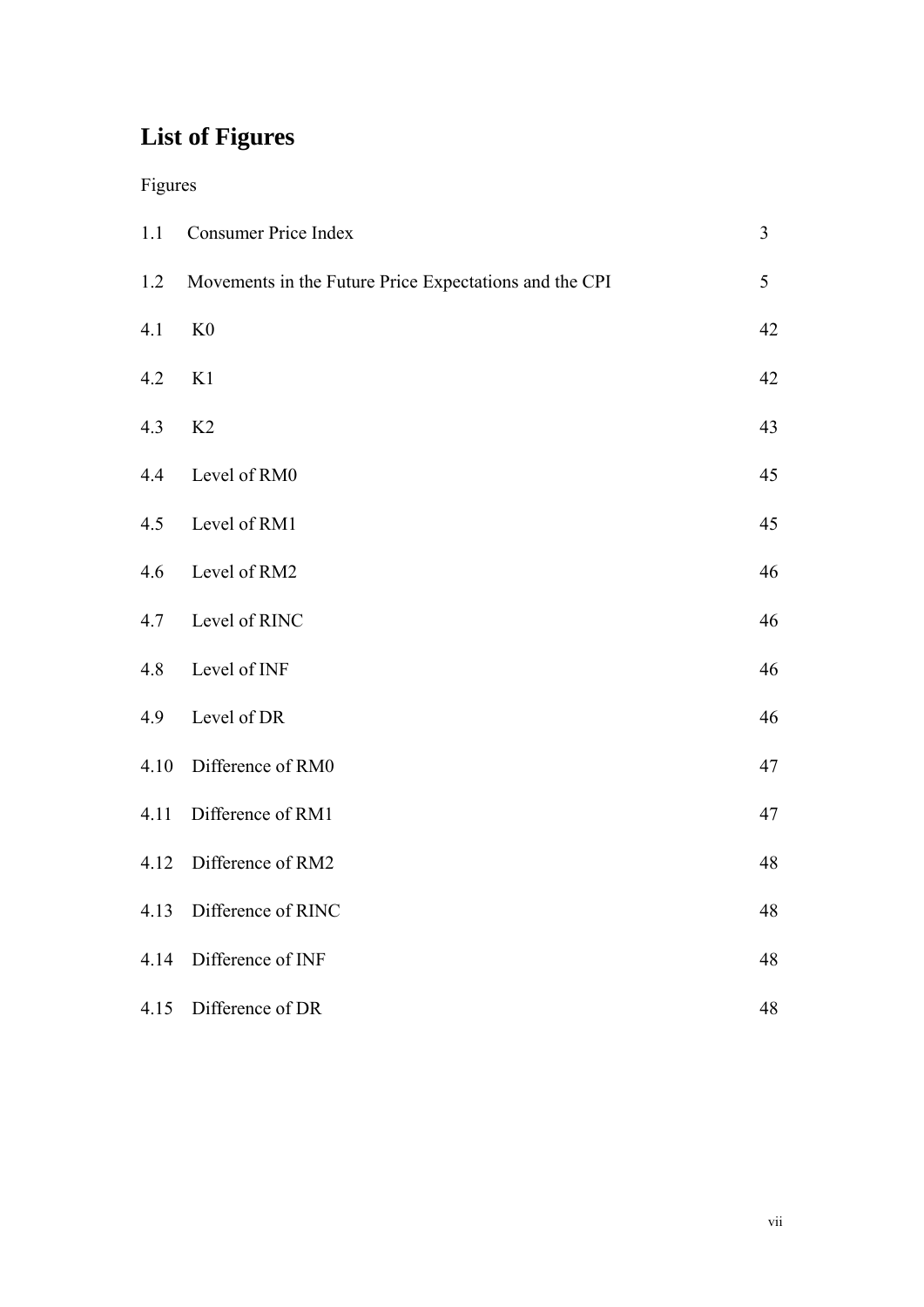### **Chapter 1: Introduction**

#### **1.1 Background**

The Chinese economy has been growing dramatically since the economic and financial reforms in the late 1970s. The nominal GDP growth rate is relatively high compared to other developing countries, and the foreign reserve reached over \$1.5 trillion by the end of 2007. In addition, the reforms have brought large changes to the Chinese banking system and its monetary management and policies.

#### **1.1.1 The Chinese Banking Sector**

Before the economic reforms in 1978, the People's Bank of China (PBC) acted as both commercial bank and the central bank. It transferred funds from savers to borrowers, and also set the state production plans in each production sectors for the Ministry of Finance. However, it did not generate any profits, implement any asset and liability management nor conduct monetary policy. The economical variables, such as exchange rates, interest rates and price level, were determined by the government (Yu and Xie, 1999). In 1984, the PBC became the central bank of China and four major commercial banks were established: the Agricultural Bank of China, the People's Construction Bank of China, the Industrial and Commercial Bank of China, the Bank of Communications, and the China International Trust and Investment Company Bank (Hafer and Kutan, 1994). Today these banks are known as the Bank of China, the People's Construction Bank of China, the Agricultural Bank of China, and the Industrial and Commercial Bank of China respectively. In the same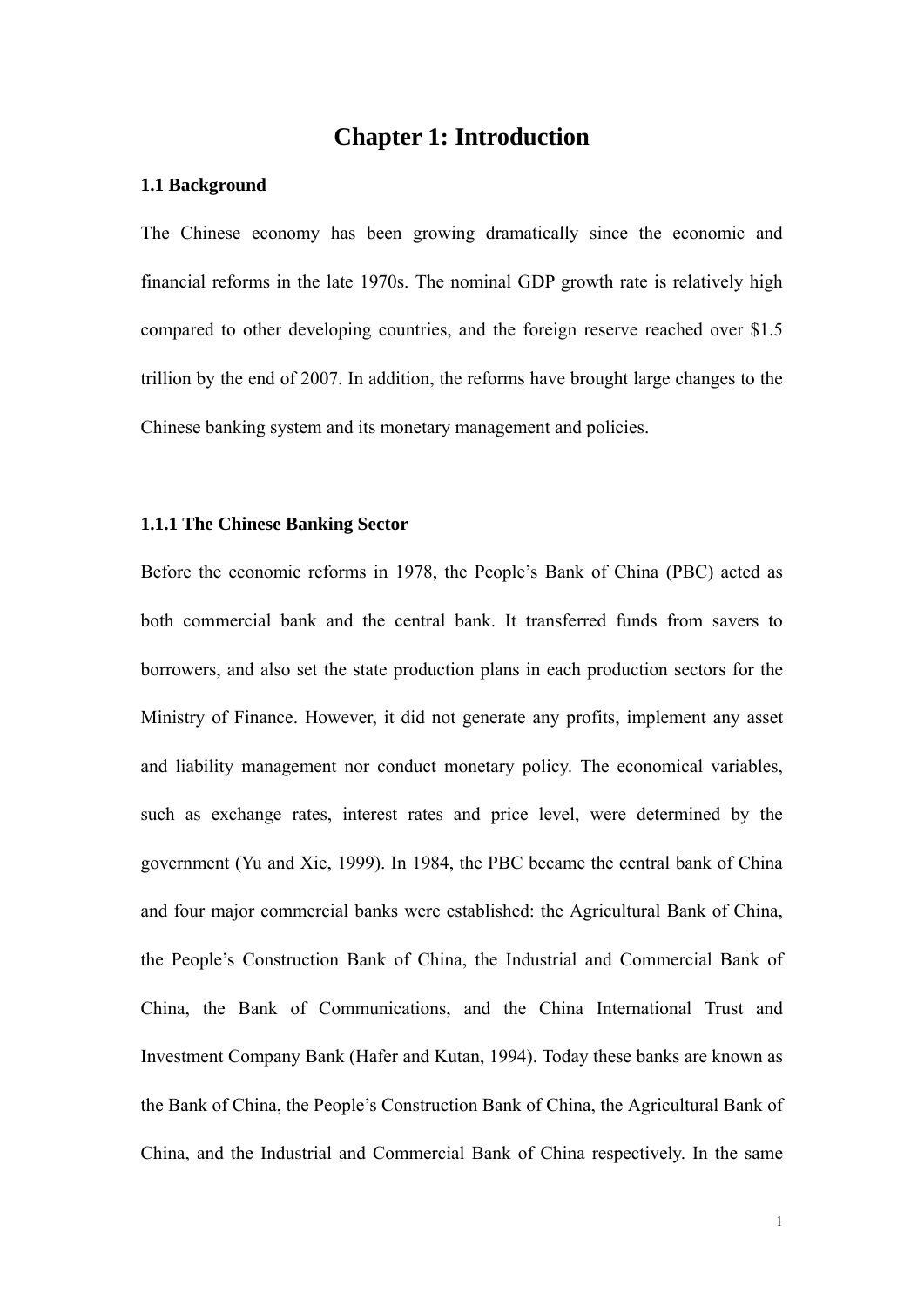year, a reserve system was established to restructure the Chinese banking system. In addition, there are some smaller commercial banks, urban cooperative banks, non-financial institutions, and foreign bank branches in the Chinese financial system (Fang et al., 2000). In December 2006, China has committed to open up its financial system further under World Trade Organization accession agreement and foreign banks should have little barriers to compete with the Chinese banks. Therefore, the Chinese banks face tremendous pressure in attracting local businesses and maintaining profitability and solvency.

#### **1.1.2 Main Contours of Monetary Policy Development**

The evolution of monetary policy<sup>[1](#page-8-0)</sup> in China can be summarized as follows. In the 1980s, the PBC used direct monetary control, such as credit quota control, difference control and monetary base control. In addition, China introduced a dual exchange rate system in 1981 and in the middle of 1990s, the dual exchange rate system was abandoned and a fixed exchange rate system (the PBC pegged the Chinese RMB against the US dollar) was introduced (Forssbæck and Oxelheim, 2007). Ping and Xiaopu (2003) argued there was no monetary policy in China before the 1990s and only credit quota control and government intervention were used in determining the economic variables. After 1993, the exchange rate, interest rate and tax rate were used mainly to control economic activities in the country. The credit quota control system was abandoned and the PBC implemented the reserve requirement, open market

<span id="page-8-0"></span><sup>&</sup>lt;sup>1</sup> The evolution of monetary policy will be discussed in much greater depth in Chapter 2.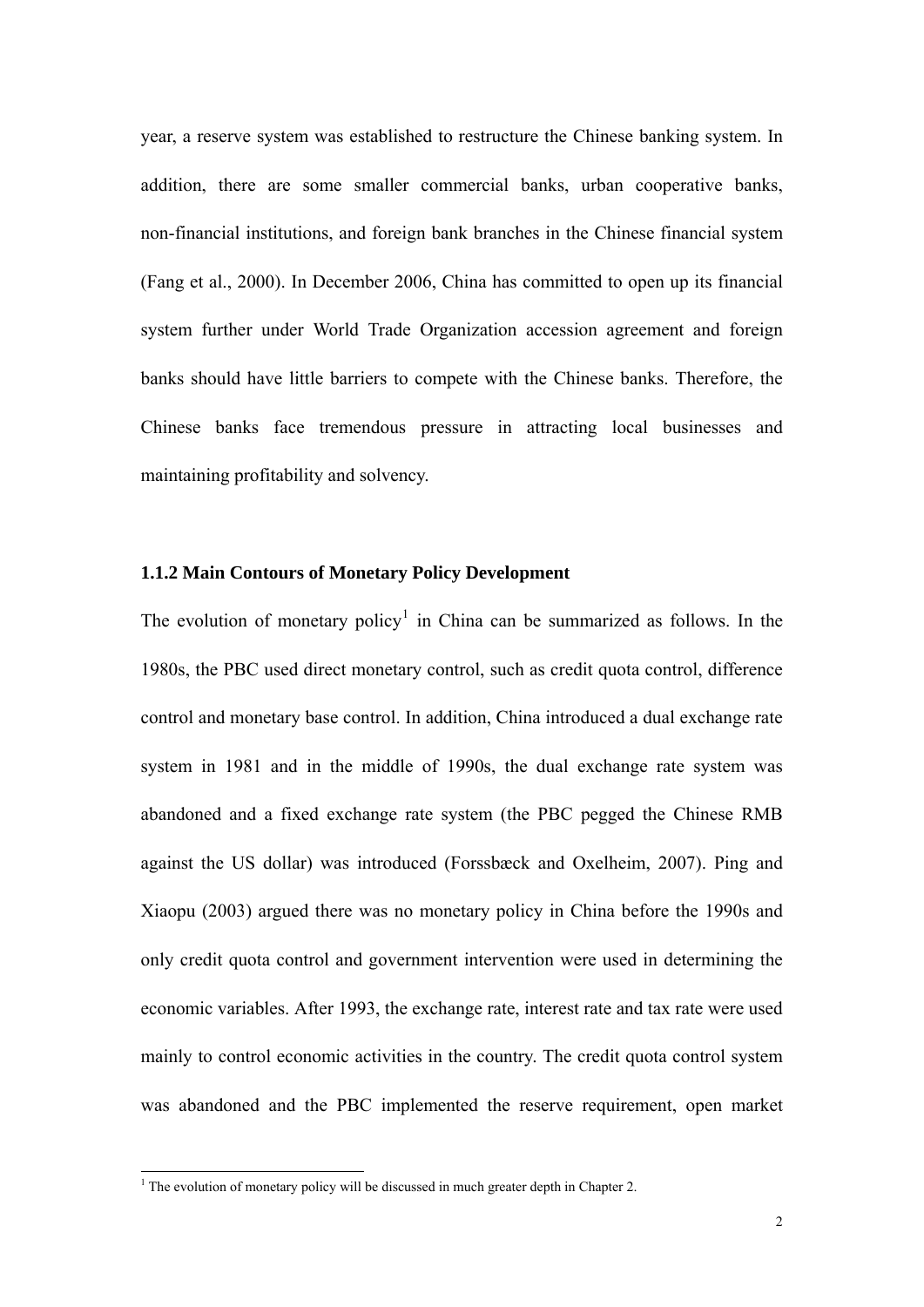operation and discount window to influence the economic activities in 1998. For the first time the PBC used monetary targeting to control the money supply from 1998. Furthermore, the regulations of capital inflows have been gradually removed since the early 2000s. Residents and nonresidents have been allowed to invest in B-shares, which are denominated and transacted in foreign currency but listed in China, since February 19, 2001. At the beginning of 2004, the PBC started to use interest rate instead of money targeting as the intermediate goal in conducting monetary policy (Dai, 2006). However, the consumer price index is still high as shown in Figure 1.1. The question remains whether monetary targeting should be reused to stabilize inflation.



#### **Figure 1.1 Consumer Price Index**

Source: National Bureau of Statistics of China.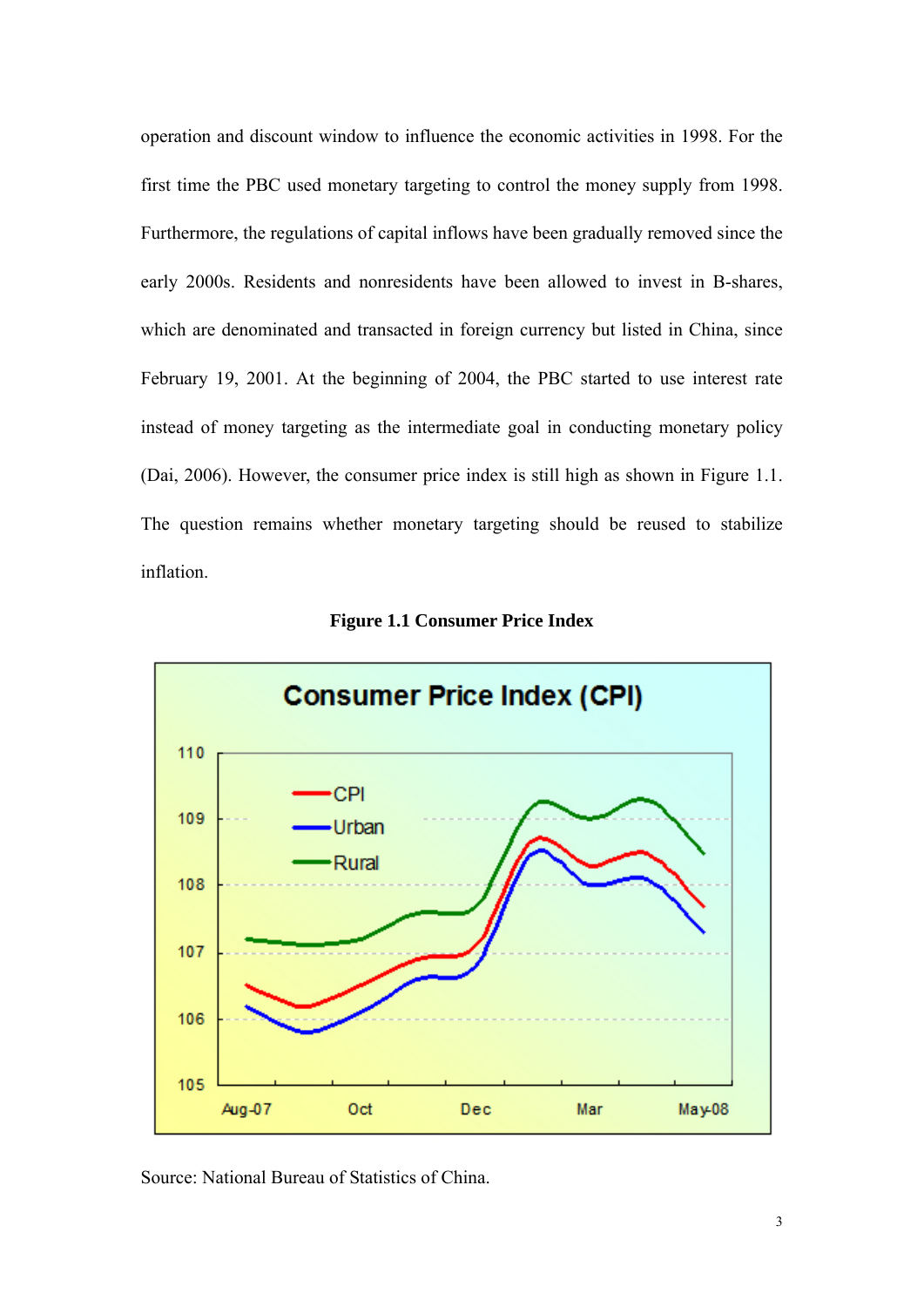In July 2005, the pegged exchange regime was removed. The RMB was revalued by 2.1% and a managed float exchange rate system was adopted (Forssbæck and Oxelheim, 2007). In January 2007, the Shanghai inter-bank offer rate was introduced to build a money market benchmark interest rate system. At present, the PBC implements a tight monetary policy to restrain the rapid growth of money and credit, prevent high inflation and create sound monetary and financial environment (China Monetary Policy Report Quarter Four, p22, 2007).

#### **1.1.3 Inflation Cycle and Inflationary Expectations**

The credit decentralization and market reforms also accelerated inflation. Private firms were allowed to enter into the market and since government subsidies are only transferred to state firms, private firms started to seek high yield investments to decrease operational expenses. In return, they enjoyed high productivity growth. State firms, on the other hand, are subsidized by the government and any losses are covered by subsidies. Therefore, the state firms did not have incentives to invest in high yield investments, which led to low productivity growth. The difference between high and low productivity growth is called the productivity gap and the government tried to minimize the gap by allocating more credit to state firms. However, the government could not control the credit allocation adequately because banks allocated most of the credit to private firms to maximize their own profits whereas state firms only had small credits to invest. The government was forced to use money creation to supply more credits to state firms and finally, the output growth rate and the productivity gap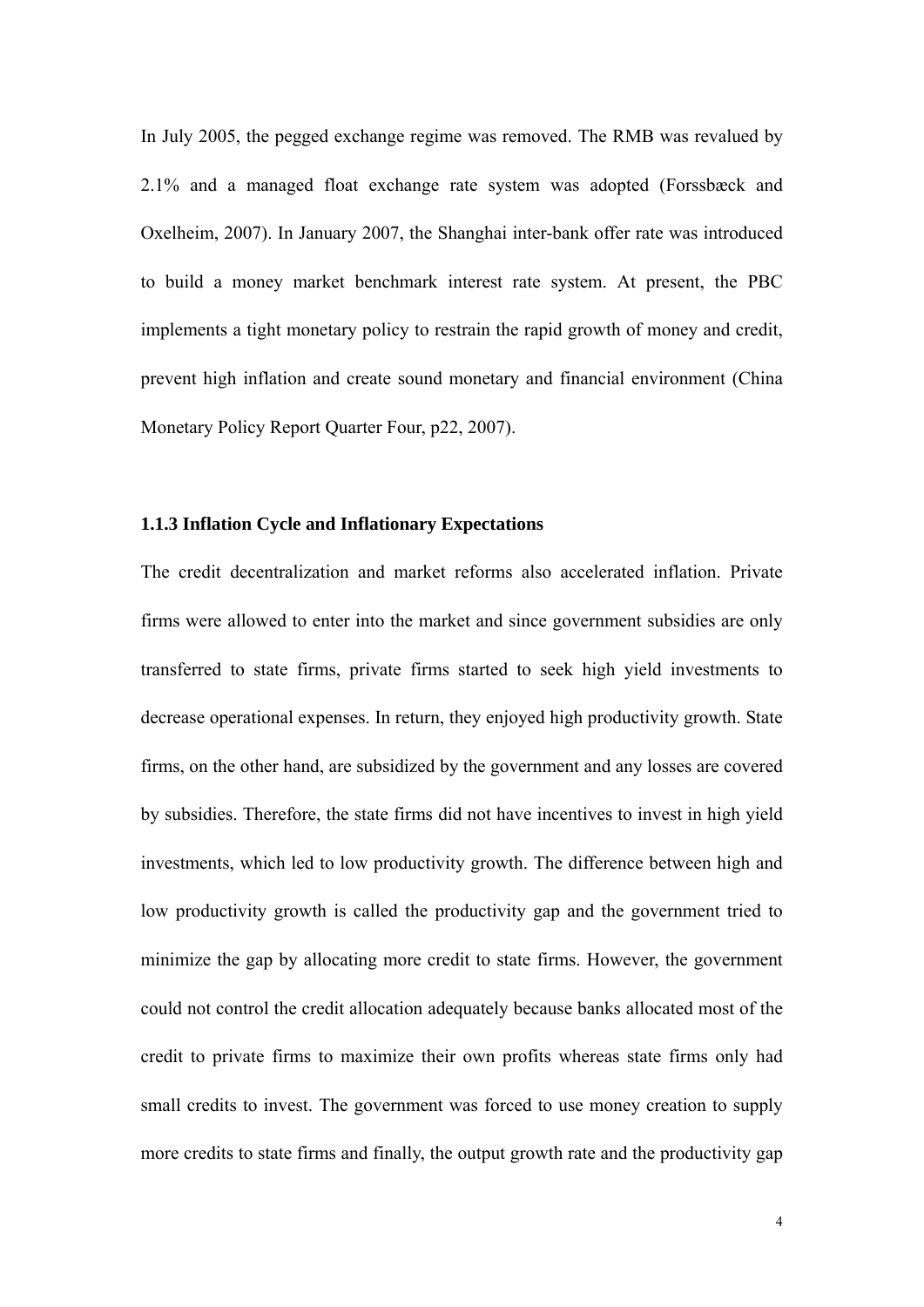increased, which led to the increase in inflation. This process is circulatory (Brandt and Zhu, 2000). In addition, inflationary expectations in China changed the real interest rate expectations, which affected public savings and investment decisions including both money supply and money demand. Inflationary expectations affect people's decision-making. If people expect high inflation, then they will try to spend more in the earlier stage. With spending on the rise, price levels will also start to increase. If there are low inflationary expectations, then people will save more.



**Figure 1.2 Movements in the Future Price Expectations and the CPI** 

Source: China Monetary Policy Report Quarter Three, 2007.

The graph in Figure 1.2 shows the trend of the Index of Future Price Expectations moving in the same direction as the CPI's and is highly correlated. The increase in the Index of Future Price Expectations drives up the CPI and vice versa. In the fourth quarter of 2007, the CPI reached about 6.5%, which was the highest since 2000. The high inflation rate reinforces inflationary expectations and keeps increasing because the CPI has been increasing since the third quarter of 2006.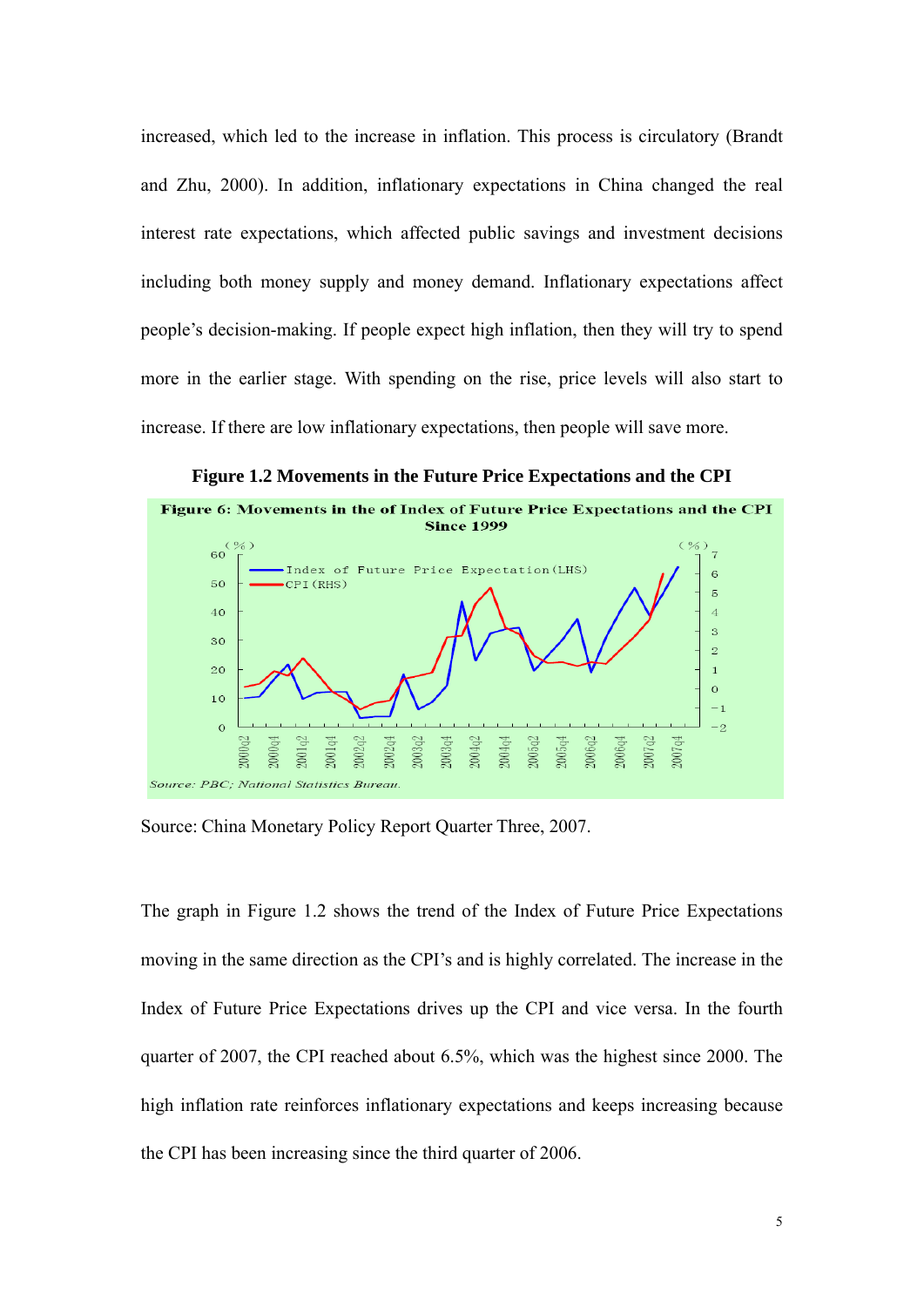Thus, the main task of the PBC is to decrease and stabilize the inflation rate. One way to achieve the task is to manage and monitor the growth rate of money supply in the country using money targeting. This thesis will attempt to test whether money targeting can be used by the PBC to conduct monetary policy.

#### **1.1.4 Theory of Money Targeting**

Money supply is defined as the total supply of money in circulation in a given country's economy at a given point of time. M0, M1, and M2 are commonly used to measure the total money supply in a country. The money supply is considered to be an important mechanism in controlling inflation.

The quantity theory of money states that

$$
MV=PT
$$
 (1)

where M is the total amount of money in circulation, V is the velocity of money, P is the price level and T is the level of transactions. It is difficult to measure or record total transactions but the GDP can measure both aggregate income and expenditure in an economy. Thus we replaced the total transactions by GDP ( *y* ). Equation (1) can be rewritten as follows:

$$
MV=Py
$$
 (2)

Rearranging Equation (2) yields the following:

$$
M/P=y/V \tag{3}
$$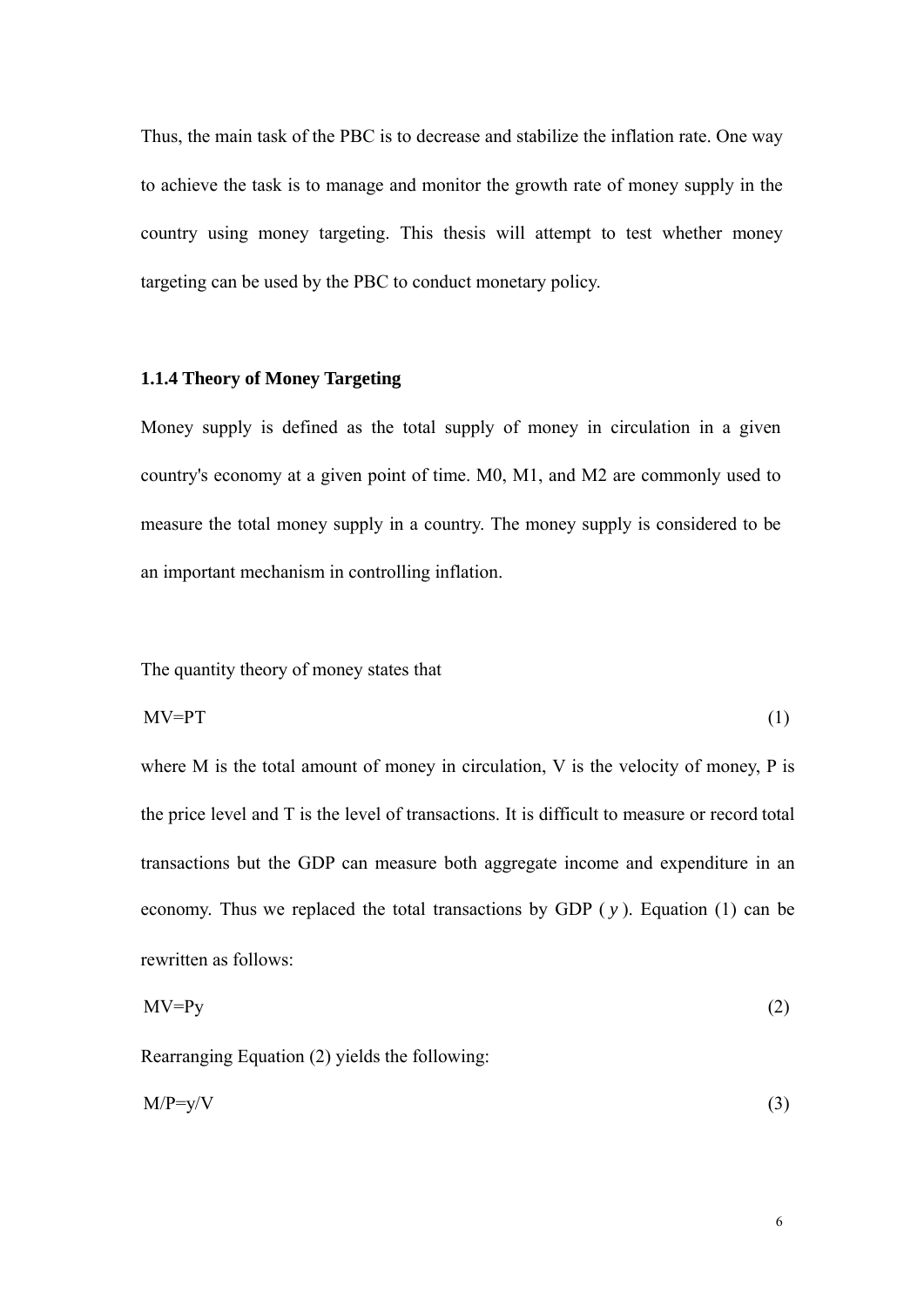Since V is quite stable and changes slowly and y is fixed in a certain period, the increase of money supply will lead to increase of price level. Therefore, inflation is a result of growth money supply. The central bank sets an inflation target each year and if the actual inflation rate exceeds the target rate, the central bank will reduce the money supply in order to decrease the actual inflation rate and vice versa. Furthermore, Equation (3) also implies a necessary condition for using monetary targeting to control inflation, which is the stable demand function. In order to control the money supply, monetary authorities should decide which particular measure of money supply to target. The broader the measured target, the more difficult it will be to control that particular target. However, targeting an unsuitable money supply reduction measure may lead to a situation where the total money supply in the country is not adequately controlled. This research also investigates which monetary aggregates, namely real M0, M1, and M2, are stable in the long-run by constructing the money demand functions.

#### **1.2 Research Objectives**

The research objectives of this study include the following:

- I. the research will test whether there is a positive or negative relationship between real income, real inflation, and one-year saving deposit rate and monetary aggregates, namely real M0, M1, and M2, in the long-run
- II. the research will test which determinants are cointegrated with real M0, M1 and M2 respectively in the long-run
- III. an error correction model will be used to examine the short-run dynamics and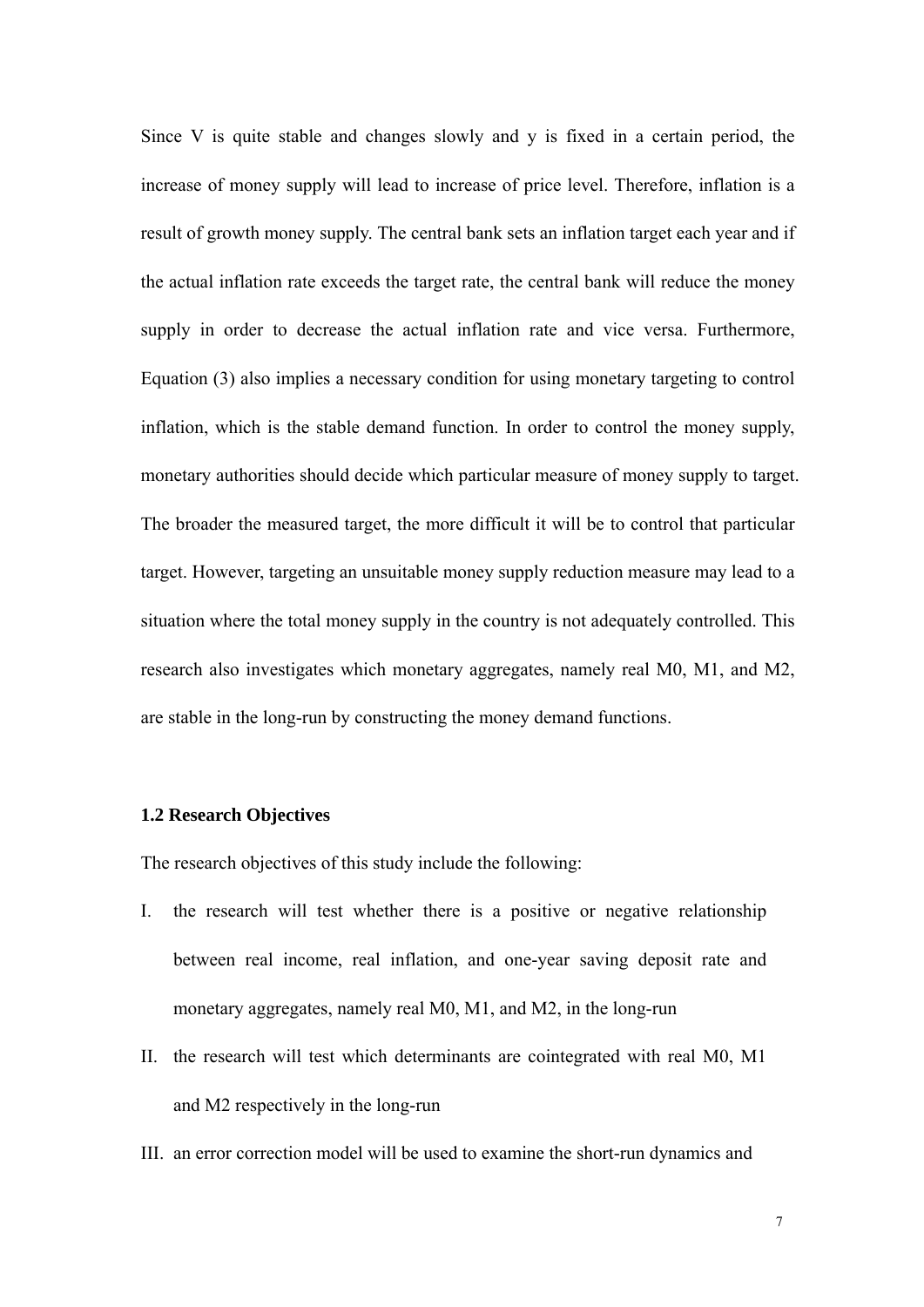IV. the study findings will provide some policy implications to policy-makers to make better decisions on how to stabilize macroeconomic sustainability

The research strategy for achieving these objectives is as follows. The first step is to construct the money demand functions for China with the real money demand as dependent variable and the determinants, such as real income, real inflation rate, and one-year saving deposit rate as independent variables for real M0, M1, and M2 respectively. The second step is to use the Augmented Dickey-Fuller (ADF) test to determine the degree of integration of each series. Following this, Johansen (1988) and Johansen and Juselius's (1990) procedures will be applied to the data to estimate the long-run relationship between the money demand and its determinants in China. The last step is to determine how the adjustments are taking place among the variables to achieve the long-run equilibrium using the error correction model (ECM).

#### **1.3 Structure of the Thesis**

Chapter One provides an overview of the research problem statement and objectives. Chapter Two discusses the evolution of the Chinese monetary policy and will reviews some pioneer literatures, which estimate the demand for money in foreign countries and China respectively. Chapter Three explains the variable selection, model formulation, and the methodology used in the study. Following this, Chapter Four presents a discussion of the empirical results and findings and Chapter Five provides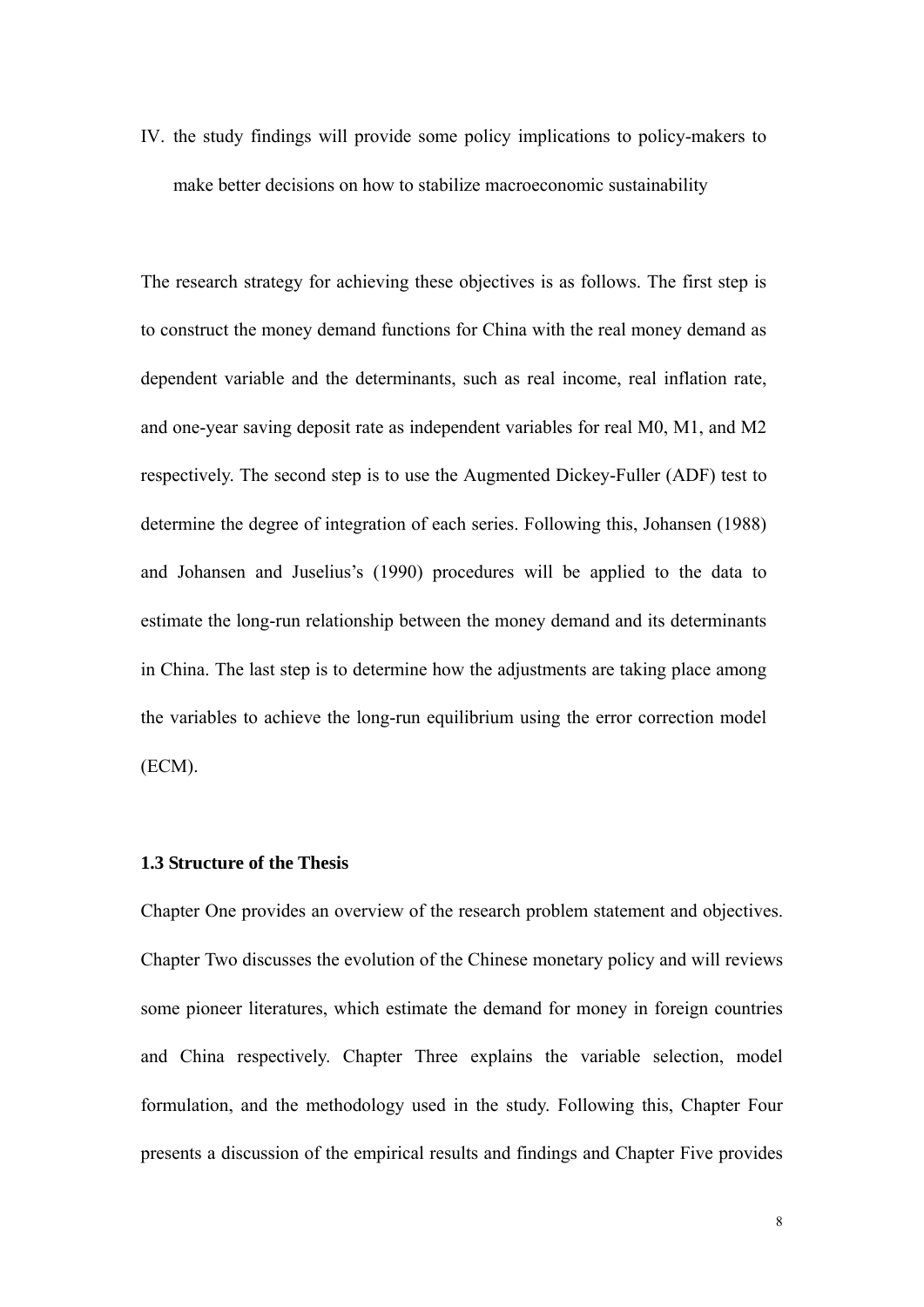the conclusions of the research findings, policy implications, limitations and recommendations for future research.

### **Chapter 2 Literature Review**

#### **2.1 The Evolution of the Chinese Monetary Policy**

The Chinese monetary policy has undergone different stages of development in terms of objectives, intermediate goals, and monetary tools. In addition, China switched from the centrally planned economy to market economy since the financial reforms in the late 1970s and replaced the direct monetary management by indirect monetary management in 1993 (Yu and Xie, 1999). Furthermore, its exchange rate regime experienced different development stages, such as an administrative exchange system, a dual exchange rate system, a managed float system with a narrow band and a managed float system with a very narrow band (Huang and Wang, 2004). The old and new trading systems, along with different exchange rate regimes, were abolished and introduced respectively. Significant progress has been made in controlling monetary base. Money market and capital market were gradually developed. The evolution of the Chinese monetary policy is discussed as follows in chronological order.

Before the financial reforms, the PBC was a mono-bank transferring funds from savers to borrowers, and used direct monetary management to conduct monetary policy. Direct monetary management, also called credit quota control, was used to set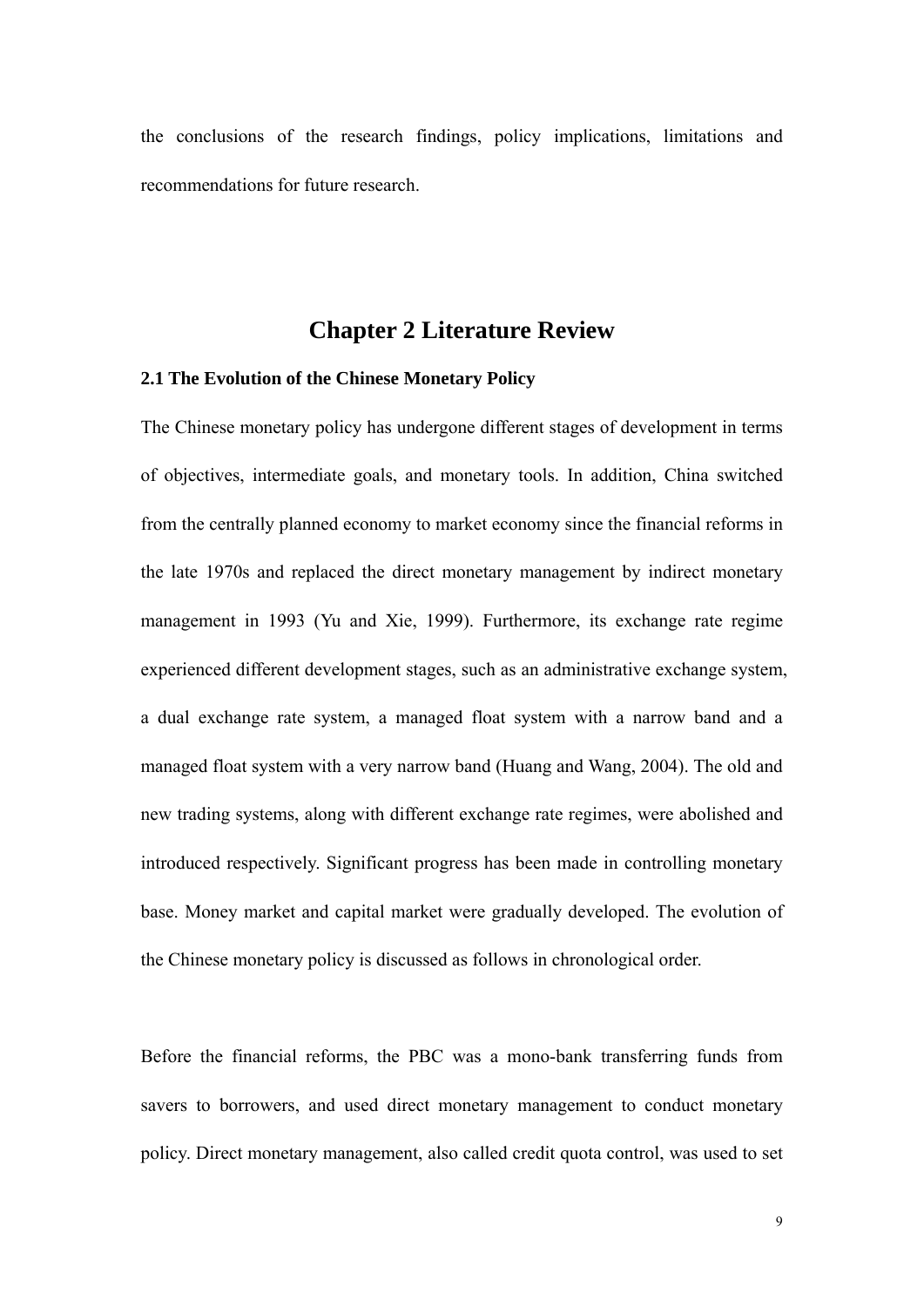the state production plans in each production sectors for the Ministry of Finance and it comprises the credit and the cash plans. The credit plan has two forms: enterprise and financial credit. The former was extended to finance transitory phenomena and the latter was extended to finance budget deficits. The cash plan sets the target for currency in circulation and commercial banks implemented the target (Feltenstein and Farhadian, 1987). However, the system was inefficient and ineffective. For example, credit allocation did not allocate credit resources efficiently, which led to a bank's liabilities exceeding its assets. Firms could also obtain more credits from other channels, such as foreign sources, capital markets, and informal channels and therefore banks no longer monopolize credit plans. Banks did not follow the credit constraint because the PBC could not effectively enforce credit disciplines. In the late 1970s, China had an administrative exchange system, which was used to support the centrally planned economy. The official exchange rate was linked to a basket of currencies. Foreigners were allowed to exchange currencies using Foreign Exchange Certificates (Huang and Wang, 2004).

In 1980, a new monetary tool called "Difference Control" was introduced to improve the flexibility of the credit plan. An estimated difference between credit expenditure and credit receipts was set by the PBC, and the total differences among all commercial banks were examined. If the actual differences do not exceed the estimated target, commercial banks could make more loans. The purpose of adopting this control was to pay more attention to asset management than to liability

10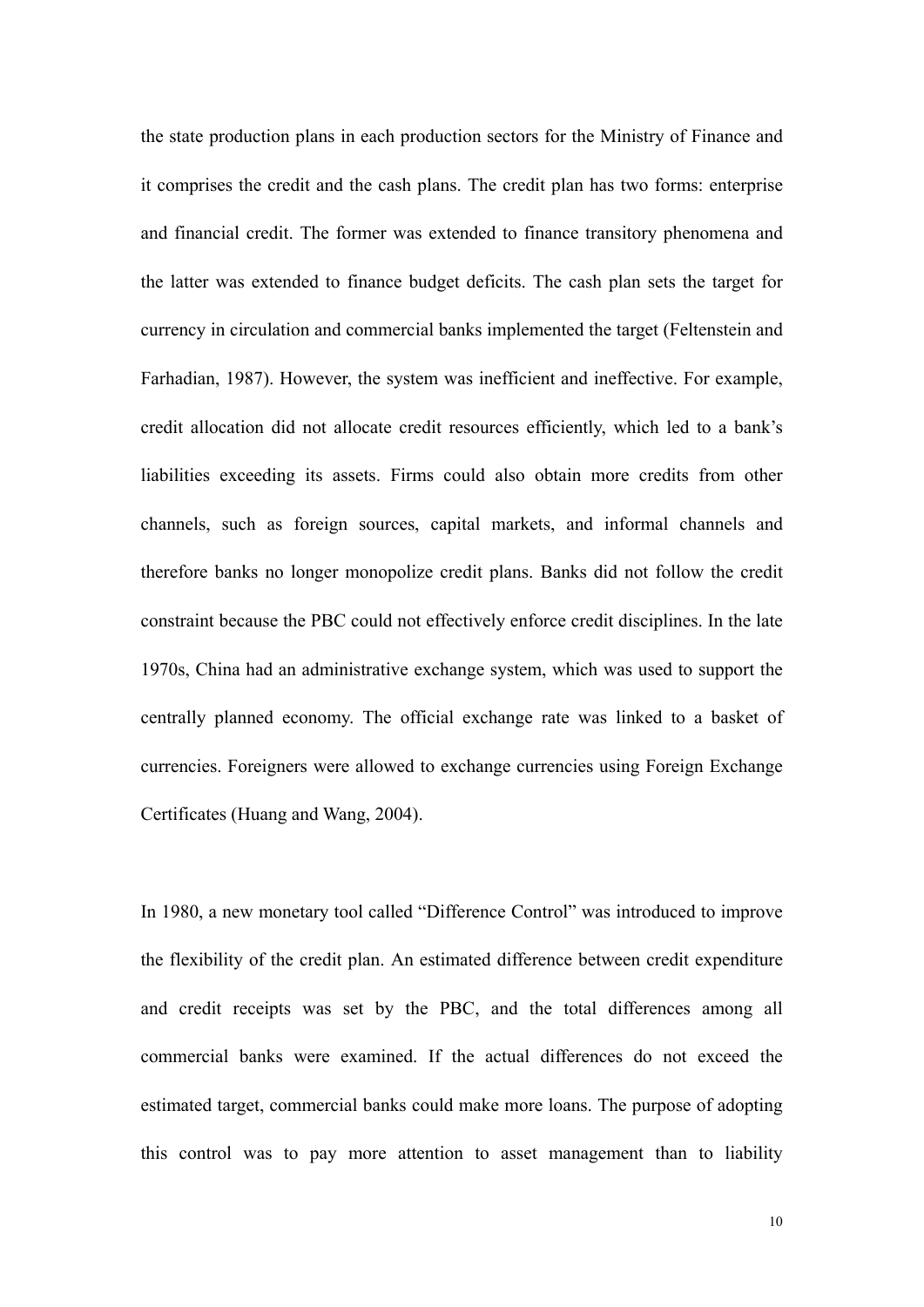management. However, the targeted difference was based on the actual differences of all commercial banks, and commercial banks started to increase their differences as much as possible by making more loans. Thus, the money supply was not controlled efficiently. China introduced a dual exchange rate system in 1981, and was defined as "an official rate for non-trade-related transactions and an internal settlement rate for authorized current account transactions." (Huang and Wang, 2004). In a dual exchange rate system, there are both fixed and floating exchange rates in the market. The fixed exchange rate is applied to current account transactions, while the floating rate is determined by the movements of the currencies in the basket.

In 1985, the internal settlement rate was abolished and all transactions were applied to the official rate (Huang and Wang, 2004). In the same year, the PBC introduced "Monetary Base Control". Monetary base is the central bank's liabilities equal to bank reserves plus currency in circulation. The PBC controlled the monetary base through three ways, the PBC loans to state banks, the PBC budgeting lending to the government, and the foreign exchange reserves. The lack of international accounting standards and auditing systems causing performances of bank branches were not monitored closely by headquarters, asymmetric information between the PBC, branches, and headquarters was prevalent. Therefore, the bank management of both assets and liabilities got worse. The PBC had to extend liquidity because banks' loan portfolio and capital positions were deteriorating. Currently, the PBC has abandoned the budget lending to the government because the government has generated more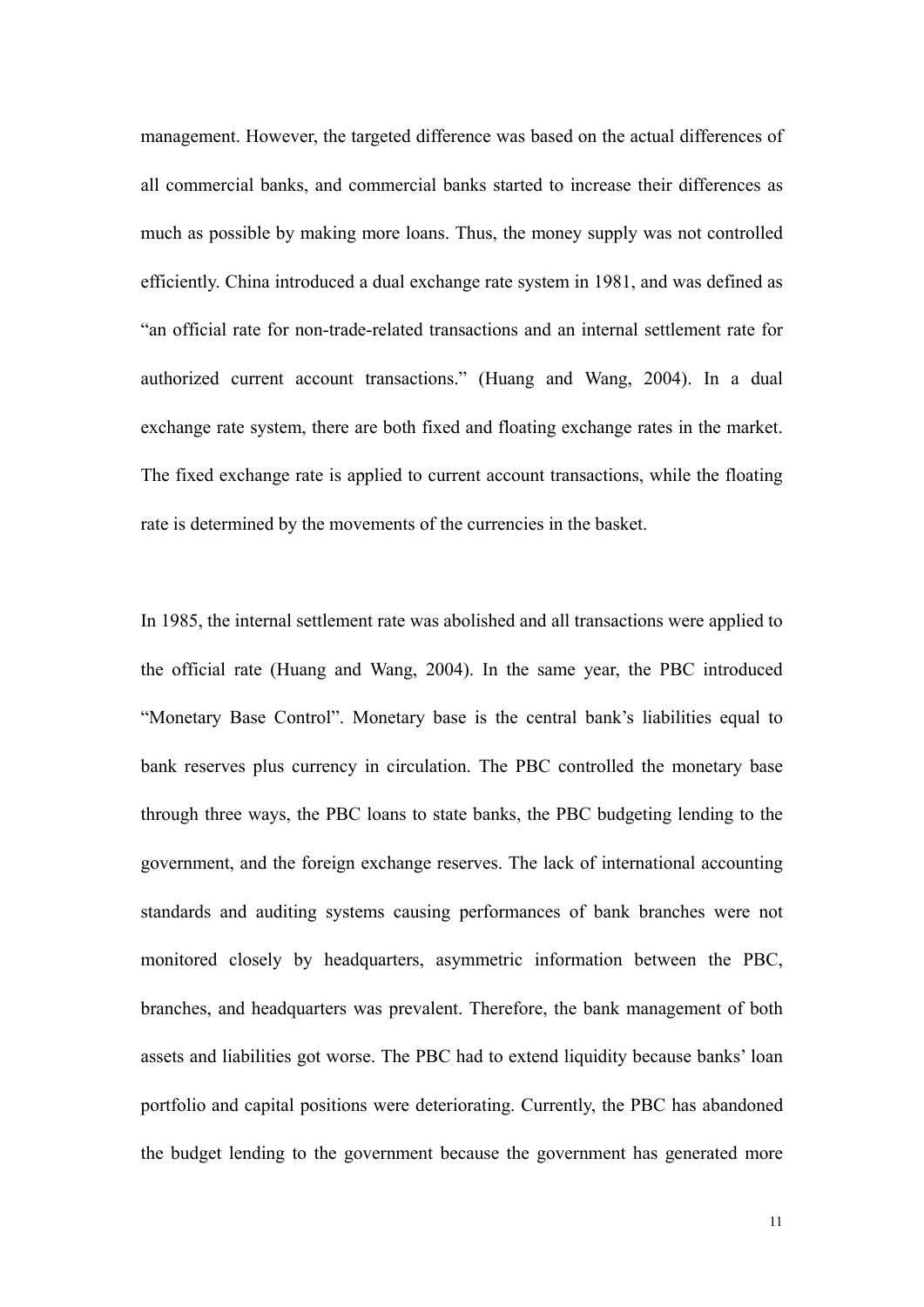taxes based on a better tax collection system. Thus, this change has relieved the PBC's financial burden and it reinforced both fiscal and monetary policy (Yu and Xie, 1999).

In 1986, China reintroduced the dual exchange rate system after establishing the special economic zones. Domestic and foreign firms in the zones were allowed to trade foreign currencies at negotiated exchange rate in Foreign Exchange Adjustment Centers (the swap center). However, under this mechanism, China had one official exchange rate and many market exchange rates. The gap between the two rates and the volatility of market rates increased (Huang and Wang, 2004).

In 1994, the dual exchange rate system was abandoned and a managed float exchange rate system with a narrow band (the pegged system of the Chinese RMB with the US dollar) was introduced (Forssbæck and Oxelheim, 2007). All foreign transactions were traded at RMB 8.7 per US dollar. This rate was allowed to fluctuate by  $\pm 2.5\%$ of the previous day's reference rate. In the same year, a new trading system along with the new exchange rate regime, called the China Foreign Exchange Trade System, was introduced to replace the Foreign Exchange Certificates. The narrow band,  $\pm$  2.5%, was further decreased during the Asian financial crisis (Huang & Wang, 2004). Owing to the changes of exchange rate regime and policy, foreign reserve increased from 1.5% to 25% of the PBC's total assets between 1985 and 1994. In order to absorb the huge increase in foreign reserves, the PBC used those foreign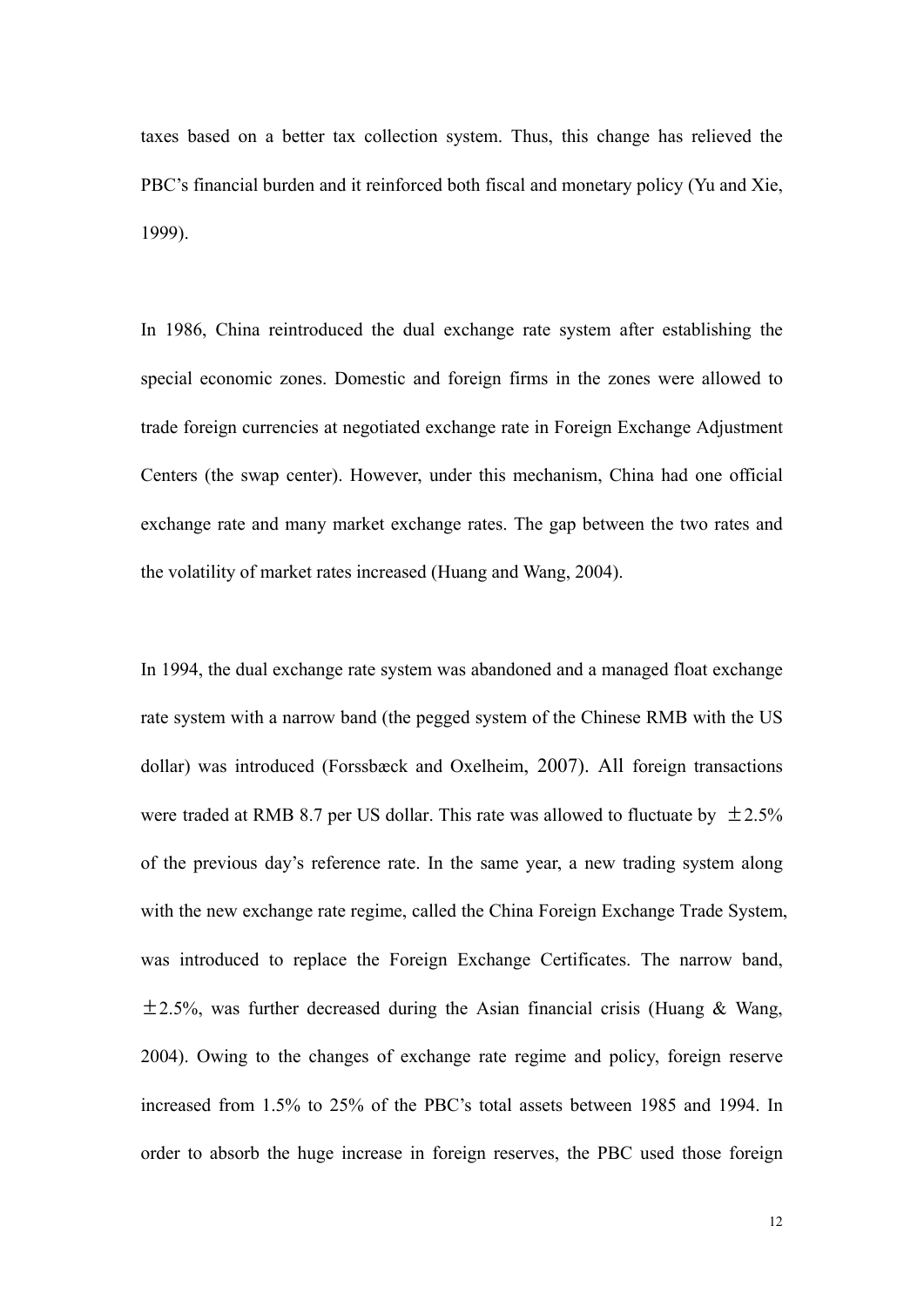exchanges to make loans. If firms export or import goods and services in foreign currencies, they must sell foreign currencies to or buy from commercial banks, then commercial banks trade those currencies with the PBC for domestic currency. Currently, the PBC allows firms to keep part of foreign currencies because using foreign exchanges to make loans becomes difficult (Yu and Xie, 1999). According to Ping and Xiaopu (2003), that there was no monetary policy in China before the 1990s and only credit quota control and government intervention were used in determining the economical variables. After 1993, exchange rate, interest rate and tax rate were mainly used to control economic activities. From 1998, monetary targeting was used in conducting monetary policy.

Credit quota control was abandoned and the PBC started implementing reserve requirement, open market operation and discount window to influence economic activities (Yu and Xie, 1999). Further, the regulations of capital inflows have been gradually removed since the early 2000s. Residents and nonresidents have been allowed to invest in B-shares, which are denominated and transacted in foreign exchange but listed in China, since February 19, 2001. Dai (2006) argues that money targeting was not successful because of the unstable money demand function. Mookerjee and Peebles (1998) found that it was difficult to control money supply using reserve requirements and direct credit control. At the beginning of 2004, the PBC started using interest rate instead of money targeting as the intermediate goal in conducting monetary policy.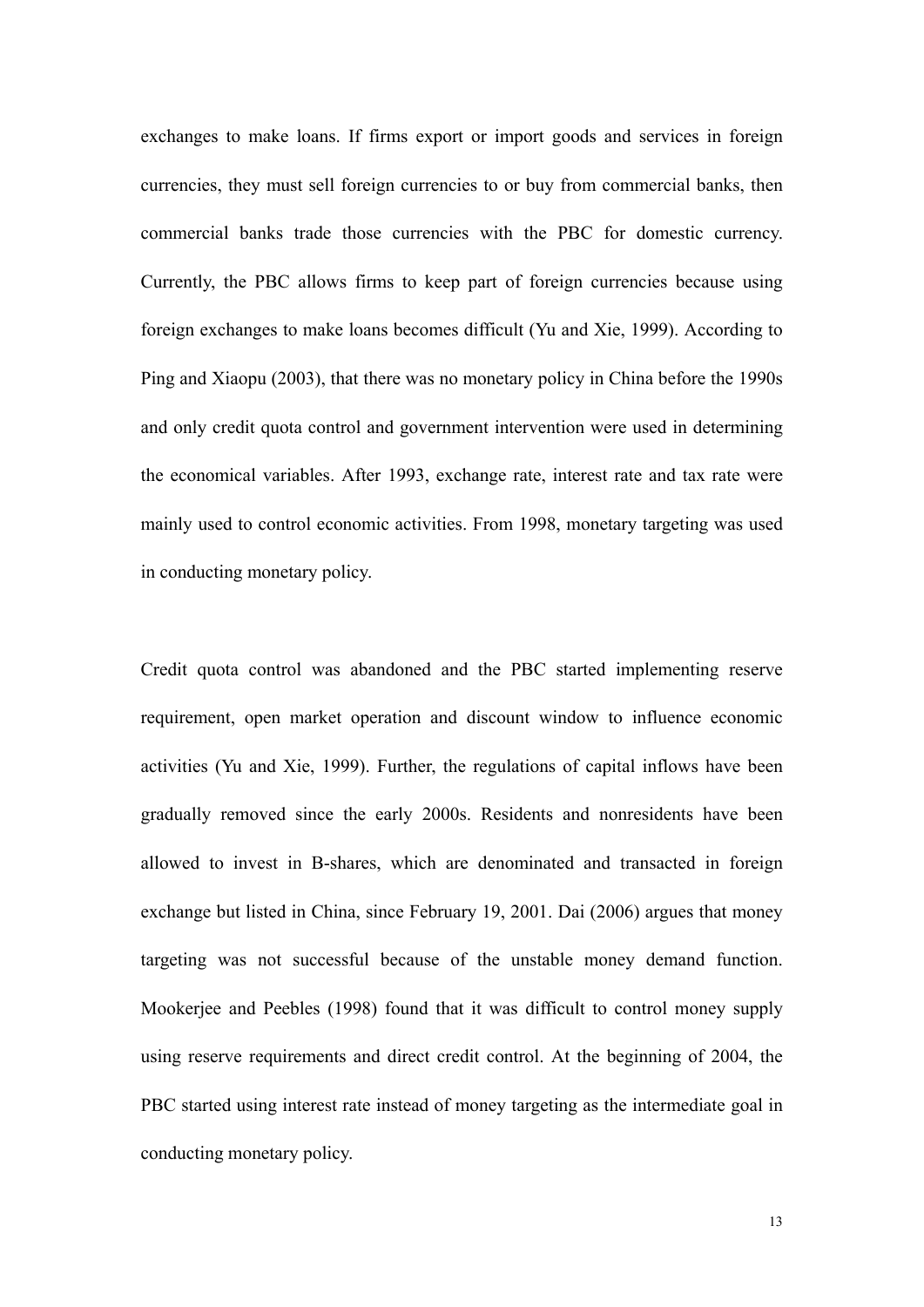The pegged system was removed in July 2005. The RMB was revalued by 2.1% and a managed float exchange rate system was adopted (Forssbæck and Oxelheim, 2007). At present, the PBC is using reserve requirement ratio, central bank base interest rate, rediscounting, central bank lending, open market operation and other policy instruments specified by the State Council to absorb excess liquidity in the banking sector, to maintain the value of the currency and to promote economic growth (China Monetary Policy Report Quarter Four, p50, 2007).

#### **2.2 Money Demand in Foreign Countries**

Sriram (2002) applied monthly data from August 1973 to December 1995 in Malaysia and found that real M2 was quite stable in both the long and short-run using the Error Correction Models (ECMs). The opportunity cost of holding money includes 3-month time deposits with the commercial banks (own rate on money), discount rate on 3-month government securities (alternative rate on money) and expected inflation. A dummy variable (DINTS) was introduced to reflect administrative control and market determination of interest rates. Another dummy variable capturing government control over excess liquidity in the banking system in January 1994 was also included in the Sriram's model. The long-run income elasticity is close to one which suggests the financial system is well-developed. Sriram also identified that economic fluctuations and massive capital inflows during 1985-1987 and 1993-1995 did not impact on the stability of real M2 in Malaysia. Furthermore, Sriram addresses four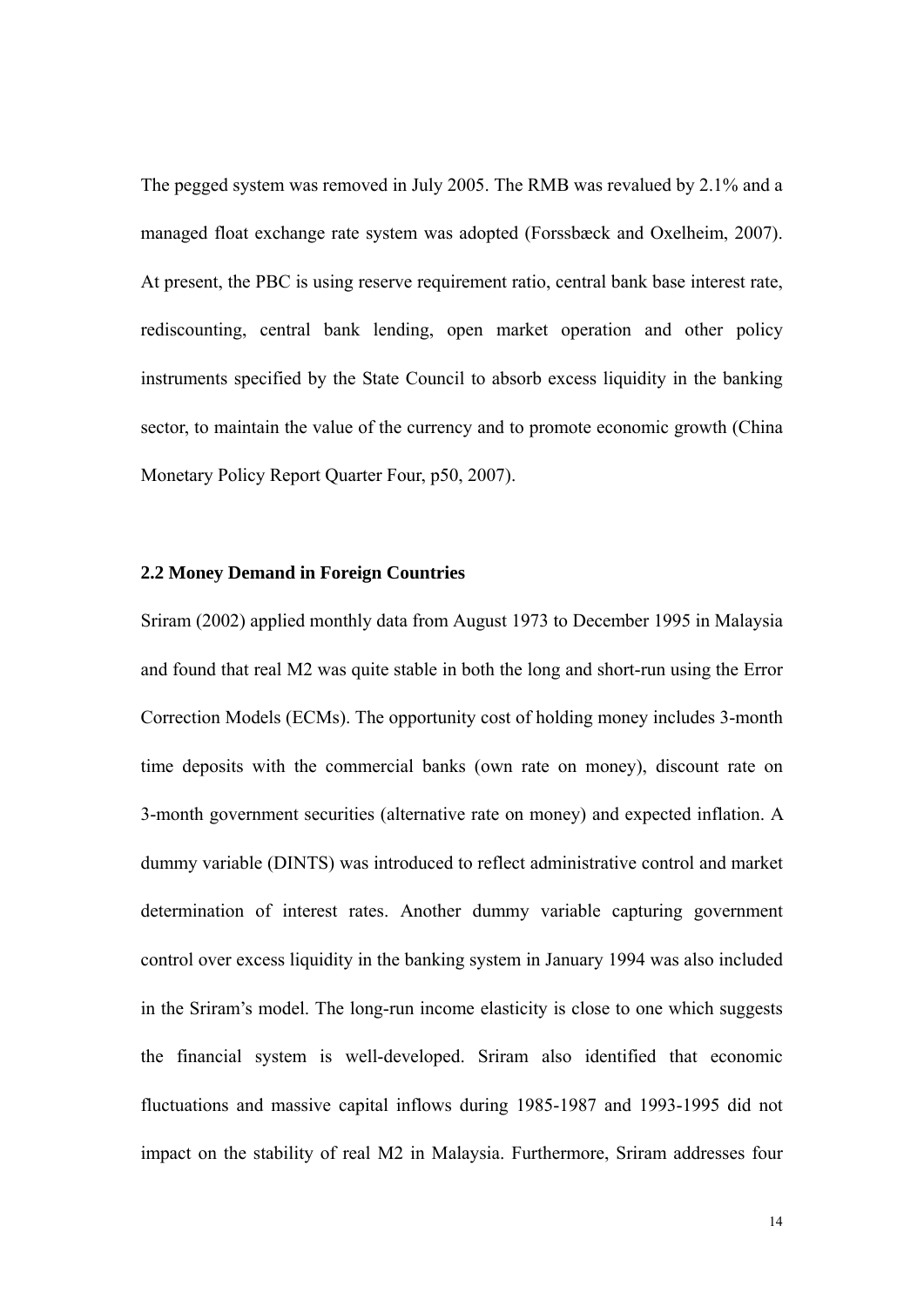points in formulating a suitable money demand function. First, one must identify any alternative assets available to hold money. Then, it is necessary to know the liquidity of the money market and the capital market. Third, are interest rates adjusted by market forces or the government? Finally, how fast is financial innovation taking place?

Dahalan, Sharma and Sylwester (2005) compared divisia M1 and M2 (DM1 and DM2) with simple sum M1 and M2 (SM1 and SM2) in Malaysia using quarterly data from 1976 to 2001. The authors used the Error Correction Model and money demand determinants, such as inflation, income, domestic and foreign interest rates and financial wealth to formulate long and short-run relationships. The test statistics ( $\chi^2$ ) suggest that foreign interest rates for SM1, financial wealth and foreign interest rates for SM2 and inflation, domestic and foreign interest rates and financial wealth for DM1 and the foreign interest rates for DM2 do not have long-run relationship with the money demand functions for SM1, SM2, DM1 and DM2 because of the statistical insignificance. On the other hand, the statistical insignificance of the foreign interest rates does not indicate that the foreign influences are not important. Since Malaysia is a small open economy, the foreign influences on the money demand function may be caused by other channels, such as the exchange rates. Furthermore, the authors suggest that SM2 and DM2 could provide more information than SM1 and DM1 because the test results are more plausible. DM2 does not exclude any domestic variables compared to SM2. Taken together, these results suggest that for Malaysia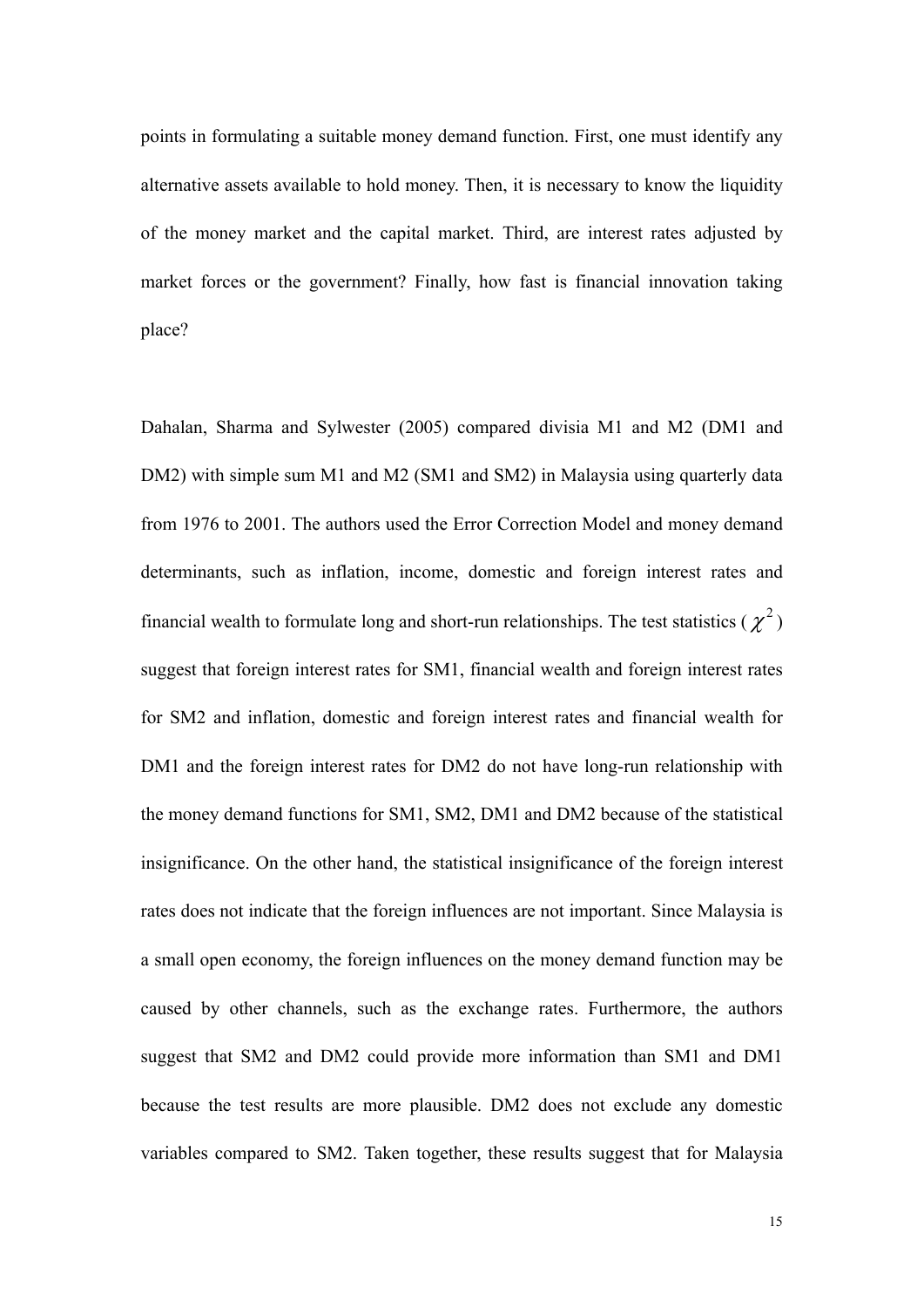divisia M2 is the best indicator to conduct monetary policy.

In contrast to conventional money demand specifications, Hueng (1998) used the cash-in-advance model (CIA), which includes the foreign interest rate and the exchange rate in money demand function to test the demand for money in Canada using quarterly data for the period 1973:2-1991:1. There are three advantages in using CIA. First, it explicitly models liquidity services provided by money under the agent's budget constraint instead of the utility function. Second, the CIA model considers the foreign interest rate and the exchange rate. Third, by applying the CIA, we can identify the effects of the interest rates on the money demand function. Hueng found that the real income is positively related to the money demand function, which suggests that an increase in income leads to an increase in money holding. Compared to the real income, domestic interest rate negatively impacts the holding of money because the opportunity cost of holding domestic currency increases if the domestic interest rate rises. Hueng also found that divisia M2 is related to the interest rates and the exchange rate. However, without considering these two variables, there will be misspecification in the money demand function. The author further suggested that the effectiveness of the monetary policy does not depend on the exchange rate system (fixed or floating), but people's decisions to hold money plays an important role in the effectiveness of the monetary policy. Foreign monetary development affects people's money demand. There are three main reasons that affect people's money demand: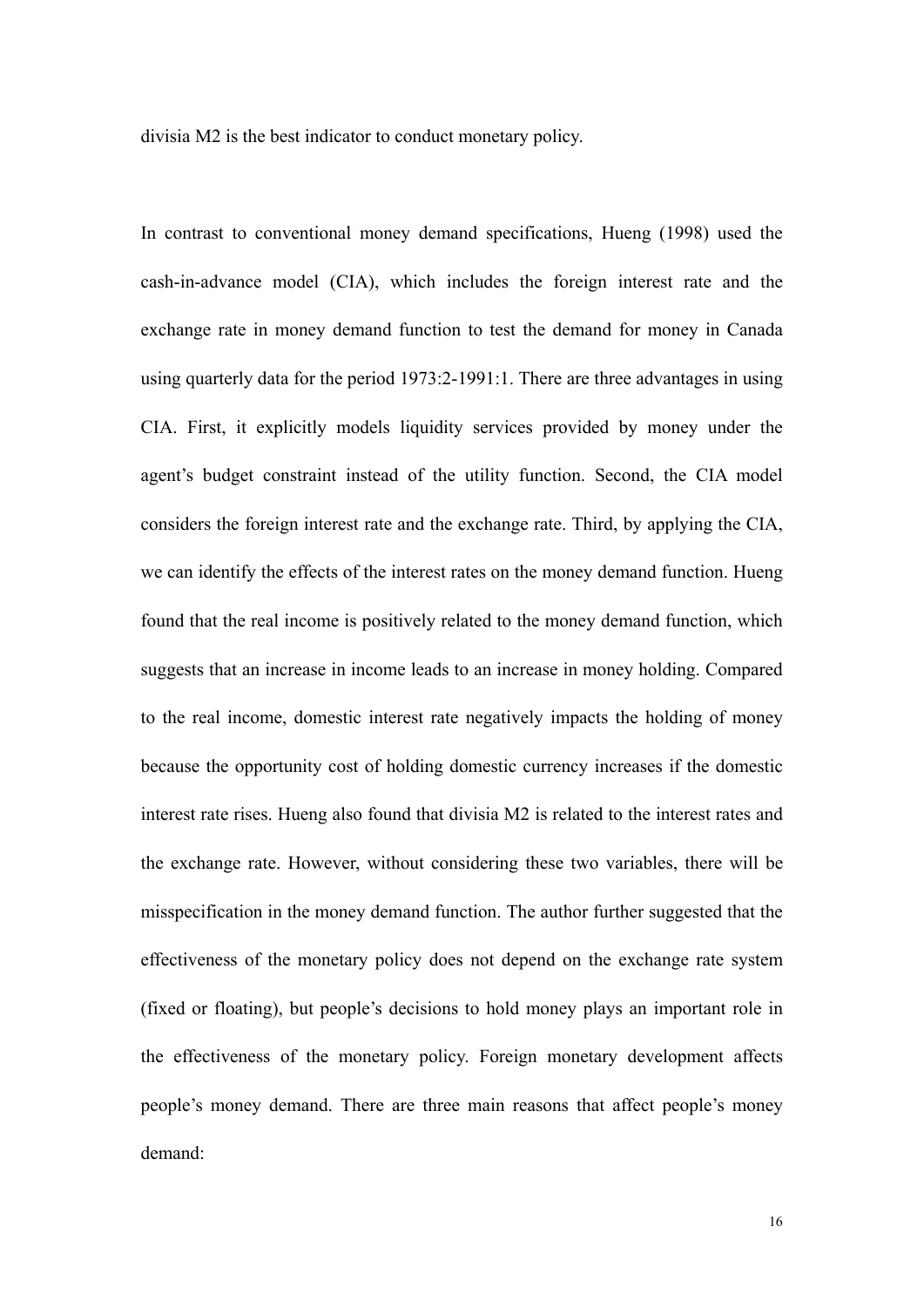- i. an increase in the foreign interest rate raises the opportunity cost of holding foreign currency. Thus, people prefer to hold more domestic currency and to withdraw foreign currency.
- ii. the absolute value of the foreign interest rate elasticity is larger than the domestic interest rate. This indicates that the movement of the foreign interest rate impacts the long-run money demand function of divisia M2 in Canada much greater than the domestic interest rate.
- iii. an appreciation of domestic currency increases the holding of domestic currency and vice versa. Therefore, the real exchange rate has a negative relationship with the money demand function.

Narayan (2007) used the CIA to estimate the money demand function in Indonesia for the period 1970-2005. The author found that real M1 was negatively related to the domestic interest rate and the real exchange rate in the long-run. Real income and foreign interest rate are positively related to real M1; however, real M2 is only impacted positively by real income and negatively by the real exchange rate. There is no significant statistical relationship between real M2 and foreign interest rate. The negative relationships between real M1 and M2 and the real exchange rate suggest the evidence of currency substitution. In the short-run, there was only one causal relationship between the real exchange rate and real M1 and M2. Moreover, money targeting is not an option for Indonesia because of the unstable money demand functions.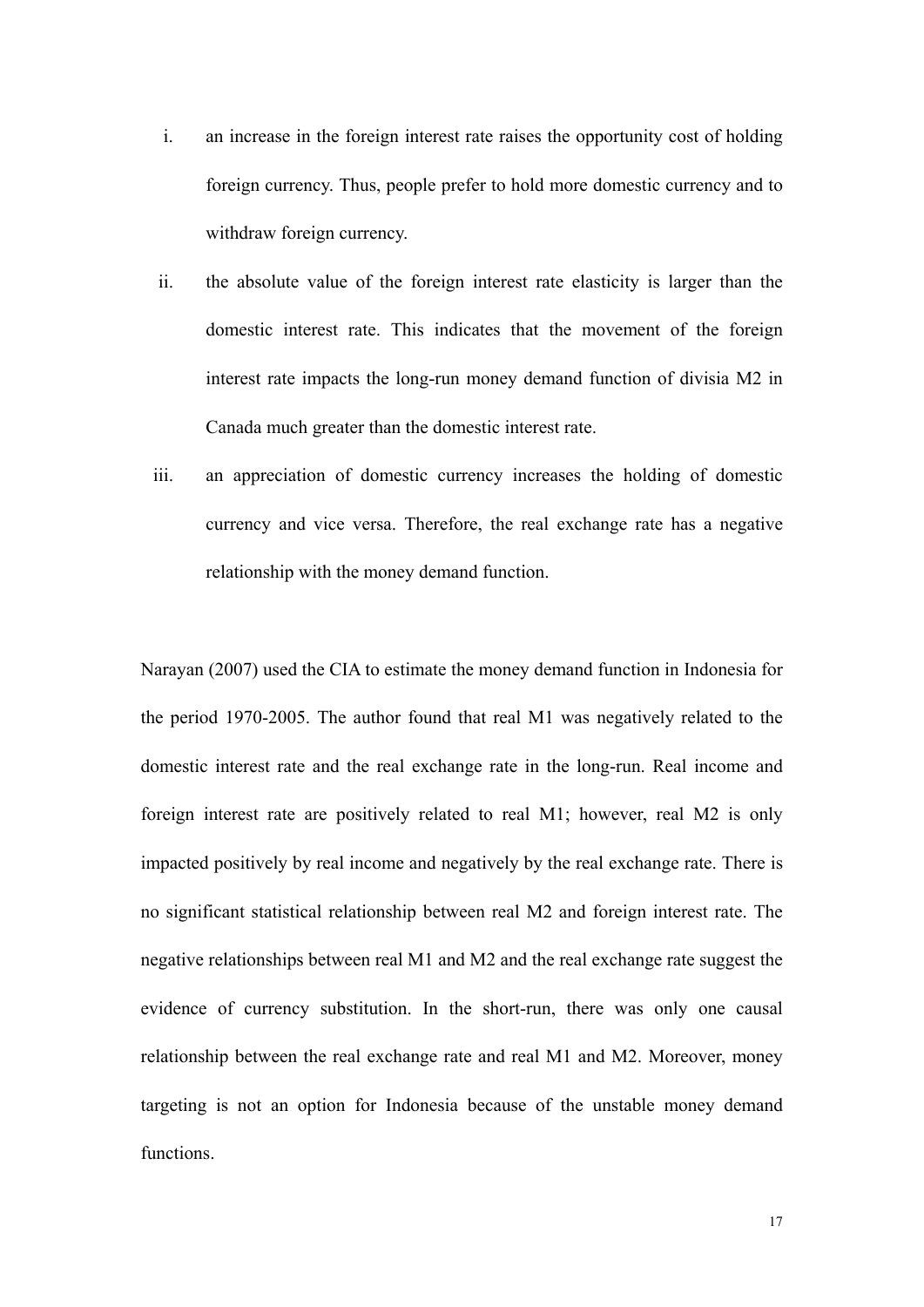Different variables, data length and methodologies can lead to different outcomes following Narayan's (2007) framework, Dekle and Pradhan (1999) approximated long-run money demand functions for the ASEAN-4 countries, Indonesia, Malaysia, Singapore, and Thailand and evaluated the cointegration functions from 1980 to 1995. The index of financial innovation was included in the demand functions to represent the changes in the velocity of money. The authors found the demand functions were stable, which means monetary targets can be used to conduct monetary policies. Furthermore, they pointed out that real money, income, interest rates and domestic and foreign prices with the nominal exchange rate are necessary conditions for a stable long-run money demand function in their findings.

Hafer and Jansen (1991) employed cointegration tests to find out which monetary aggregate is preferable in the U.S. They used both the short-term interest rate (commercial paper rate) and the long-term interest rate (the corporate bond rate) in addition to real money balances and real income. In addition, to capture a wide variety of economic experiences, the authors used the data between 1915 and 1988, which includes two world wars, the Great Depression, and two stock market collapses. Further, in order to compare to other researches, another data period (1953-1988) was used in estimating the money demand function because those researches' results focus on the post-war period. The estimation of the money demand function incorporates two different interest rates, namely the commercial paper rate (short-term interest rate)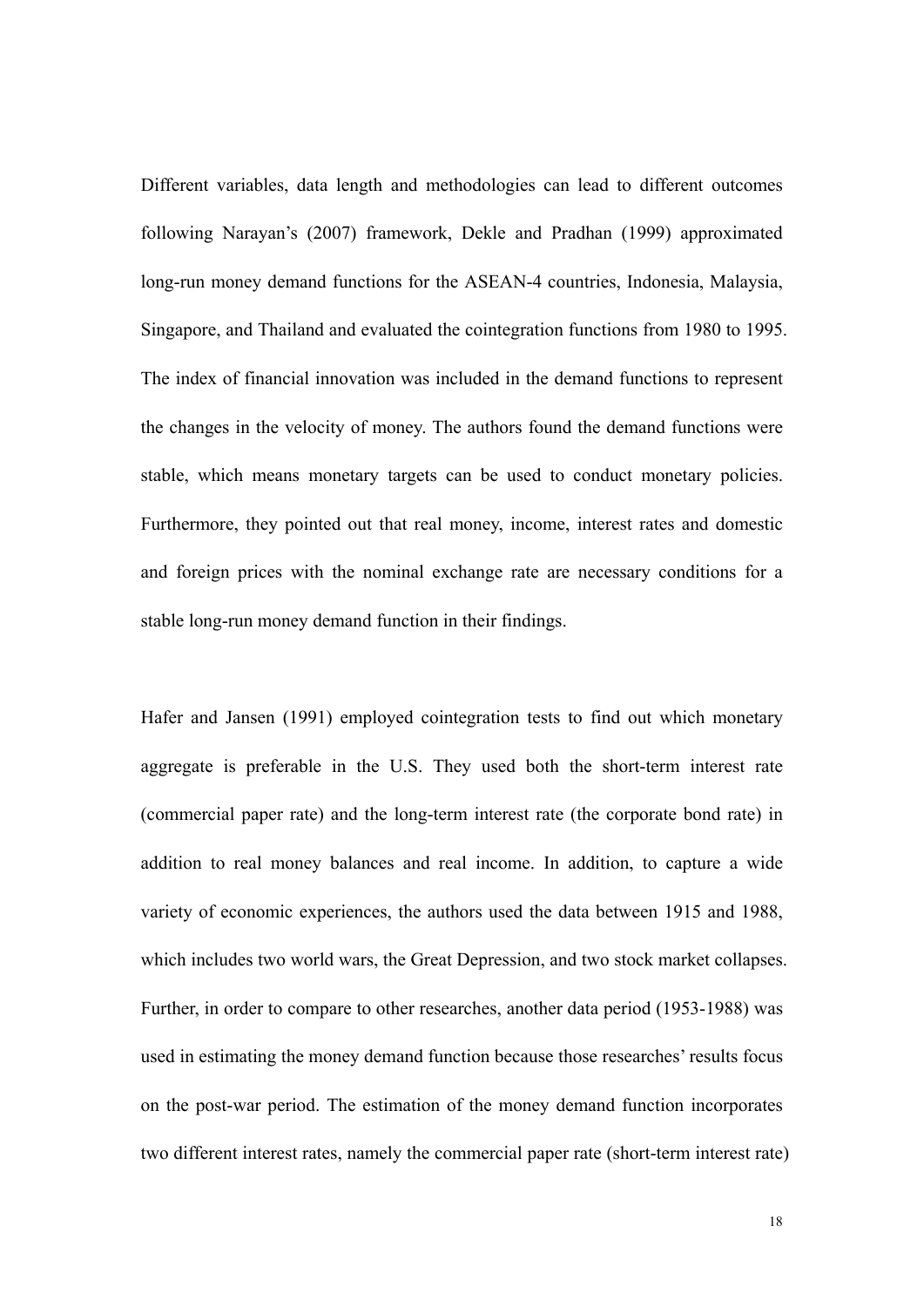and the corporate bond rate (long-term interest rate). Results using two interest rates are given as follows:

- i. the commercial paper rate: the trace test results suggest that the null hypothesis of at most one and two cointegrating vector(s) cannot be rejected for M1 and M2 over two periods. The null hypothesis of no cointegrating relationship for M2 is rejected in either period and it is only rejected for M1 at the 10% level of significance in 1915-1988. The maximum eigenvalue test results suggest that the null hypothesis of no cointegrating relationship can be rejected in both sample periods for M2 but not for M1. Therefore, the two test statistics show that there is a long-run relationship between M2 and its determinants, whereas this relationship is plausible for M1.
- ii. the corporate bond rate: for M1, the trace test and the maximum eigenvalue test results suggest that there is no cointegrating relationship in 1953-1988. However, the maximum eigenvalue test results indicate that the null hypothesis of no cointegrating relationship cannot be rejected in 1915-1988. For M2, the null hypothesis of no cointegrating relationship cannot be rejected for the 1915-1988 results, whereas it can be rejected for the 1953-1988 results; however, the maximum eigenvalue test results show that no cointegrating relationship is rejected in both sample period, which is consistent with the results from the commercial paper rate.

Their results showed there was a cointegrating relationship among those variables but there was no strong evidence of cointegration relationship for M1. Thus, M2 is a

19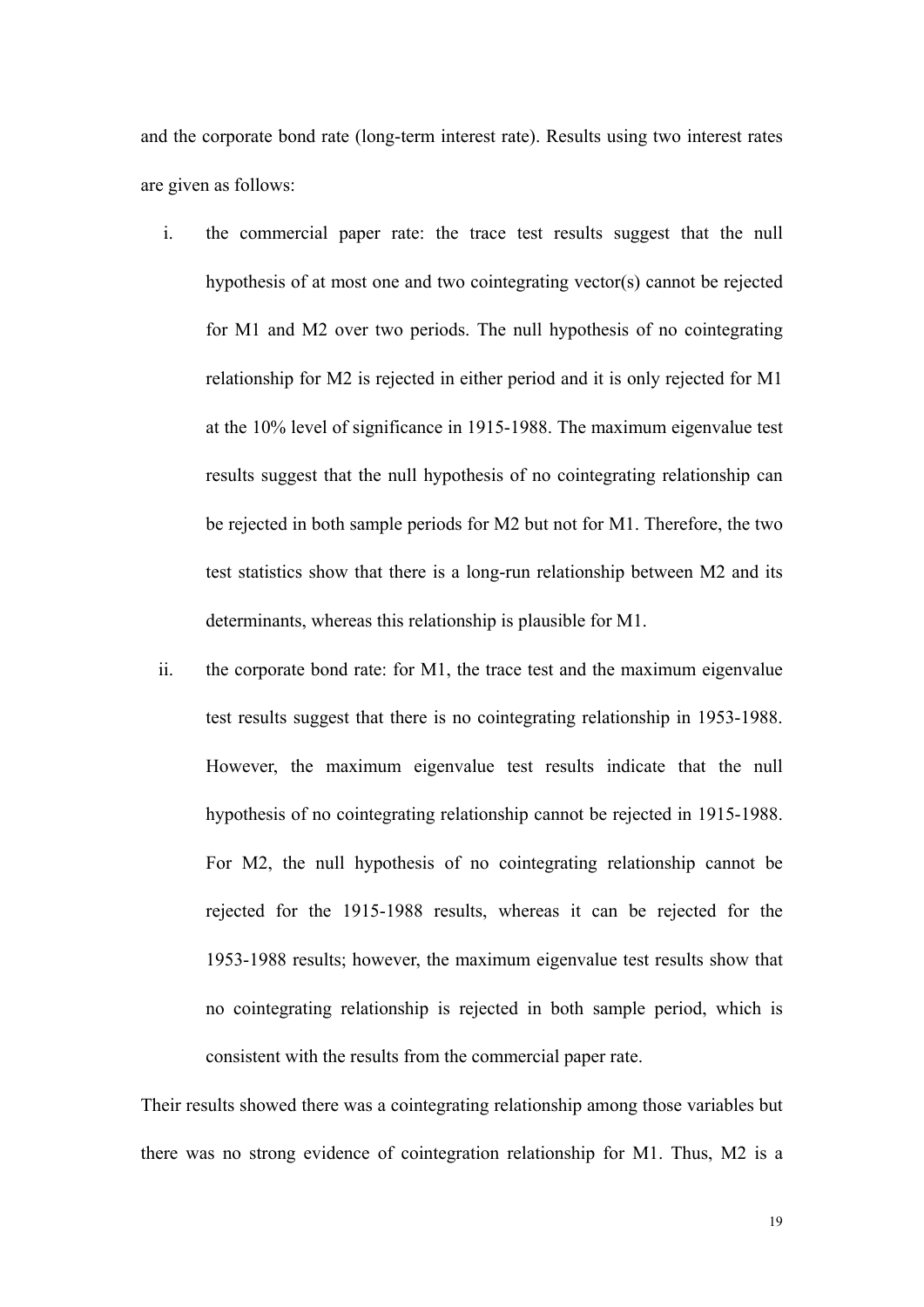preferable measure to conduct monetary policy.

Compared to Hafer and Jansen's (1991) study, McNown and Wallace (1992) incorporated the effective exchange rate in formulating a broader demand for money (M2). In addition, the real GNP and nominal treasury bill rates are also included in formulating both M1 and M2. The quarterly data for the time period 1973:2 to 1988:4 is used in the estimation. Tests of cointegration can be classified into three categories:

- i. the first category includes real M1 and M2 as dependent variable respectively and real GNP as independent variable. The null hypothesis of no cointegrating vector cannot be rejected for M1 using both 6 lags and 4 lags respectively. For M2, the null hypothesis of no cointegrating vector can only be rejected when 6 lags is used. The evidence of cointegrating relationship does not exist when 4 lags is used.
- ii. the second category includes real M1 and M2 as dependent variable respectively, and real GNP and the interest rate as independent variables. For M1, the null hypothesis of no cointegrating vector can be rejected when 6 lags and 4 lags are applied. Thus, there is a long-run relationship among M1, real GNP and the interest rate. For M2, there is no strong evidence to suggest that there is any cointegrating relationship among M2, real GNP and the interest rate.
- iii. the final category only includes M2 as dependent variable. Real GNP, interest rate, and effective exchange rate are independent variables. For trace

20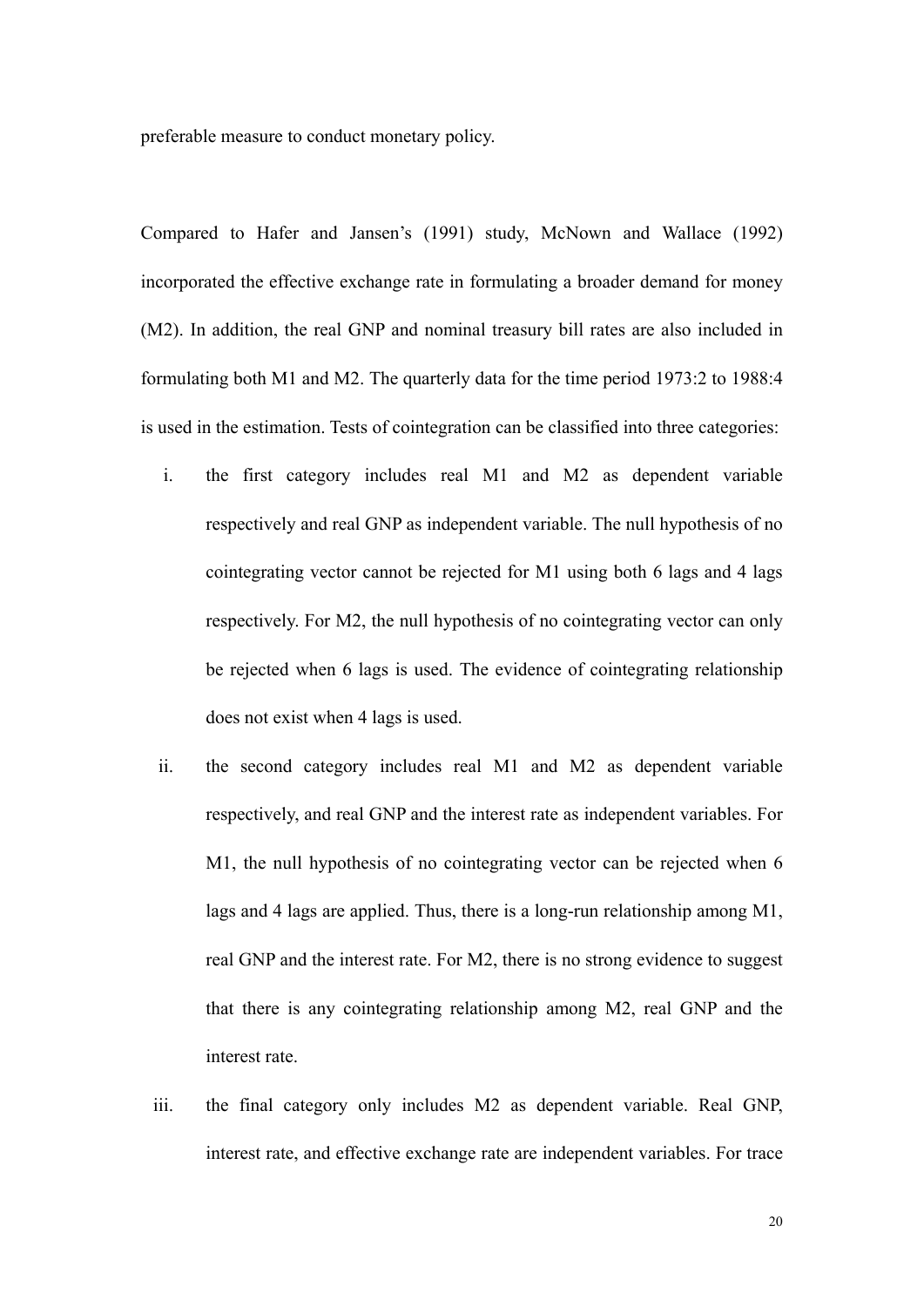$\lambda$  – results, the null hypotheses of no cointegrating vector and at most one cointegrating vector can only be rejected using 6 lags.

The coefficient of effective exchange rate is positive, which indicates the evidence of currency substitution. In order to achieve a stable M2 money demand function, the authors suggest that it is necessary to include the effective exchange rate in formulating the money demand function of M2. However, it is not the case for M1.

Bahmani-Oskooee and Shabsigh (1996) used Johansen and Juselius's procedure to estimate the long-run relationship between the real M1 and M2 and the real income and interest rate in Japan using quarterly data from the first quarter of 1973 to the fourth quarter of 1990. For M1, the null hypothesis of no cointegration is rejected because the trace statistic is greater than its critical value at both 95% and 90% level and the  $\lambda$  – max statistic is also greater than its critical value but only at 90% level. However, the null hypothesis of at most one cointegrating vector is not rejected. Thus, M1 has a long-run relationship with real income and interest rate. In contrast to M1, M2 does not have any long-run relationship with real income and interest rate because both test statistics are smaller than the critical values. Interestingly, in order to achieve the stability of M2, the effective exchange rate of the Yen should be included in the estimation. By adding the effective exchange rate, the null hypotheses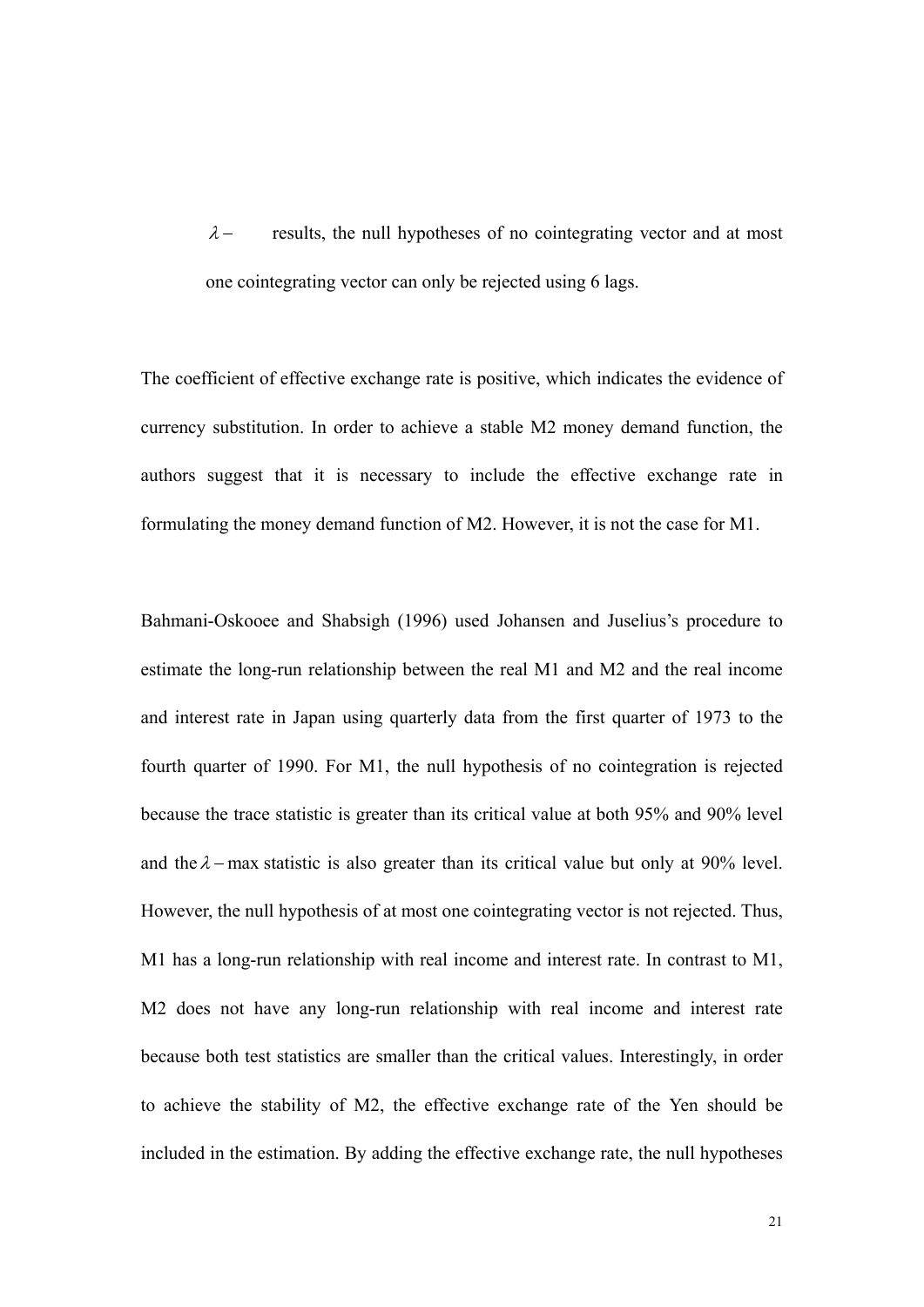of no cointegrating and at most one cointegrating vector are rejected. Thus, there are two cointegrating vectors among M2, real income, interest rate and the effective exchange rate. Furthermore, the coefficient of the effective exchange rate is positive, which suggests an evidence of currency substitution.

#### **2.3 Money Demand in China**

Feltenstein and Farhadian (1987) constructed two models to measure the changes in money supply and real money balances for the period 1954-1983. In the first model, they employed the government deficit, wage bill of the government and enterprises, and procurement payments to farmers in their money supply function. Their test results showed all coefficients of the variables have the correct signs and they could fully explain the changes in broad money. Further, in the second model, they found that the real money balance can be explained by real income and anticipated true rate of inflation. The income elasticity of real money balances is 1.373, which is greater than unity. This result implies that the velocity of money is not constant and the evidence of monetization process. In addition, the true rate of inflation is 2.5 times higher than the official rate.

Chow (1987) used the quantity theory of money to explain the price level in China for the period 1952-1983. By taking the logarithms on  $P = v(M/Y)$  and regress  $\ln P$ on  $\ln(M/Y)$ , the coefficient of  $\ln(M/Y)$  is 0.2687, which means the change in  $ln(M/Y)$  will lead to a less change in ln *P*. This is consistent with the quantity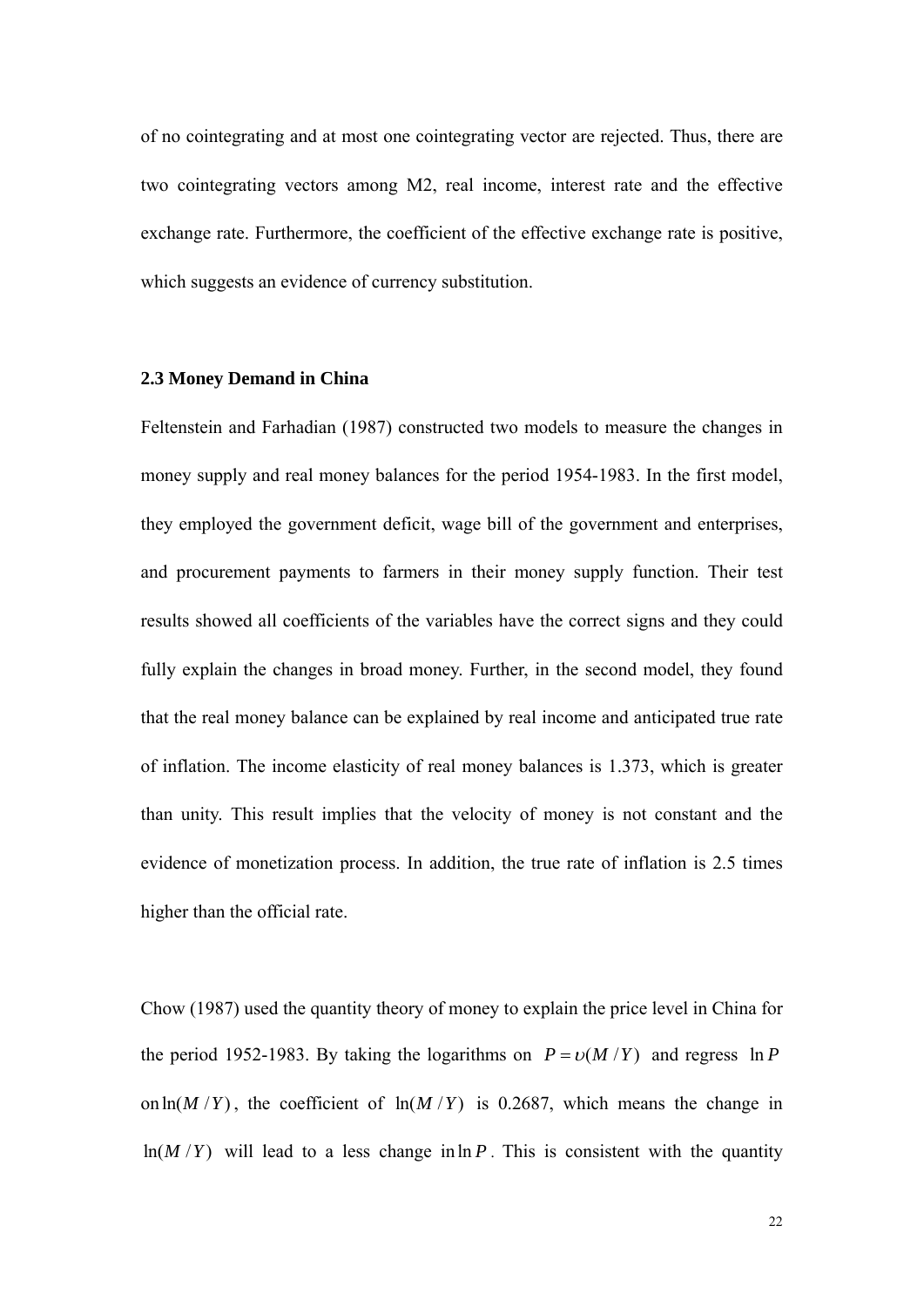theory of money. However, 0.2687 is less the unity, and therefore, the velocity of money is not constant. The author also found the income elasticity is greater than unity, 1,162, which is not consistent with the quantity theory of money.

Chen (1989) estimated the causal relationship between M0, M2, and M3 and indicators of macroeconomic performance, overall economic development, price stability, balanced budget deficits, and balanced trade deficits using the BVAR model. The author found that the bidirectional causality is from M0 to overall economic development, to the balanced budget deficits, and to the balanced trade deficits and the unidirectional causality is from the money supply to inflation. The author suggests that M0 is the best indicator in conducting monetary policy.

Yi (1991) is the first researcher to discuss the monetization process during the Chinese economic reform. The author suggests that the monetization process can explain why the growth rate of money supply was greater than the sum of real GNP growth and inflation rate. There are five channels of the monetization process:

- i. the increase in transaction demands of firms and households require more money in the economy.
- ii. the introduction of the responsibility system in the agriculture sector led more farmers enter into marketplace. The government purchases goods from farmers using cash, which increases the demand for money.
- iii. the growth of township and village enterprises accelerates the demand for

23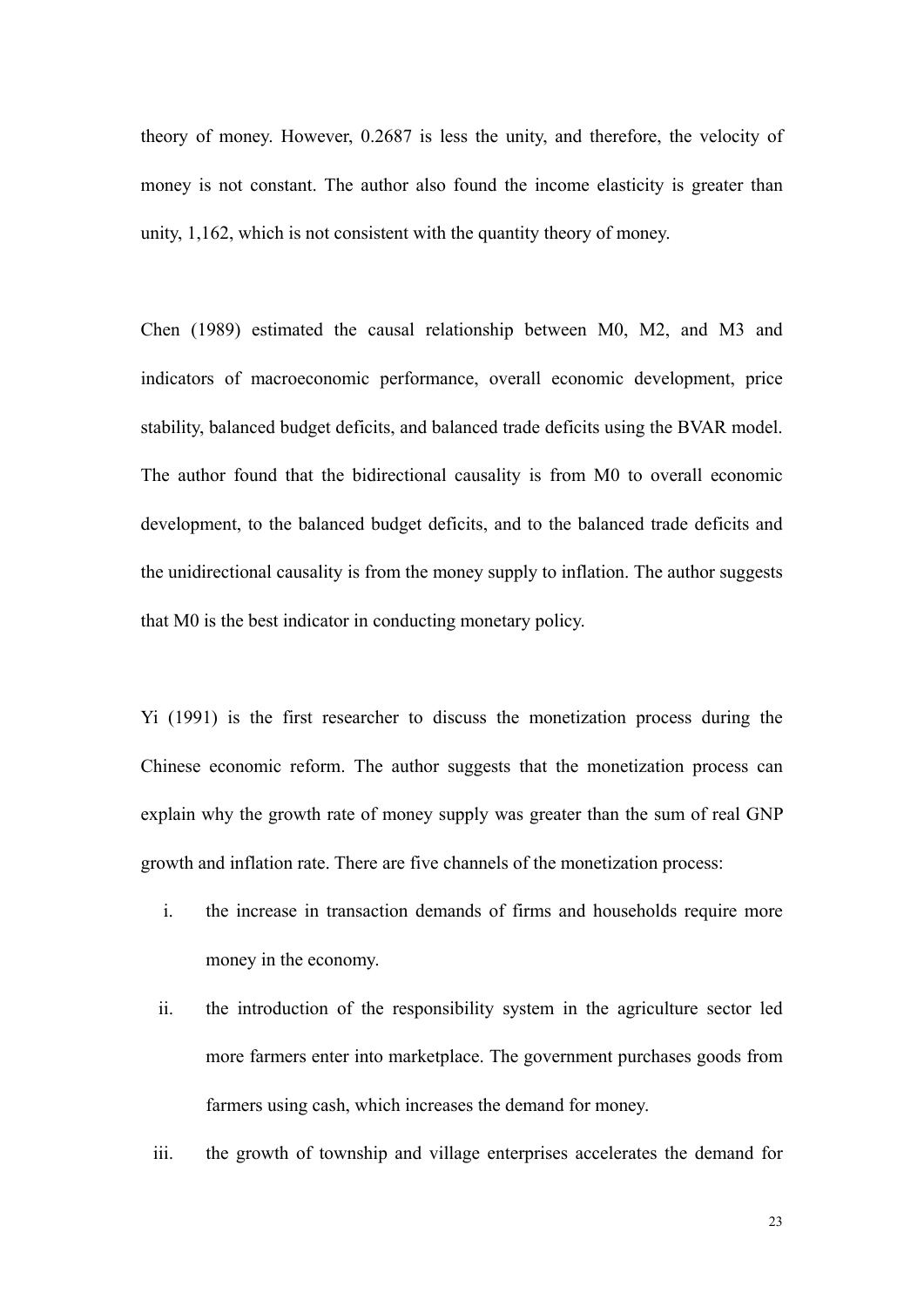- iv. the rapid growth of private firms increases the demand for money.
- v. the development of free markets causes cash flow from urban areas to rural areas because farmers' sales form a large percentage in free markets.

During the period 1979-1984, the inflation rate was moderate because the monetization process absorbed the excess money in the economy. Further, the monetization process is the explanation for the non-constant velocity of money. The excess money could not be absorbed because the monetization process started to slow down in 1985 which resulted in higher inflation rate (Yi, 1991).

Luke Chan, Cheng and Deaves (1991) used currency stock, real income, reported price level and interest rate to construct the Chinese money demand function. By using the ordinary least-squares estimation, the authors conclude that both interest rate and anticipated inflation were not significant in explaining the money demand function. Interestingly, the income elasticity is unity, which is not consistent with Feltenstein and Farhadian and Chows' results.

Hafer and Kutan (1994) applied cointegration tests to determine whether there was a long-run equilibrium relationship between nominal money balances, interest rates, prices, and real national income in China during the period of 1952-1988. The economy of China was centrally planned during that period. Hafer and Kutan's study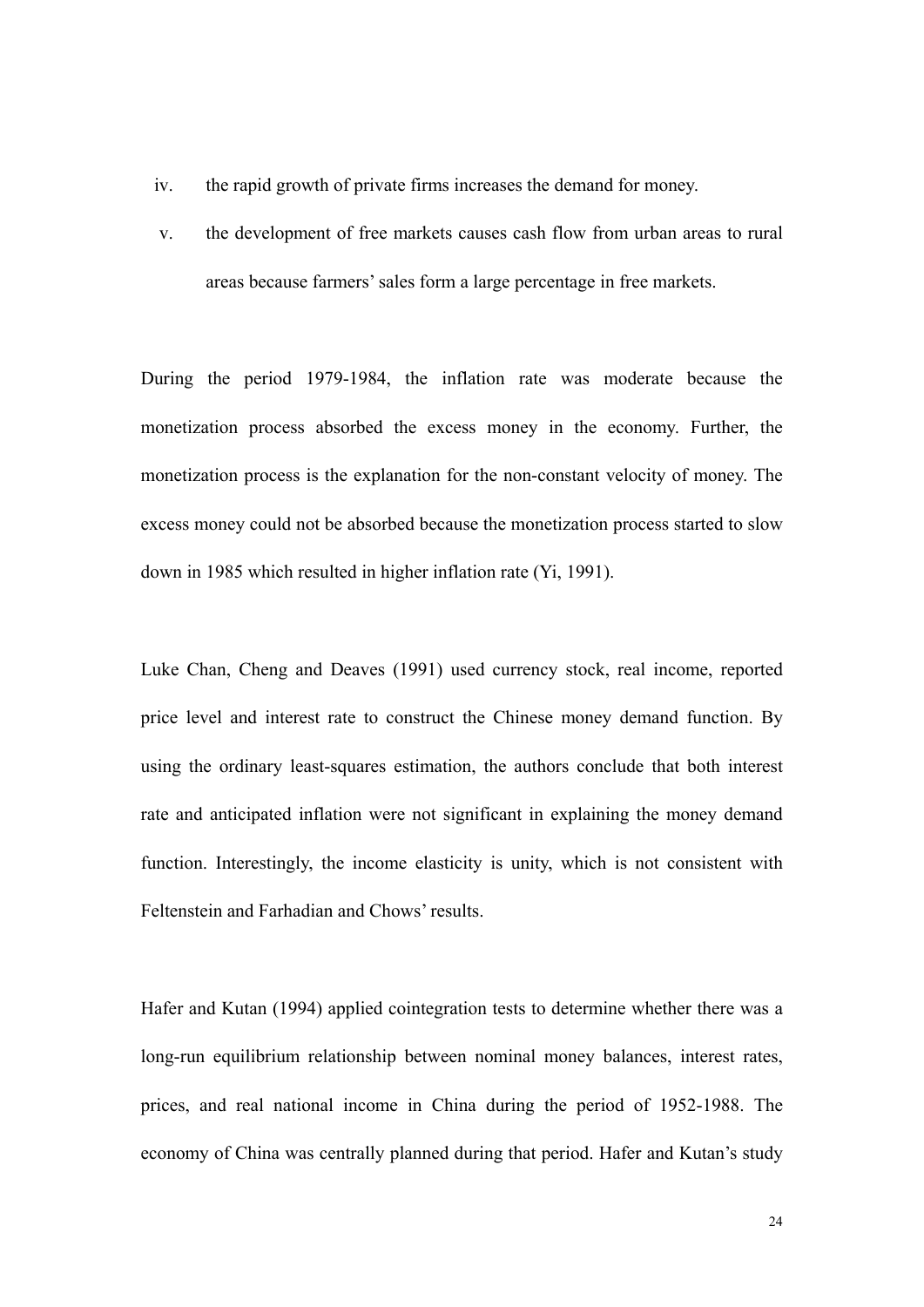also showed which monetary aggregate was a better indicator in conducting monetary policy. Two price measures, the official index of retail prices and the implicit national income deflator were used in Hafer and Kutan's research. The real income was adjusted to: (1) nominal income deflated by the retail price index, and (2) the national income deflator. Their test results showed that when the official index of retail prices is used, there is no long-run equilibrium relationship between the money demand function and its determinants. However, a relationship between them exists when the implicit national income deflator is used. For M0, the results do not reject the unitary income elasticity hypothesis. Also, the results show that the long-run interest elasticity is zero. However, the results reject the price homogeneity (the long-run coefficient of price level is 2.48), which suggest that the changes in money demand and price level are not proportional and one percent increase in price leads a 2.48 percent increase in the money demand for nominal M0. The income elasticity of M2 is not unity (1.42), which indicates the evidence of monetization. Interestingly, the results of M2 do not reject the price homogeneity, which indicates that the demand for nominal M2 changes with the price level proportionally. Therefore, they suggest the broader measure, M2, is a preferable measure for implementing monetary policy.

Huang (1994) employed M2, GNP, consumer retail sales price, and real interest rate on one-year term saving deposits for the period 1979-1990 and applied the Johansen and Juselius (1990) and Engel and Granger's (1987) procedure to test whether there was any cointegration relationship among those variables. The results suggest there is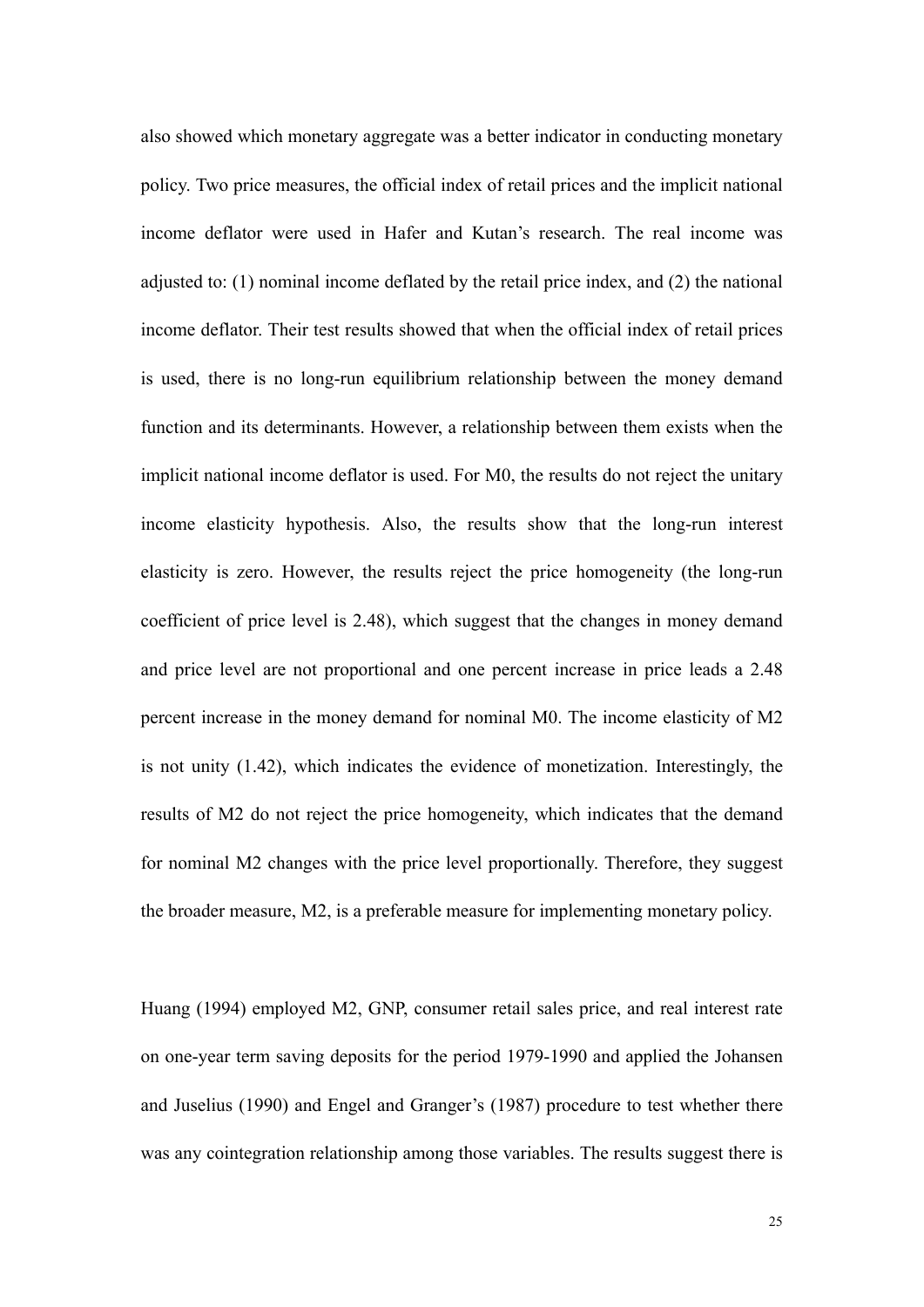a long-run relationship and the income elasticity is 2.12. Further, the author used a recursive regression model to test the stability of all parameters. In addition, Huang tested the weak exogeneity of the independent variables by inverting the ECM model to test the significance of the error correction term. The insignificance of the model means the independent variables are exogenous. By doing so, the weak exogeneity of income and price was confirmed. Huang concluded that monetary targeting can be used in conducting monetary policy because of the stable long-run demand for money in China and to control the inflation rate under 10%, M2 should be growing no more than 37%.

Qin (1994) estimated the demand for money in China by applying two different time period using quarterly data for 1978Q1-1991Q4 and annual data for 1952-1991. The author argued that since household savings are very sensitive to the change in both inflation and interest rates, inflation cannot fully represent money demand. Thus, Qin used real interest rates (one year bank deposit rate net of inflation) to represent the opportunity cost of holding money. Qin also argued that under the financial reforms, the large increase in income levels of both individuals and firms and state economic planning should be considered as part of transaction demands. Since national income and GDP ignore sales, the transfers of intermediate goods, and the effect of changes in income distribution, Qin constructed a monetization index (MI) by employing the price ratio of agricultural to industrial output deflators and the output ratio of the non-state-owned industry to the whole industry to overcome this problem. Further,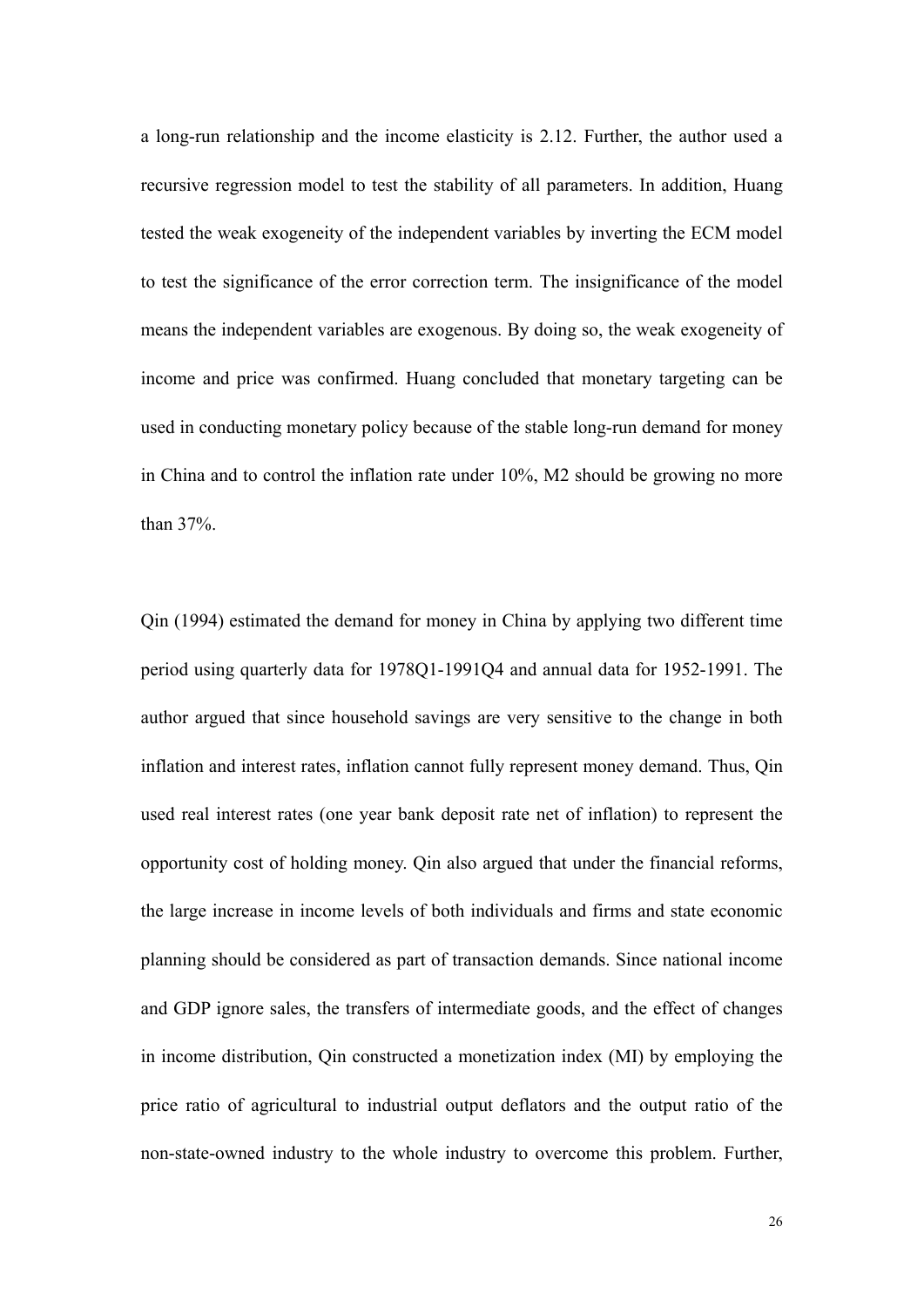Qin used the annual rate of saving and loan ratio to capture the effects of the government investment plan. Since the sample size of 1978Q1-1991Q4 is small and unit root tests may not have much power to determine the degree of integration of each variable, Hendry's general to simple reduction approach was employed to construct an error correction model. Then the Johansen's (1988) procedure was used to check for weak exogeneity of the single equation obtained from the Hendry's general to simple reduction approach. The author found that the annual saving rate and loan ratio was only significant in the short-run but not in the long-run. The interest rate is significant in both short and long-run, which means it should be considered when estimating the demand for money in China. In addition, MI is significant in the long-run because the long-run relationship embedded in the error correction term is identical when using two data sets.

Chen (1997) applied cointegration tests to estimate the long-run money demand function in China during the period 1951-1991. By implementing both the augmented Dickey-Fuller procedure (ADF) and Kwiatkowski, Phillips, Schmidt, and Shin's procedure (KPSS), the author showed that inflation was stationary and the real balance and output were non-stationary. The cointegration test suggests the real balance and output are cointegrated with the expected inflation by using M0 and M2 respectively. The income elasticity of M0 is 1.4 to 1.5 and 1.8 to 1.9 for M2, which means the velocity of money is not constant, and the increase in income leads to a decrease in the velocity of money. Chen suggests if M0 is used to conduct monetary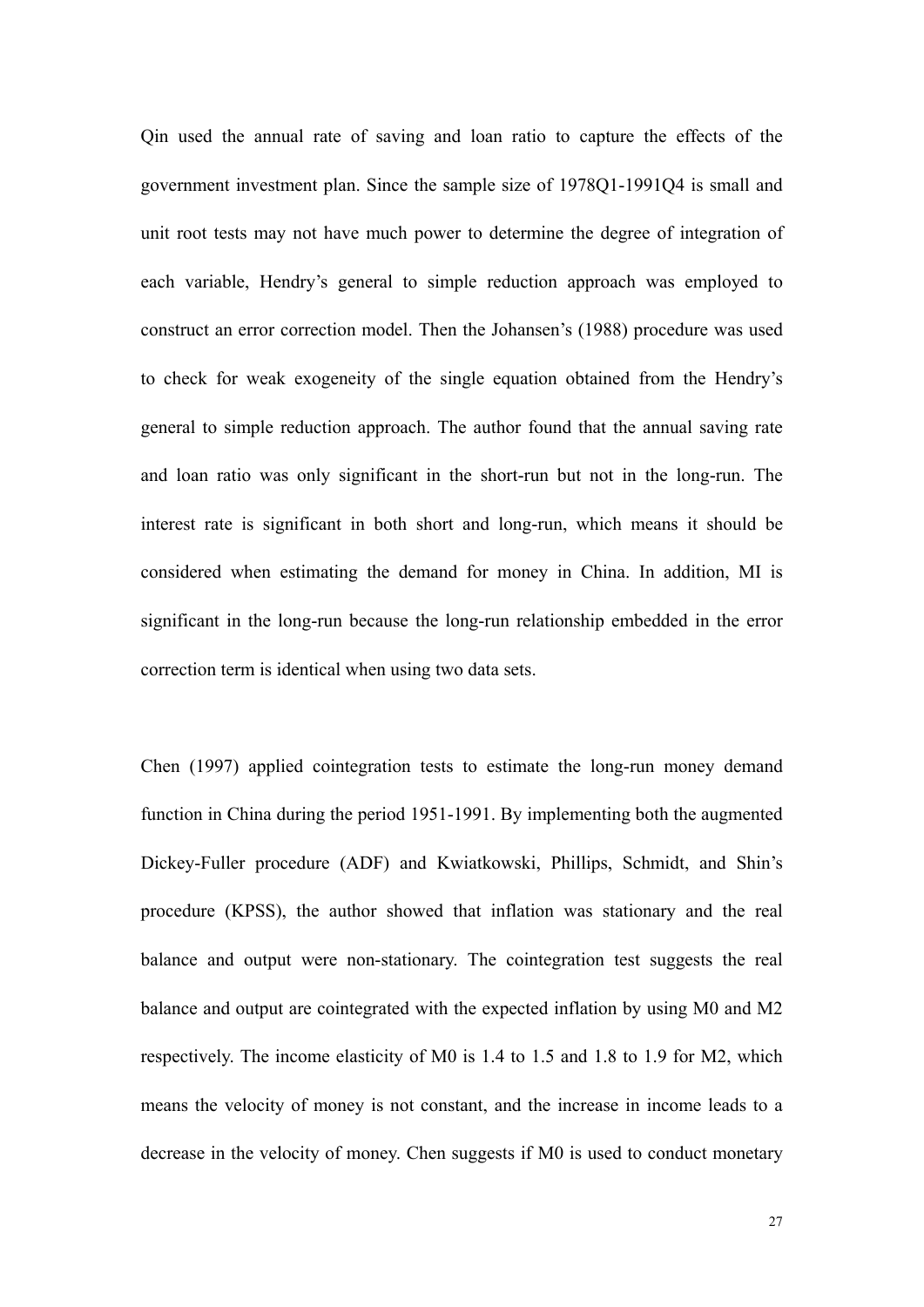policy, then M0 should grow between 24% and 25% to control the inflation rate under 10%. If M2 is used, then the increase in M2 should not exceed 28% to 29%.

Yu and Tsui (2000) compared simple-sum aggregates to the monetary services index (MSI) by using monthly data for the period 1984-1997. The purpose of this comparison was to find out whether MSI can also be used as a target variable when conducting monetary policy. They suggested MSI can fully represent the function of money, such as the medium of exchange or store of value. It also captures the effect of financial innovations. Furthermore, they found that MSI is better than simple-sum aggregates in estimating the long-run demand for money in China.

In the 1980s, Feltenstein and Farhadian (1987) and Chow (1987) examined the Chinese economy by focusing on how the changes in price levels affect the money supply under a centrally planned economy regime. Both studies showed that the velocity of money is not constant but with different income elasticity (1.373 and 1.162). Unfortunately, they did not explicitly estimate whether there exists any long-run relationship between money aggregates and the explanatory variables. In the 1990s, researchers such as Hafer and Kutan (1994) and Huang (1994), focused on the estimation of the long-run money demand function in China using the Johansen and Juselius's (1990) test. Both studies showed that M0 and M2 are recommended for implementing monetary policy. Qin (1994) introduced MI in estimating the money demand function in China and showed that money demand determinants can fully explain the money demand function. Yu and Tsui (2000) suggested that MSI is better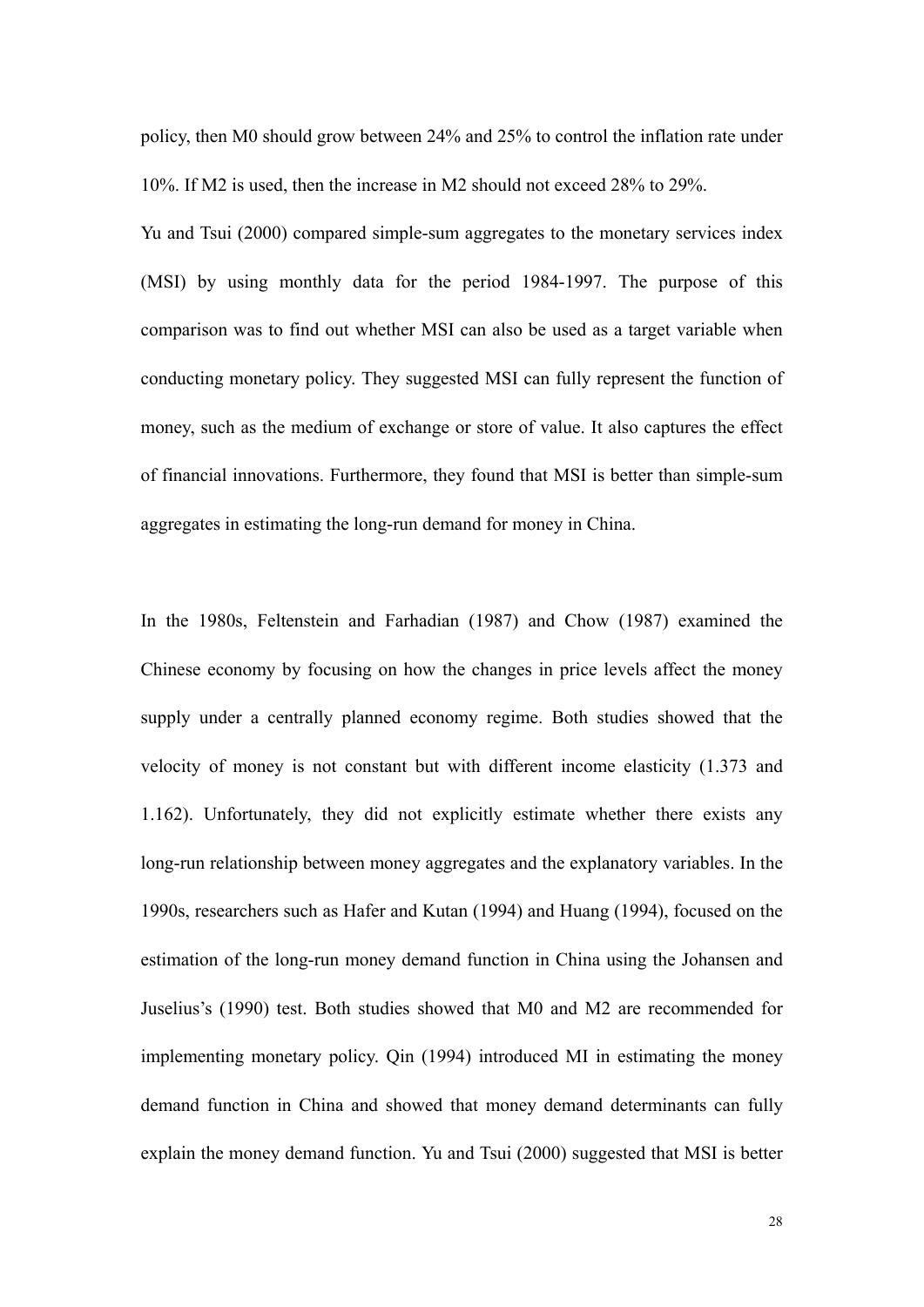than simple-sum aggregates in setting monetary policy in China.

Austin, Ward, and Dalziel (2007) used Terasvirta's procedure to test the linearity of an error correction model of money demand against a smooth transition regression non-linear alternative in China. The authors found that the money demand function is difficult to estimate when the inflation rate exceeds 5%. In the theoretical model, productive private firms cannot obtain funds easily, which leads to a decrease in output. Their results show that income only positively impacts on real money balance under a high inflation regime, which is consistent with the theoretical model.

In general, most studies estimated the money demand function with different variables, different data time period, and different testing methods, such as the unit root test, the cointegration test and the error correction model. Some of them tested the stability of parameters using the Hansen test and the recursive regression method. The results showed a positive relationship between money demand and income, and a negative relationship between money demand and interest rates. However, there is no study that focuses on which monetary aggregate is the best target variable comparing M0, M1, and M2 in estimating the Chinese money demand function. Furthermore, the longest data period of those studies is only up to 1997.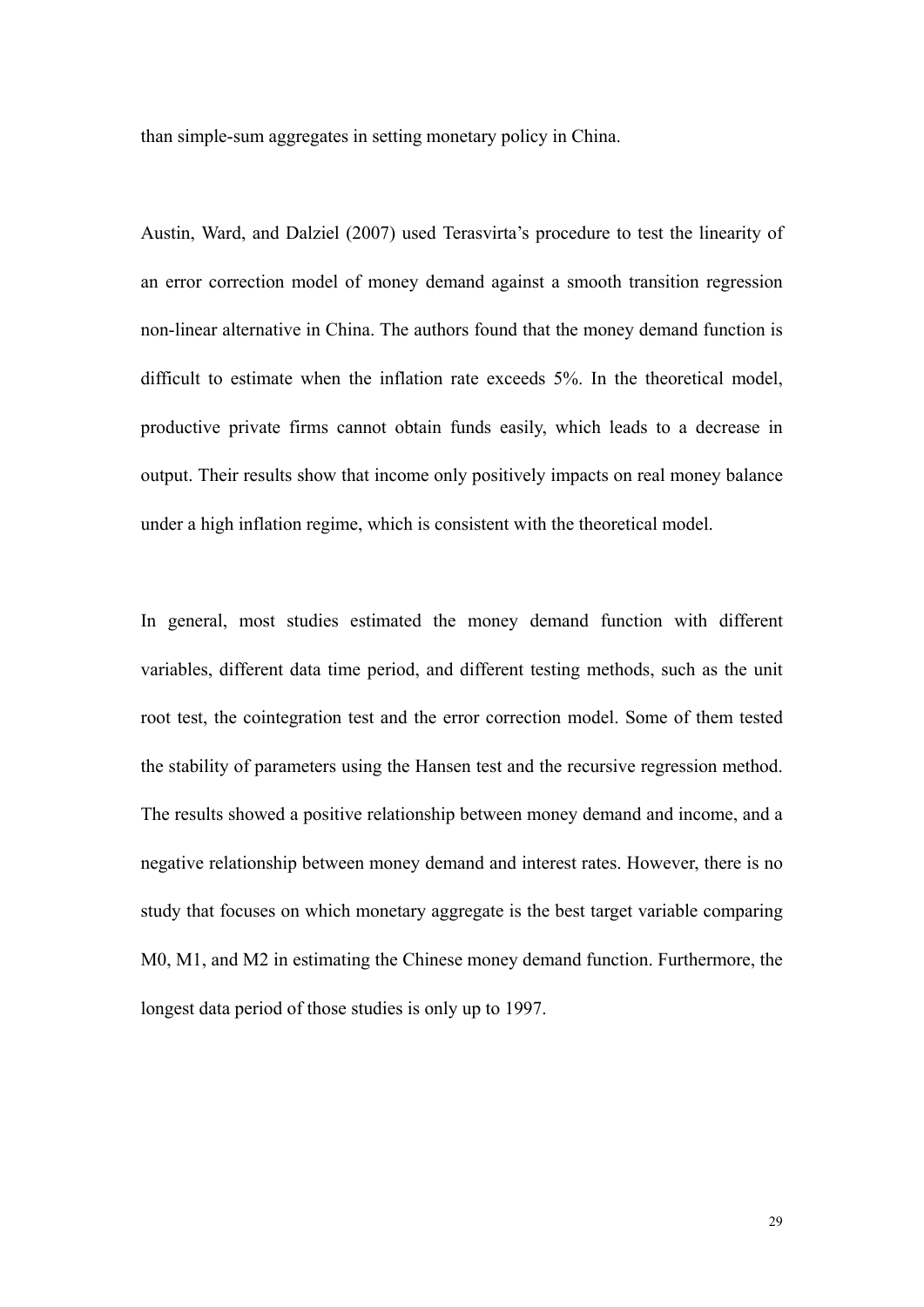# **Chapter 3 Data and Methodology**

## **3.1 Variable Selection**

The general specification for the long-term demand for money begins with the following functional relationship:

$$
\frac{M}{P} = f(S, OC) \tag{4}
$$

Where M is the monetary aggregate in the nominal term, P is price, thus,  $\frac{M}{I}$ *P* is the demand for real balances. S is scale variable. OC is the opportunity cost of holding money.

Equation (4) states that the demand for real balances is a function of a scale variable representing economic activities and the opportunity cost of holding money. Therefore, it is important to select the appropriate and relevant variables in our empirical model to explain the demand for money. First, to model a money demand function, we need to decide which money aggregates should be used. Previous studies such as Chen (1989), Hafer and Kutan (1994), Huang (1994), and Chen (1997) have shown that the monetary policy can be conducted by using M0, M2, or both in China, but our study will use M0, M1, and M2 separately as monetary aggregates because the purpose of our study is to find out which monetary aggregates are stable in the long-run. Further, Dahalan, Sharma, and Sylwester (2005) suggested that divisia monetary aggregates work better than simple-sum aggregates. However, owing to data limitations, simple-sum M0, M1 and M2 will be used in our study. The consumer price index (CPI) will be used to represent P in Equation (4).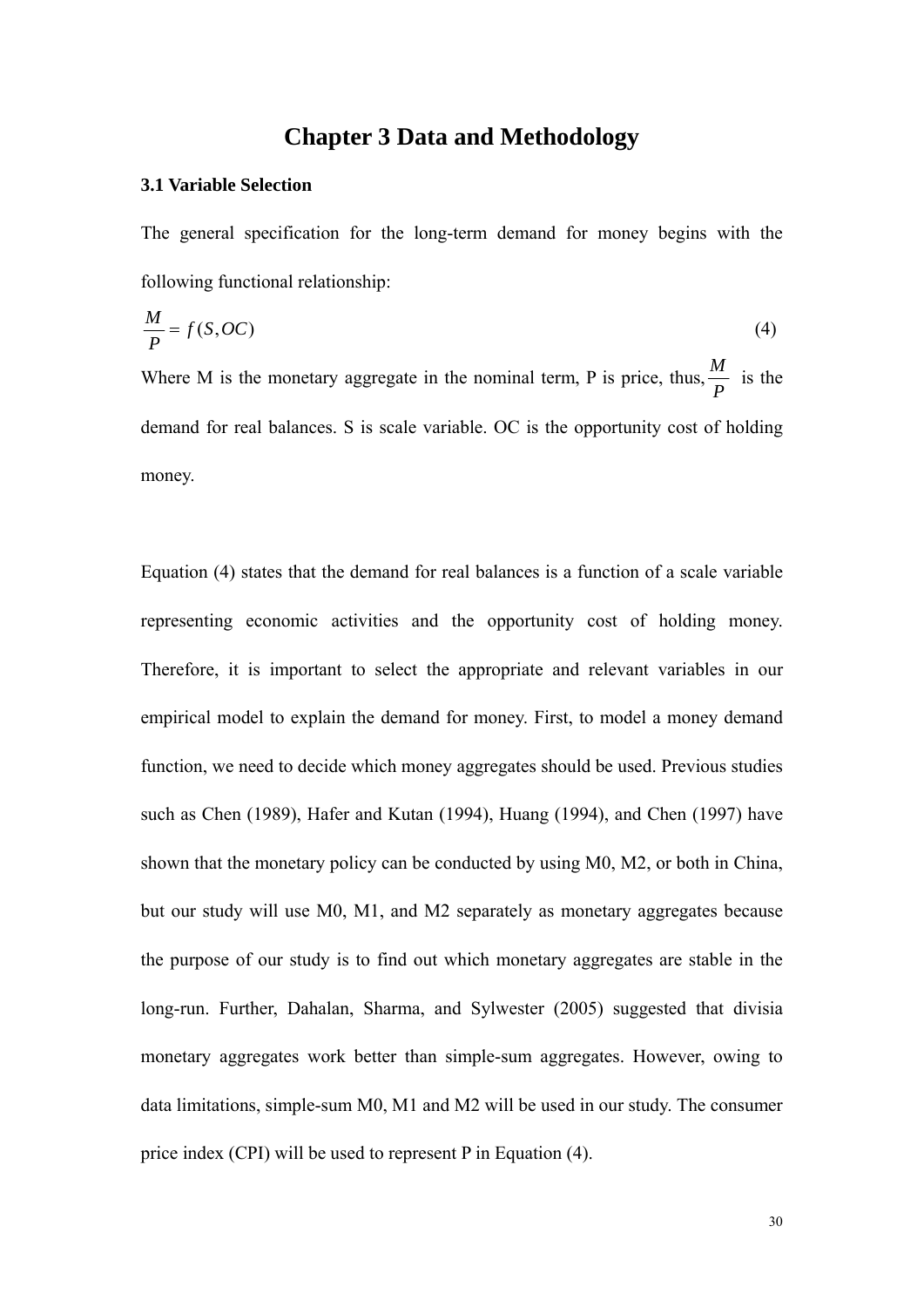Second, a scale variable is used to represent economic activities. There are many variables which can be used as scale variables, such as real income, disposable income, consumption, and domestic absorption. However, many researchers use real income as a scale variable (see Hafer and Kutan 1994; Huang 1994; Qin 1994; and Chen 1997). GDP is a common proxy for income. Thus, real income will be used in our study.

Third, the demand for an asset depends on its opportunity cost. Luke Chan, Cheng and Deaves (1991), Hafer and Kutan (1994), Huang (1994), and Qin (1994) argued that interest rates can be used as the opportunity cost of holding money. However, Hafer and Kutan (1994) argued that government rates, such as Treasury bill rates and government bond rates, do not exist in China and savings deposit rate is the best interest rate measure. Therefore, the one-year saving deposit rate will be used in our study. For example, if a one-year saving deposit rate is used in estimating money demand function, it is an own-rate on money M2, but it is an alternative rate on money M0. Some studies such as Chen (1997), Sriram (2002), and Austin, Ward, and Dalziel (2007) suggested that expected inflation can be used as opportunity cost of holding money. In addition, Honohan (1994) suggested that the expected inflation is highly correlated with the actual inflation. Therefore, actual inflation is used in our study as an additional variable to represent the opportunity cost of holding money.

Fourth, Hueng (1998) argued that traditional money demand studies have ignored the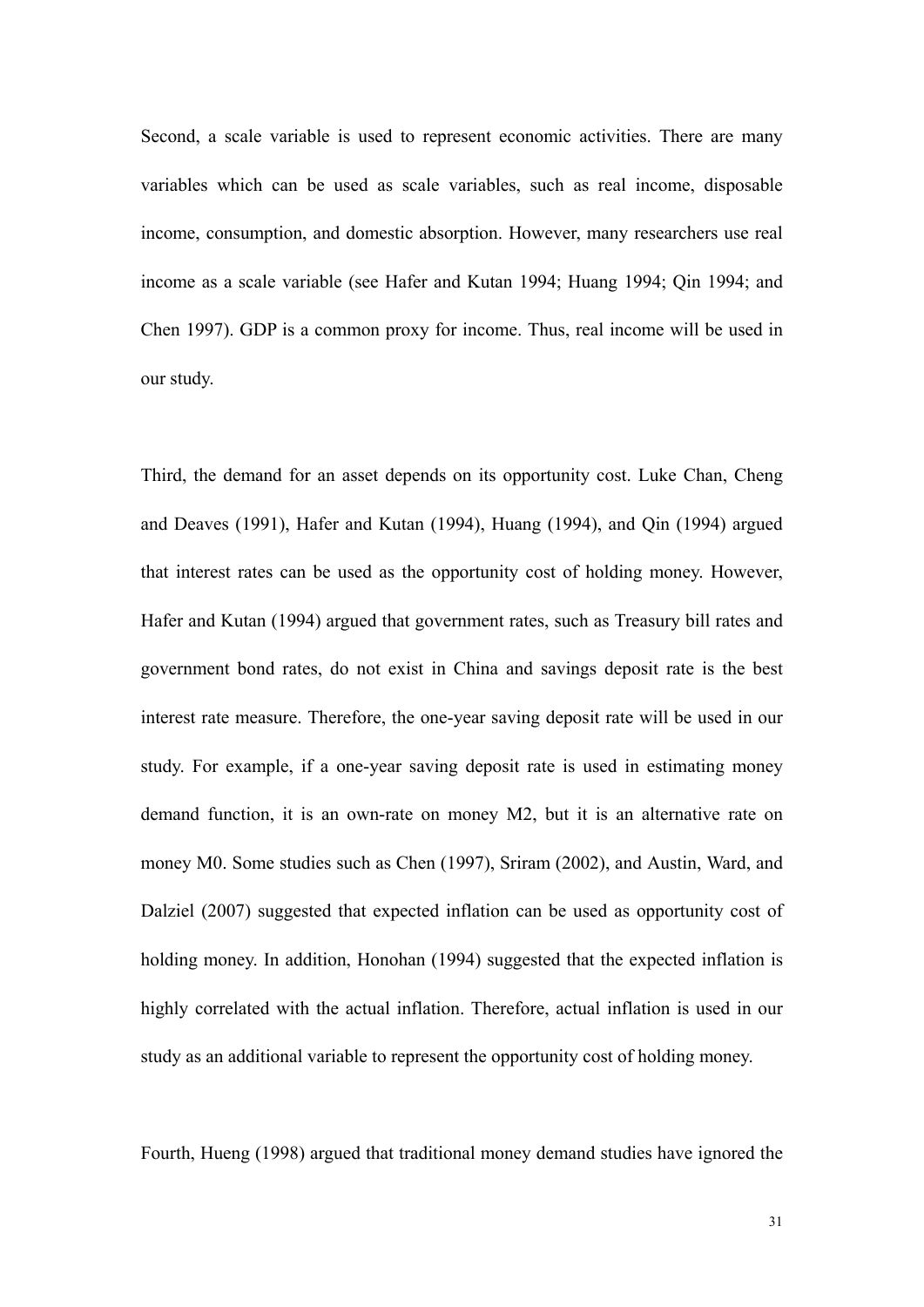influence of foreign monetary developments which may influence the domestic demand for real money balances. Khalid's (1999) study revealed that money demand in an open economy can be estimated by domestic income, foreign income, domestic interest rate, foreign interest rate, and some measure of exchange rate depreciation. However, the RMB was pegged to the US dollar until 2005, thus, the appreciation and depreciation of the RMB were quite small. Although the pegged system was removed in July 2005, the RMB is still under a managed exchange rate system, and it is not allowed to freely float. Chinese residents were not allowed to exchange the RMB into large amount of foreign currencies until recently. Thus, using the exchange rate in estimating the demand for money in China is not appropriate in our study.

# **3.2 Model Formulation**

The formulation of the money demand function follows Chen's (1997) study. Chen used M0, M2, and M3, national income, expected inflation, and retail price in his empirical model. Thus, our study uses Chen's study using real income and actual inflation rate. Further, our empirical model adds one additional variable, namely one-year saving deposit rate, in estimating the money demand function in China. M3 is replaced by M1 in our money demand functions. The money demand functions are estimated in log-linear form, nominal M0, M1, and M2 and real income are in logarithms; one-year saving deposit rate and the actual inflation rate are in levels. Our money demand functions are given as follows:

$$
LRM0 = \alpha_{11} + \alpha_{12}LRINC + \alpha_{13}INF + \alpha_{14} RINTR_{yr} + \varepsilon_{01}
$$
\n
$$
\tag{5}
$$

32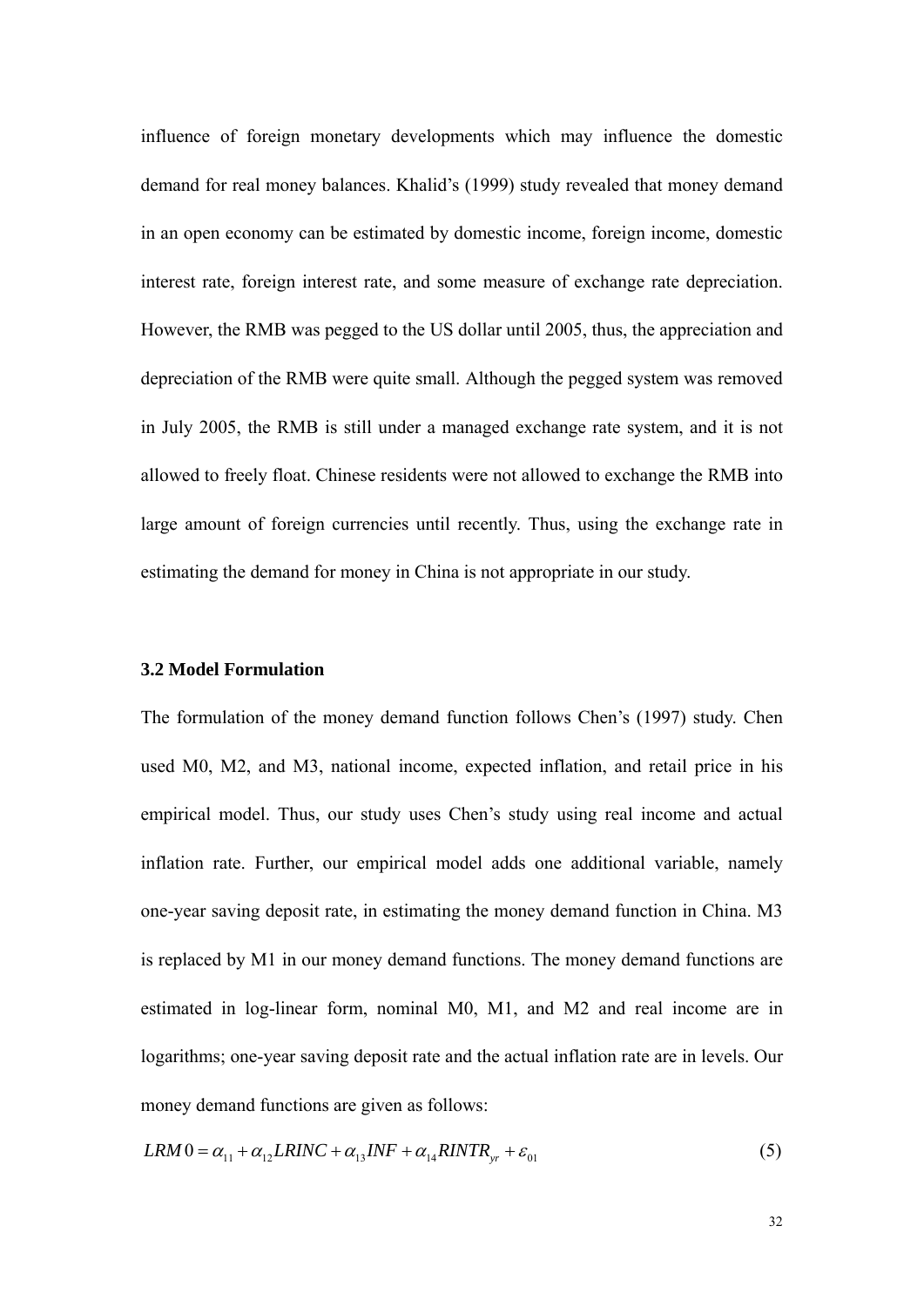$$
LRM1 = \alpha_{21} + \alpha_{22} LRINC + \alpha_{23} INF + \alpha_{24} RINTR_{yr} + \varepsilon_{02}
$$
\n(6)

$$
LRM2 = \alpha_{31} + \alpha_{32}LRINC + \alpha_{33}INF + \alpha_{34} RINTR_{yr} + \varepsilon_{03}
$$
\n(7)

Where *LRM* 0, *LRM* 1, and *LRM* 2 are  $\ln \left( \frac{M0}{R} \right)$  $\left(\frac{M0}{CPI}\right)$ ,  $\ln\left(\frac{M1}{CPI}\right)$ ſ  $\left(\overline{\text{CPI}}\right)$ ), and  $\ln \left( \frac{M2}{CPI} \right)$ ;

*LRINC* is ln (real income); *INF* is the real inflation rate; *RINTR*<sub>yr</sub> is the real rate of one-year saving deposit and  $\varepsilon$  is the error term.

# **3.3 Expected Signs of Coefficients**

- I. Real income is expected to be positively related to the money demand functions (Equation 5, 6, and 7) because as more real incomes increase the number of transactions in an economy and this increases people's demand for money.
- II. The actual inflation rate is expected to be negatively related to the money demand functions because people tend to hold more physical assets rather than money with a higher inflation rate.
- III.The one-year saving deposit rate is expected to be negatively related to the money demand functions because an increase in domestic interest rate increases the opportunity cost of holding domestic money (Hueng, 1998). Therefore, people tend to hold less RMB when one-year saving deposit rate increases.

### **3.4 Methodology**

Regression analysis is used to derive the money demand function (Equation 5, 6, and 7). Unit root tests, cointegration analysis and error-correction model will also be conducted in regression analysis. The use of unit root tests is to ensure that all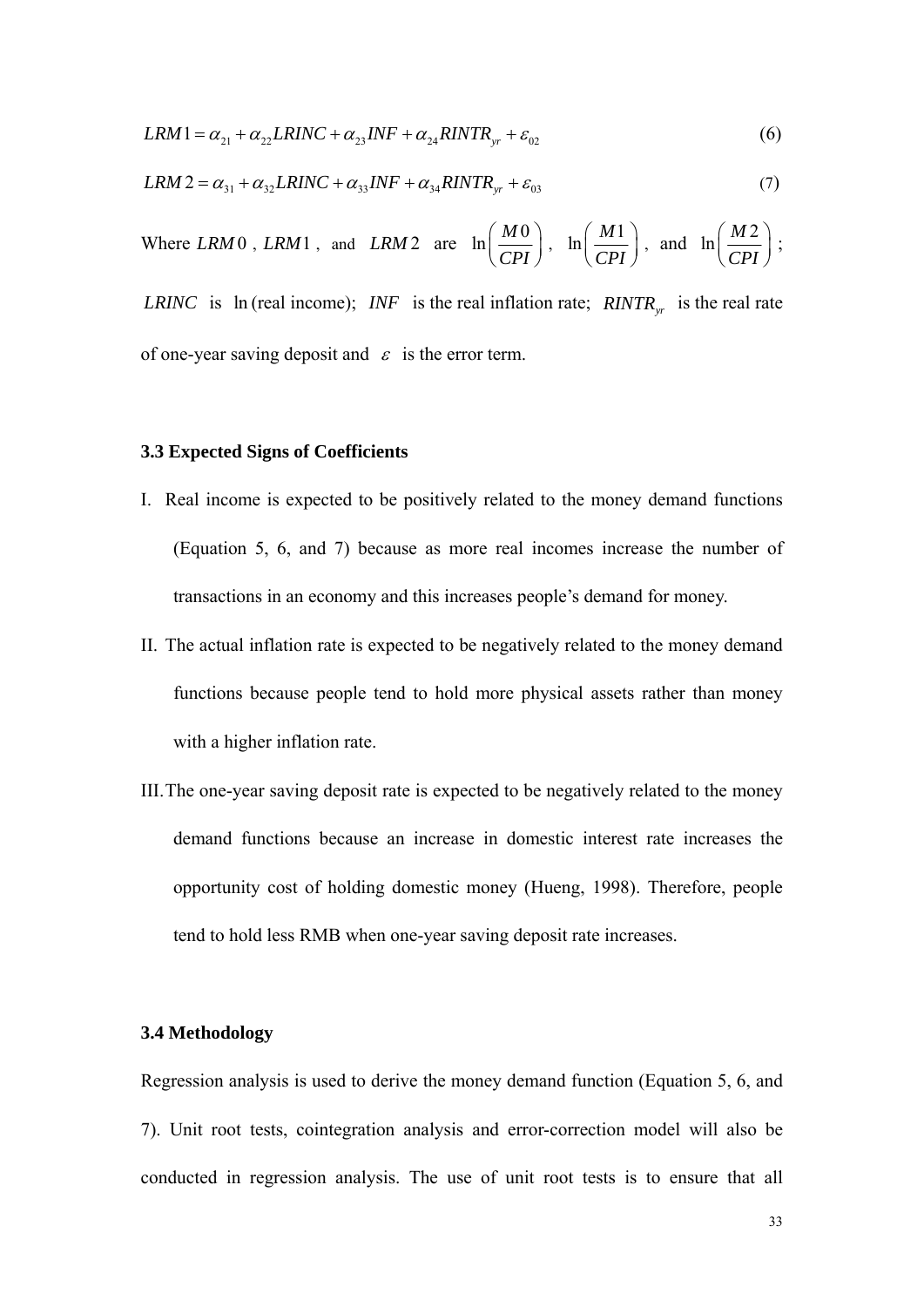variables are integrated of order one. Cointegration analysis and error-correction model are used to estimate the long-run money demand function (Equation 5, 6, and 7) and to derive short-run money demand functions (Equation 13, 14, and 15) respectively. Our study will follow this procedure to estimate the demand for money in China.

## **3.4.1 Unit Root Tests**

It is common for time series to have increasing conditional means and variances over time. In other words, the series are not stationary and the estimations of the coefficients of the independent variables are biased. Therefore, before using cointegration tests, we need to find out whether the time series are stationary or not. If the time series are stationary in their levels but not in the first differences, then we cannot carry out the cointegration tests and vice versa because the cointegration tests require that all variables should be integrated of order one. Since many economic time series have complicated dynamic structure than other types of time series, the Augmented Dickey-Fuller (ADF) test will be used to determine the degree of integration of each series (Oskooee and Shabsigh, 1996).

To implement the ADF test, we estimate the following regression:

$$
\Delta Z_{t} = a + bT + cZ_{t-1} + \sum_{i=1}^{k} d_{i} \Delta Z_{t-1} + W_{t}
$$
\n(8)

Where  $\Delta$  is the first difference operator; T is the time trend and w is a white noise error term. We test whether b is zero. Then ADF test statistic is calculated by dividing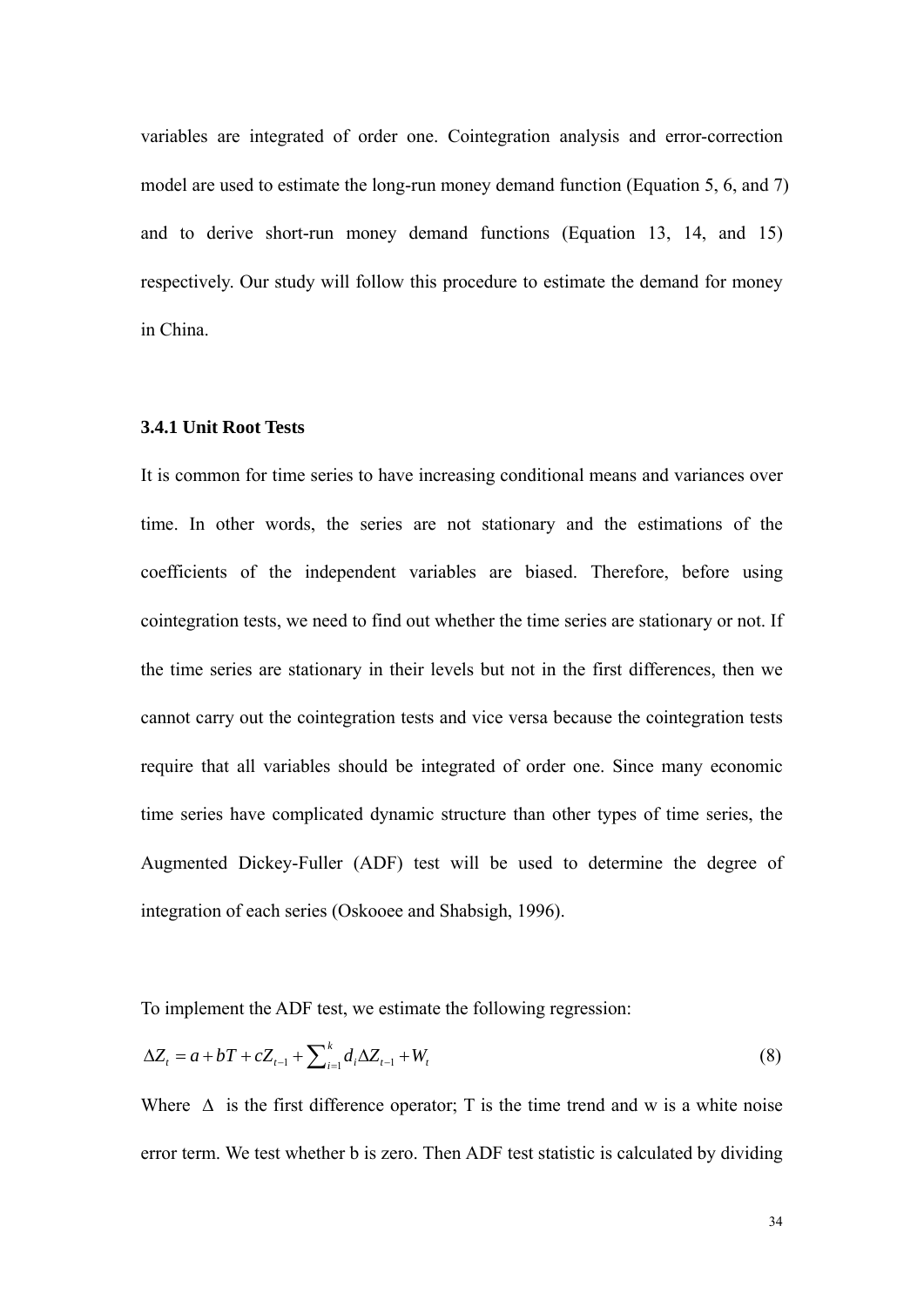the estimate of c to its standard error.

Each of the variables used in our study will be tested for a unit root. The ADF tests the null hypothesis of a unit root against the alternative hypothesis of no unit root. The null hypothesis of a unit root is rejected if the calculated t statistic is less than the critical value. If the calculated t statistic is greater than the critical value, the null hypothesis is not rejected (Hafer and Jansen, 1991). For example, if we do not reject the null hypothesis in the log-level of each variable, then we will look at the first-difference of each variable; if the null hypothesis is rejected in each variable, we can conclude that all variables are integrated of order one.

#### **3.4.2 Cointegration**

Cointegration implies that the cointegrating variables are non-stationary but the linear-relationship between them is stationary and provides a statistical framework for developing the long-run relationship between the money demand and its non-stationary variables (Hafer and Jansen, 1991).

In order to estimate the long-run relationship between the money demand and its determinants in China, Johansen (1988) and Johansen and Juselius's (1990) procedures are applied to the data. These procedures essentially provide maximum likelihood estimation with two test statistics, *trace* and  $\lambda$ -max, and include the short-run dynamics in estimating the long-run money demand function. Further, we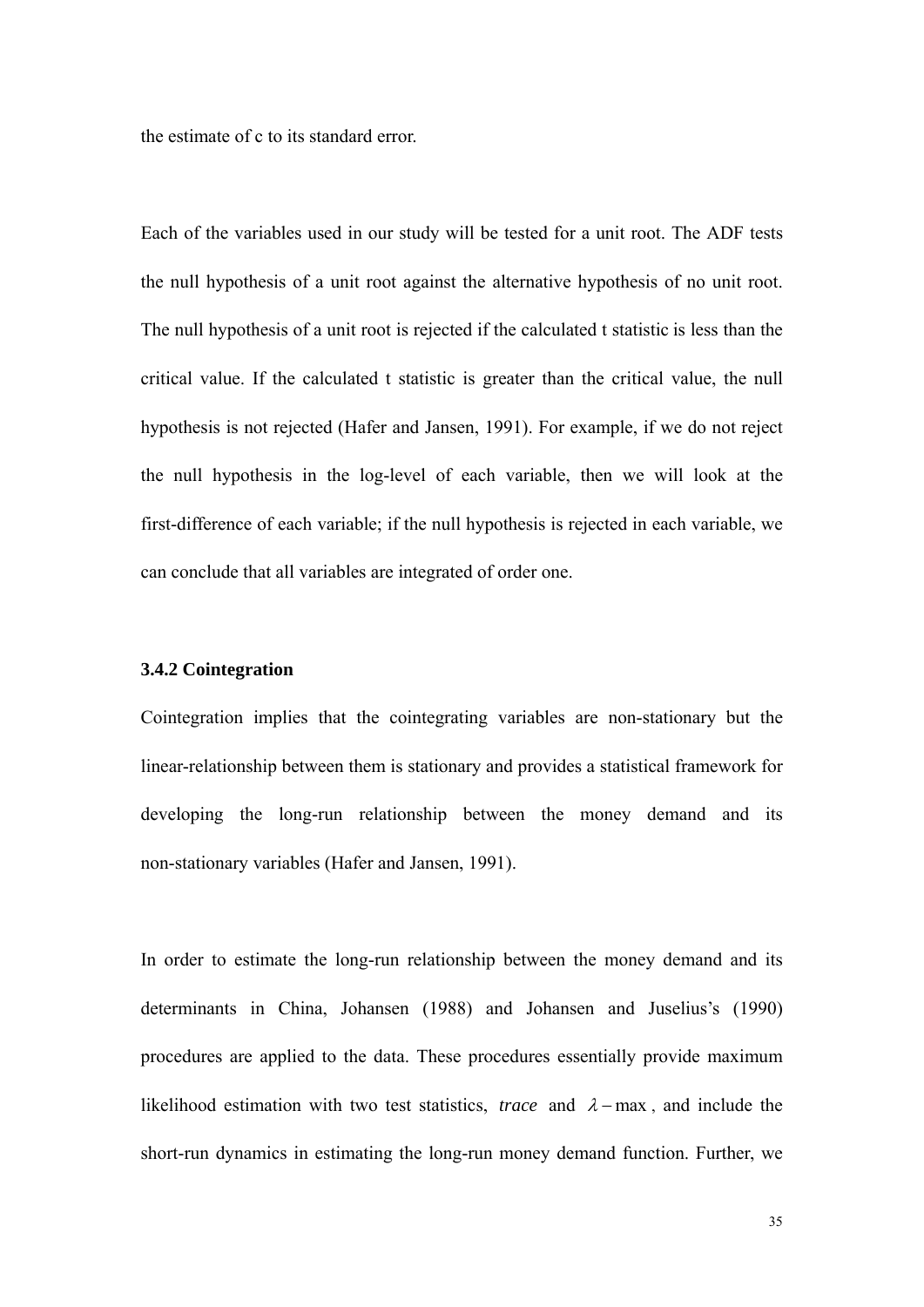can test for multiple cointegrating vectors and the restricted version of the cointegrating vectors.

Johansen (1988) defined a distributed lag model of a vector of variables as follows:

$$
X_{t} = \Pi_{1} X_{t-1} + \dots + \Pi_{k} X_{t-k} + \varepsilon_{t}, \qquad t = 1, 2, \dots,
$$
\n(9)

Where *X* is a vector of N stationary variables,  $\Pi$  is a matrix of parameter, and  $\varepsilon$ , is an independently and identically distributed N-dimensional vector with zero mean and  $\Omega$  variance matrix.

If vector *X* is non-stationary, then we need to differentiate it to first difference form, which is given as follows:

$$
\Delta X_t = \Gamma_1 \Delta X_{t-1} + \dots + \Gamma_{k-1} \Delta X_{t-k-1} + \Pi X_{t-k} + \varepsilon_t
$$
\n(10)

Where  $\Gamma_i = -I + \Pi_1 + \Pi_2 + \cdots + \Pi_i$  for  $i = 1, 2, k - 1$ 

And 
$$
\Pi = -\mathbf{I} + \Pi_1 + \Pi_2 + \dots + \Pi_k
$$

 $\Pi$  is an  $N \times N$  matrix and includes the number of r cointegrating vectors between the variables in  $X$ , which provides information about the long-run equilibrium relationships among the variables. The rank of  $\Pi$  shows the number of cointegrating relationships.  $\Gamma$  matrix for the first-differenced variables in  $\Delta X$ <sub>t-1</sub> contains the contemporaneous short-run adjustment parameters.

Since cointegration requires that all variables are integrated of order one, the maximum rank of  $\Pi$  should be one.  $\Pi$  can be decomposed into the product of two q by r matrices  $\alpha$  and  $\beta$  respectively such that  $\Pi = \alpha \beta'$ . The  $\beta$  matrix contains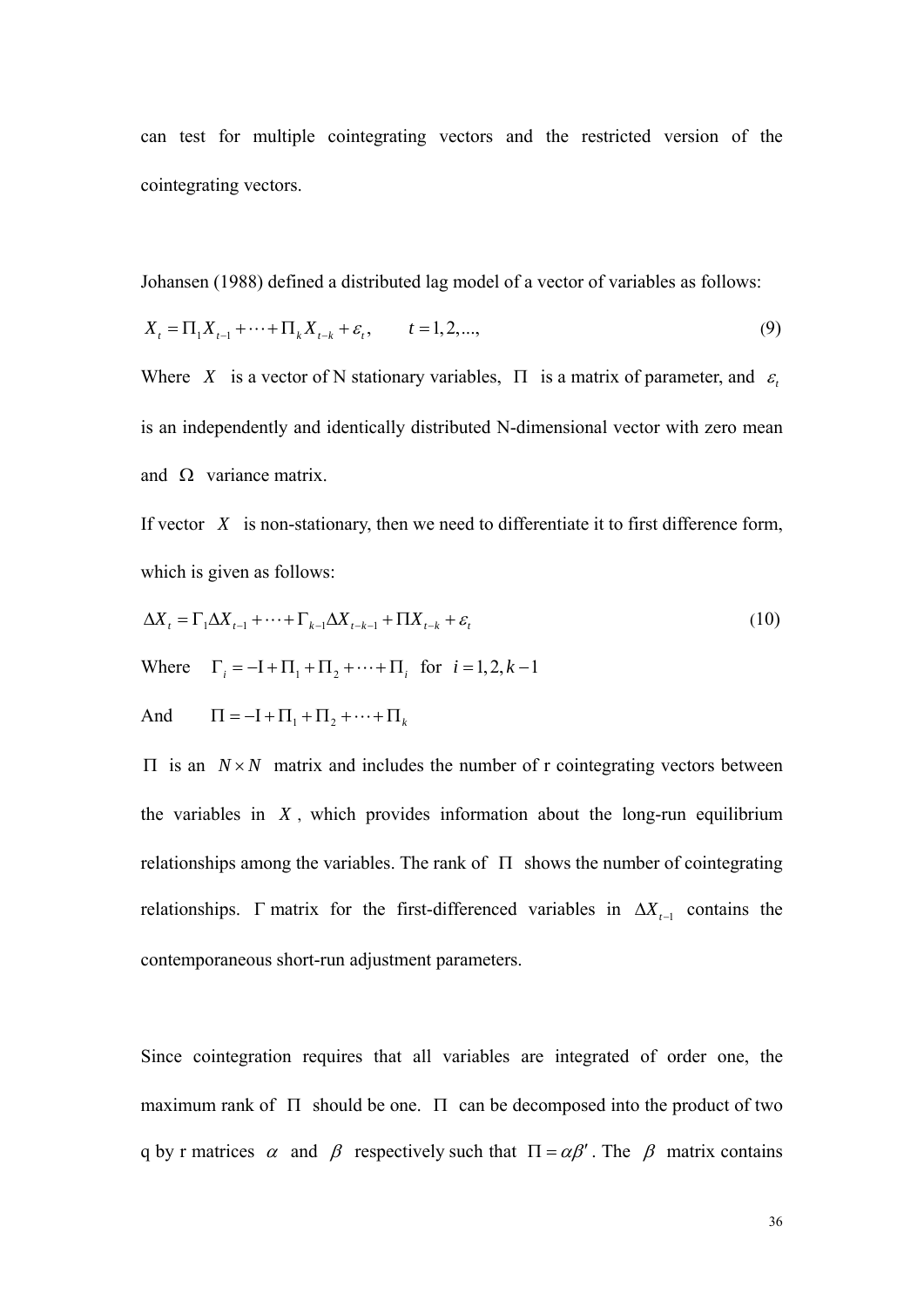the r cointegrating vectors. Then Johansen and Juselius (1990) demonstrated that  $\beta$ can be estimated as the eigenvector associated with r largest by solving Equation (11) (Oskooee and Shabsigh, 1996):

$$
\left| \lambda S_{kk} - S_{k0} S_{00}^{-1} S_{0k} \right| = 0
$$
\nWhere  $S_{ij} = T^{-1} \sum_{t=1}^{T} R_{it} R'_{jt}$  for  $i, j = 0, k$ 

Each of the variables in the  $\Delta X_t$  vector is regressed on  $\Delta X_{t-1}$ ,  $\cdots$ ,  $\Delta X_{t-k-1}$ , then the set of residuals,  $R_{0t}$ , is obtained. Each  $X_{t-k}$  variables is regressed on  $\Delta X_{t-1}$ ,  $\cdots$ ,  $\Delta X_{t-k-1}$  to obtain  $R_{kt}$ .

After obtaining the eigenvalues by solving Equation (11), we can calculate both the *trace* and  $\lambda$  – max statistics as follows:

$$
Trace = -T \sum_{i=r+1}^{q} \ln(1-\hat{\lambda}_i)
$$
  
And 
$$
Max\lambda = -T \ln(1-\hat{\lambda}_r)
$$
 (12)

Where  $\lambda_{r+1},...,\lambda_N$  are the estimates of N-r smallest eigenvalues (Oskooee and Shabsigh, 1996).

The hypothesis is given as follows:

r is the number of cointegrating vectors. For example,  $r=0$  indicates that there is no cointegration.

Our study tests the following three hypotheses:

$$
\bullet \ \mathbf{r} = 0 \ \mathbf{vs} \ \mathbf{r} = 1
$$

In this case, if both *trace* and  $\lambda$ -max statistics are greater than the critical values, we reject the null hypothesis and conclude that there is a cointegration relationship. If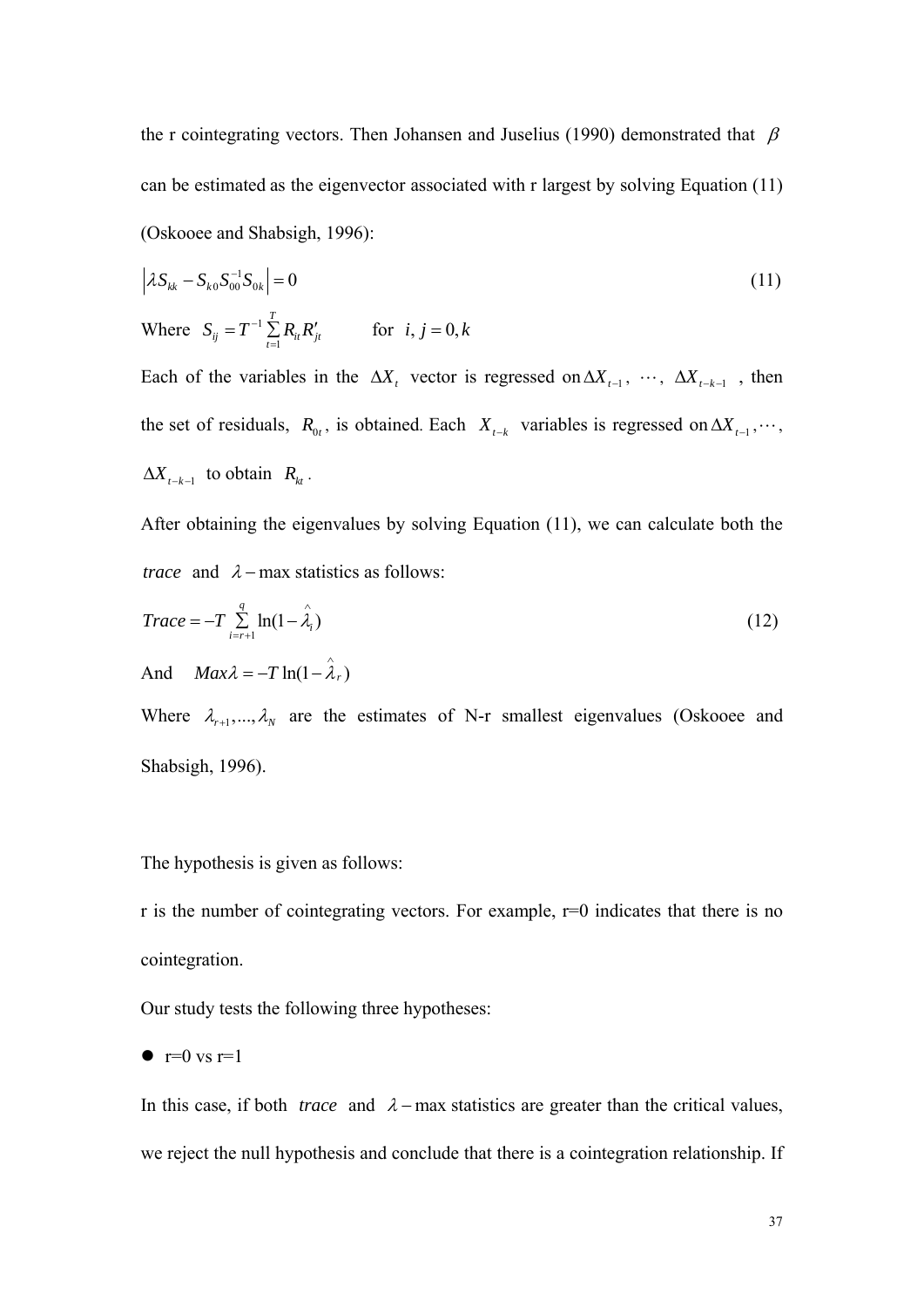both *trace* and  $\lambda$ -max statistics are less than the critical values, we do not reject the null hypothesis and conclude that there is no cointegration.

# •  $r \le 1$  vs  $r=2$

In this case, if both *trace* and  $\lambda$  – max statistics are greater than the critical values, we reject the null hypothesis at most one cointegrating relationship. If both *trace* and  $\lambda$ -max statistics are less than the critical values, we do not reject the null hypothesis that at most one cointegrating relationship.

#### •  $r \leq 2$  vs  $r=3$

In this case, if both *trace* and  $\lambda$ -max statistics are greater than the critical values, we reject the null hypothesis at most two cointegrating relationships. If both *trace* and  $\lambda$ -max statistics are less than the critical values, we do not reject the null hypothesis that at most two cointegrating relationships.

The three sets of hypotheses are tested individually until one of them cannot be rejected. In order to use Johansen's (1988) and Johansen and Juselius's (1990) procedures, our study employs four lags because we used quarterly data in our study.

## **3.4.3 Short-run Model**

Money demand variables move in the same direction in order to achieve long-run equilibrium in the long-run level. However, short-run disturbances in the money demand function can cause the variables to either move up or down. In order to understand how adjustments are taking place among the variables to achieve long-run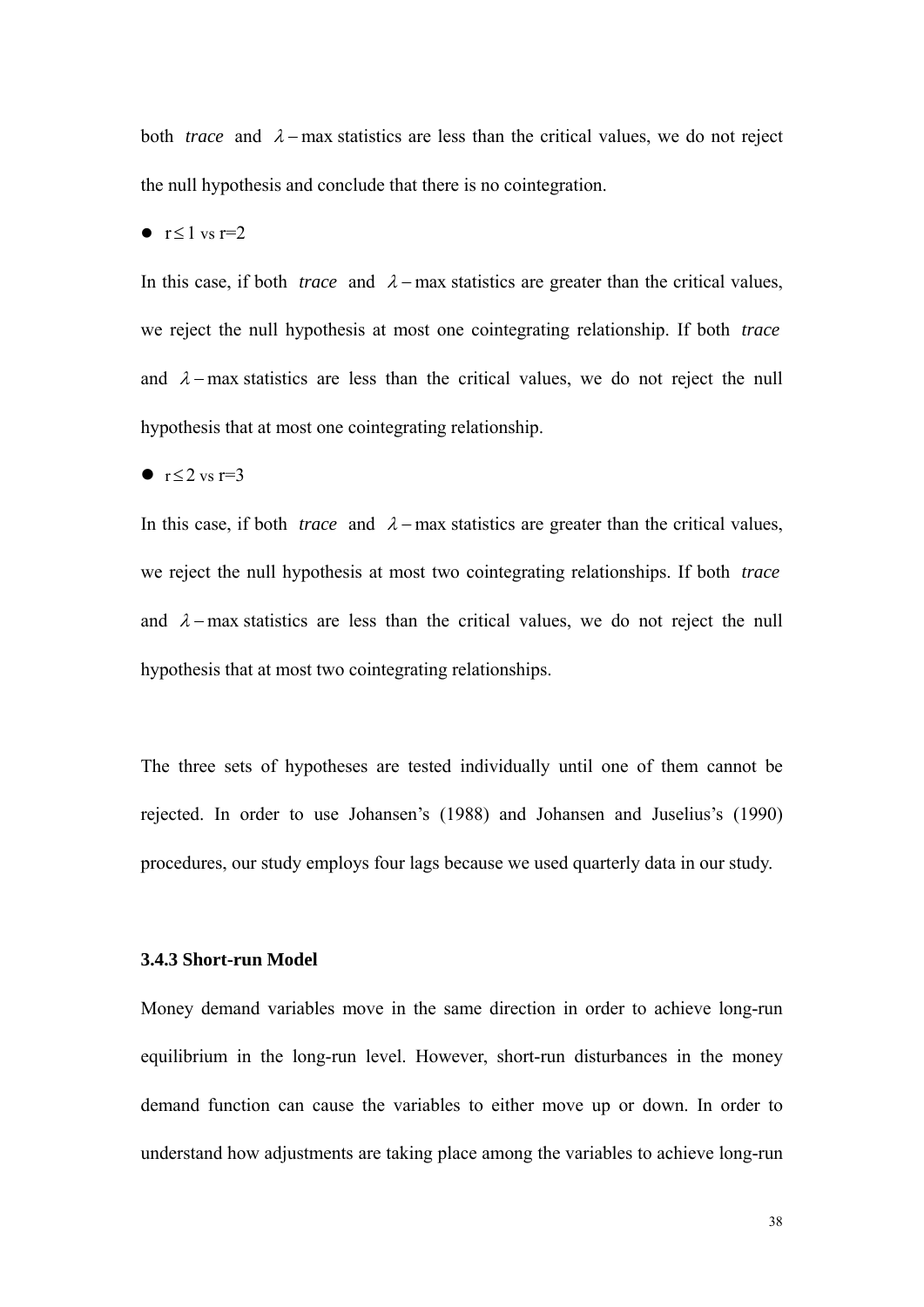equilibrium, it is necessary to use the error correction model (ECM). An ECM includes an EC term which ensures the existence of a long-run relationship (Sriram, 2002). In our study, the short-run model is applied to M0, M1, and M2 respectively. The EC term can be calculated using Equations (5), (6), and (7). The number of lags in the short-run is one less than the number of lags in the cointegration tests, thus, three lags is used.

The short-run models are formulated as follows:

$$
\Delta LRM O_{t} = \alpha_{0} + \alpha_{1} \Delta LRM O_{t-1} + \alpha_{2} \Delta LRM O_{t-2} + \alpha_{3} \Delta LRM O_{t-3} \n+ \alpha_{4} \Delta LRINC_{t-1} + \alpha_{5} \Delta LRINC_{t-2} + \alpha_{6} \Delta LRINC_{t-3} \n+ \alpha_{7} \Delta INF_{t-1} + \alpha_{8} \Delta INF_{t-2} + \alpha_{9} \Delta INF_{t-3} \n+ \alpha_{10} \Delta RINTR_{t-1} + \alpha_{11} \Delta RINTR_{t-2} + \alpha_{12} \Delta RINTR_{t-3} \n+ \alpha_{13} EC_{t-1} + e_{t}
$$
\n(13)

$$
\Delta LRM1_{t} = \beta_{0} + \beta_{1} \Delta LRM1_{t-1} + \beta_{2} \Delta LRM1_{t-2} + \beta_{3} \Delta LRM1_{t-3} + \beta_{4} \Delta LRINC_{t-1} + \beta_{5} \Delta LRINC_{t-2} + \beta_{6} \Delta LRINC_{t-3} + \beta_{7} \Delta INF_{t-1} + \beta_{8} \Delta INF_{t-2} + \beta_{9} \Delta INF_{t-3} + \beta_{10} \Delta RINTR_{t-1} + \beta_{11} \Delta RINTR_{t-2} + \beta_{12} \Delta RINTR_{t-3} + \beta_{13} EC_{t-1} + e_{t}
$$
\n(14)

$$
\Delta LRM 2_{t} = \theta_{0} + \theta_{1} \Delta LRM 2_{t-1} + \theta_{2} \Delta LRM 2_{t-2} + \theta_{3} \Delta LRM 2_{t-3} + \theta_{4} \Delta LRINC_{t-1} + \theta_{5} \Delta LRINC_{t-2} + \theta_{6} \Delta LRINC_{t-3} + \theta_{7} \Delta INF_{t-1} + \theta_{8} \Delta INF_{t-2} + \theta_{9} \Delta INF_{t-3} + \theta_{10} \Delta RINTR_{t-1} + \theta_{11} \Delta RINTR_{t-2} + \theta_{12} \Delta RINTR_{t-3} + \theta_{13} EC_{t-1} + e_{t}
$$
\n(15)

Where EC stands for error correction term and other variables are defined as previously.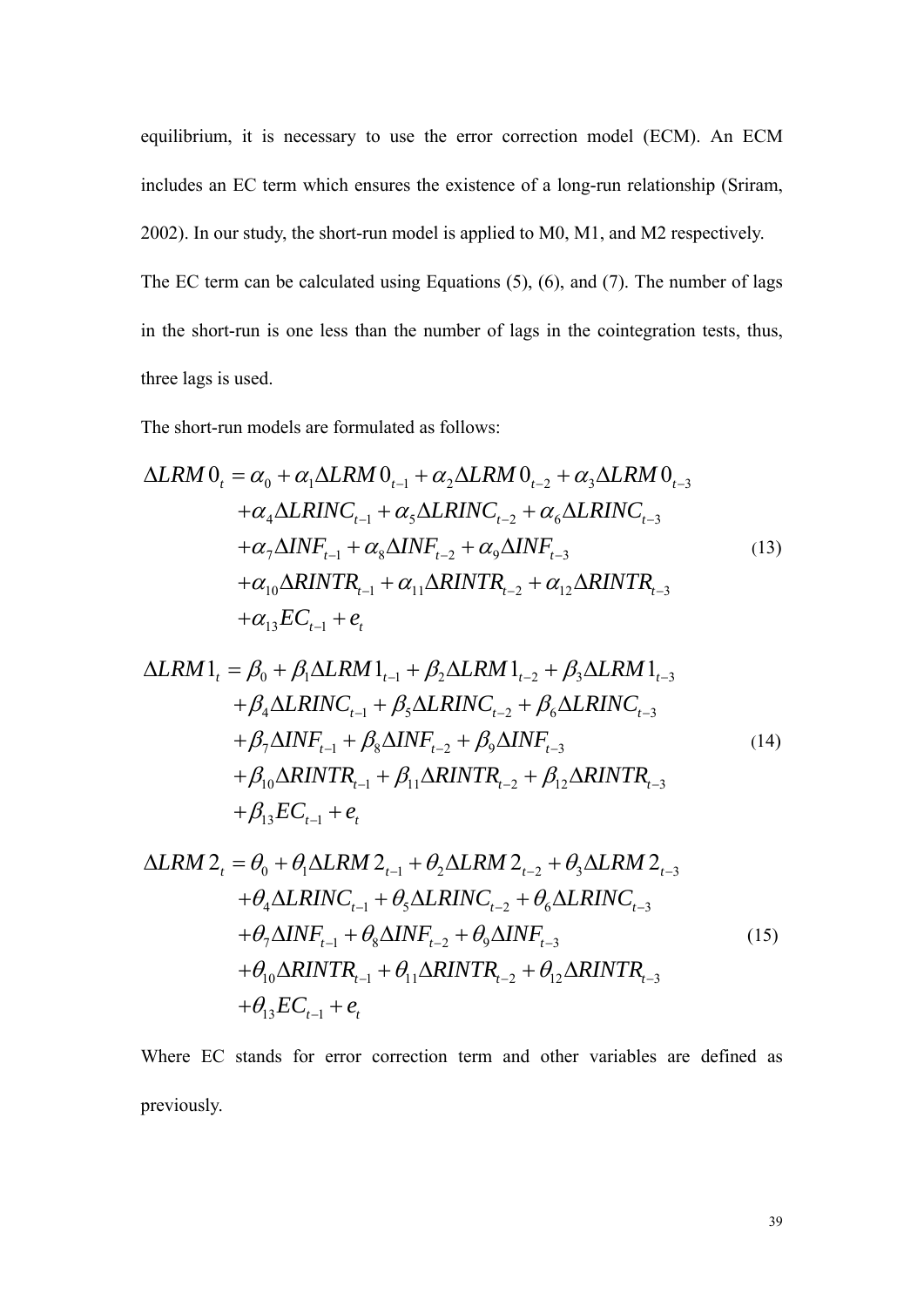Generally, all variables are integrated of the order of zero in the short-run model. Therefore, we can estimate Equations (13), (14), and (15) using the ordinary least squares. If the coefficient of the EC term is negative, we can conclude that it validates the significance of the long-run relationship.

# **Chapter 4 Empirical Results**

## **4.1 Introduction**

Chapter Three described the data and methodology used in this research. This chapter presents the data description, cointegration analysis, and short-run model on the money demand functions. The empirical results and findings on the money demand functions will also discussed in the chapter.

#### **4.2 Data Description**

The period of study is from 1995Q1 through 2008Q1. The reason for choosing 1995Q1 as the beginning period is that the National Bureau of Statistics of China switched to the United Nations system of national accounts, which leads different measurement of macroeconomic variables, such as GDP and monetary aggregates (Holz, 2004a). CPI is expressed in quarterly terms with the previous quarter's value equal to one hundred. We subtracted one hundred from each quarter. Further, we adjusted nominal M0 (Currency in Circulation), M1 (M0+ Institution Demand Deposits), M2 ( $M1$  + Institution Time Deposits + Household Savings Deposits +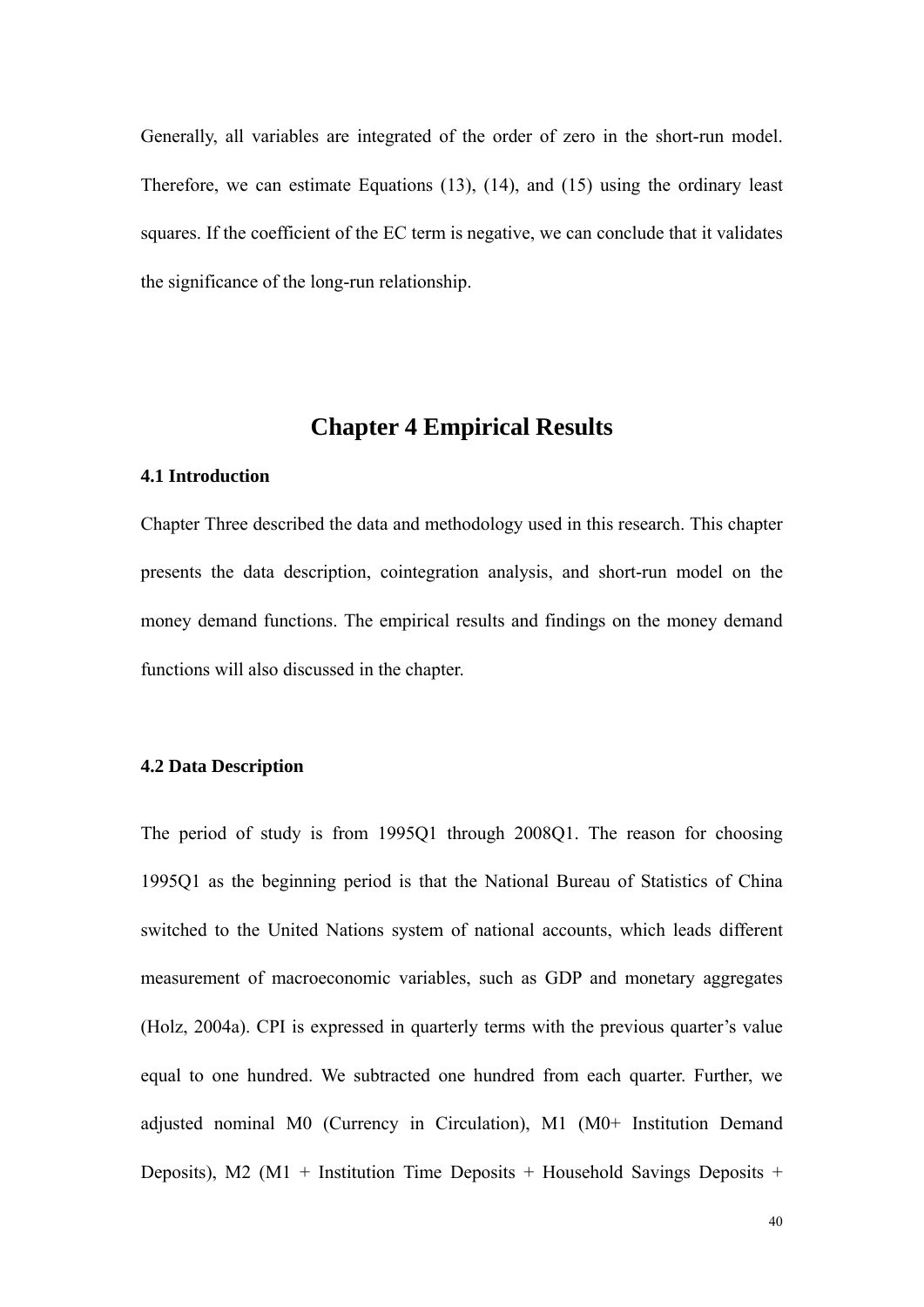Other Deposits), and nominal GDP for inflation by deflating them by the CPI. The real rate of one-year saving deposit is computed by one-year saving deposit rate minus the actual inflation rate. Finally, the real money aggregates and GDP are in natural logarithm form. Real rate of one-year saving deposit and real inflation are in levels.

#### **4.3 Hodrick-Prescott Filter**

Recall Equation (2) discussed in Chapter One, the quantity theory of money assumes three assumptions: since V is quite stable and changes slowly and y is fixed in a certain period, the increase in the money supply will lead to an increase in the price level. Rearranging Equation (2) yields the following:

$$
P=V(M/y) \tag{16}
$$

If V is quite stable, it yields a unity coefficient by regressing  $\ln P$  on  $\ln(M/y)$ .

Thus, we use the Hodrick-Prescott  $(HP)^2$  $(HP)^2$  filter to examine whether the income velocity is unity. In other words, we need to test the constancy of K. K is inverse income velocity which equals to  $k = M / Py^3$ .

 2 The smoothing parameter of HP filter is 1600 for quarterly data.

<span id="page-47-1"></span><span id="page-47-0"></span> $y^3$   $k_0 = M_0 / Py$ ,  $k_1 = M_1 / Py$  and  $k_2 = M_2 / Py$ .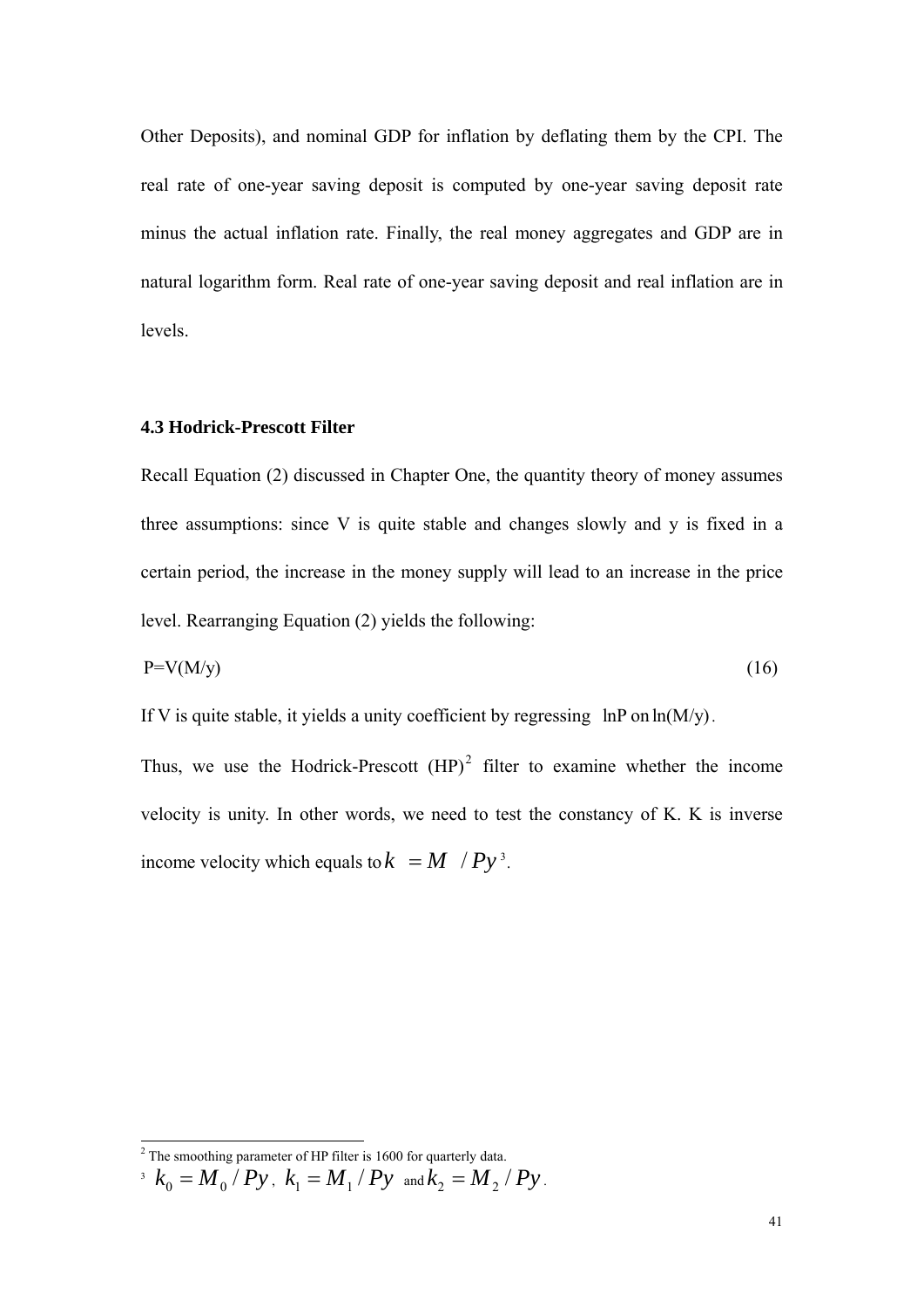



 **Figure 4.2 K1** 

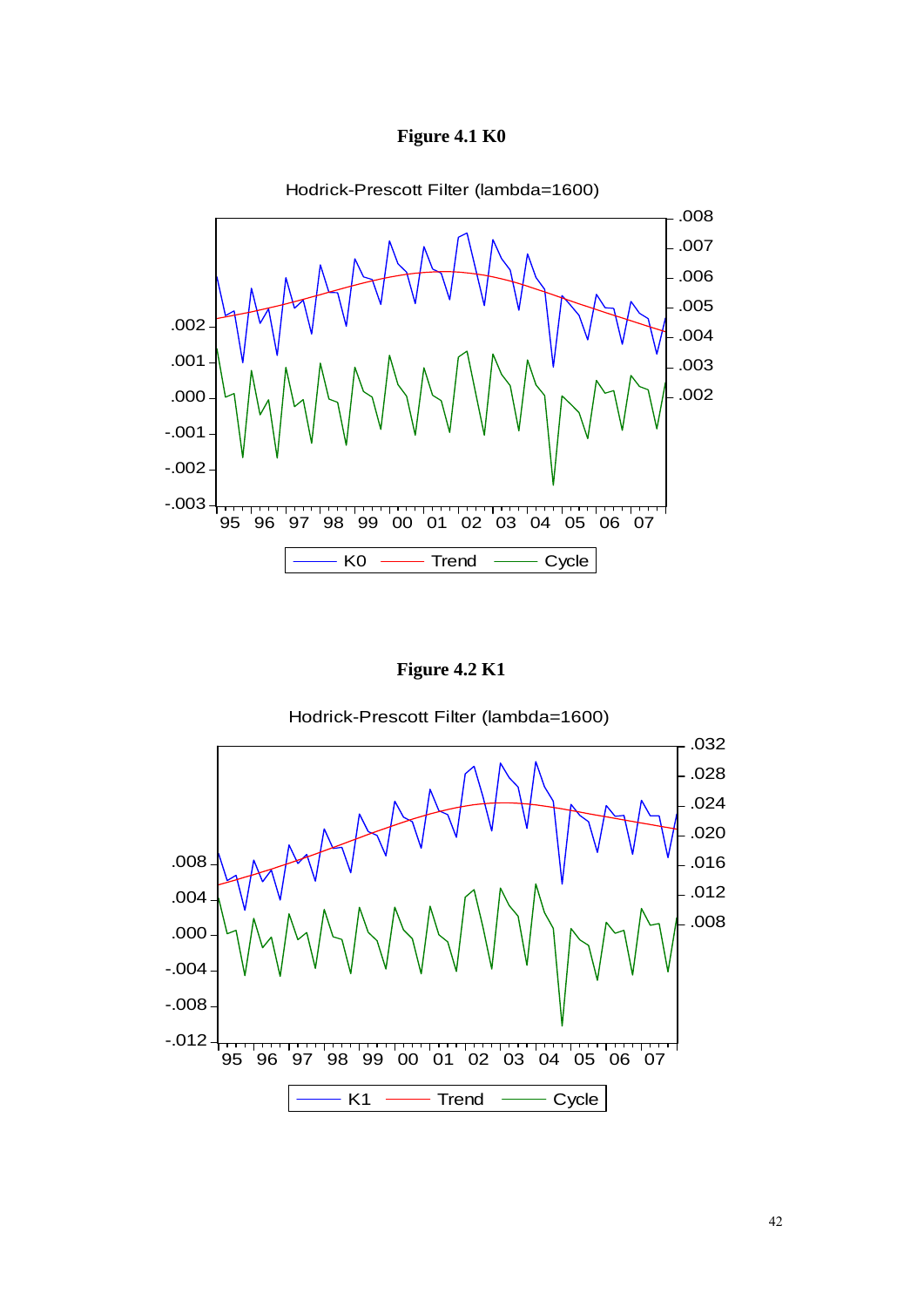## **Figure 4.3 K2**



According to the graphs in Figures 4.1, 4.2, and 4.3, the trends of k increase first and start to decrease. Therefore, k is not constant over time. Further, we employ ADF unit root test for  $k_0$ ,  $k_1$  and  $k_2$  respectively to confirm income velocities are not constant statistically.

| <b>Variable</b> | <b>Test Statistics<sup>4</sup></b> |
|-----------------|------------------------------------|
| k0              | $-1.21$                            |
| $\mathbf{k}_1$  | $-2.13$                            |
| $\bf k_2$       | $-2.20$                            |

<span id="page-49-0"></span>4 Critical value for the test statistics is -2.92 at 5%.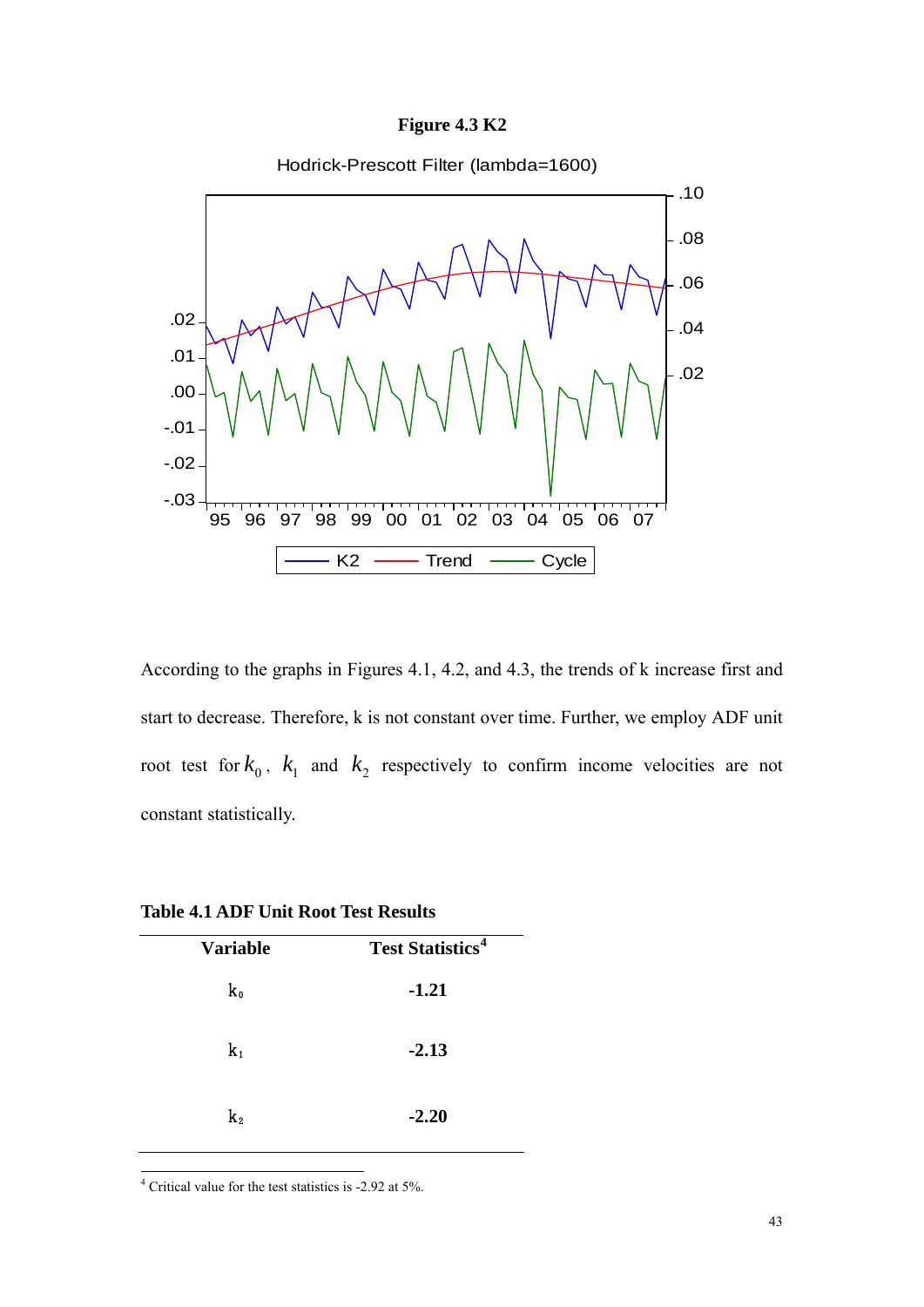Since the test statistics are all greater than the critical value at the 5% level of significance from Table 4.1, we reject the null hypothesis of k has unit root. Thus, three income velocities are not constant over time.

A possible explanation for the non-constant income velocity is that it decreases first with the deepening monetization process and increases with the deepening financial innovations and economic stability. (China Monetary Policy Report Quarter One, p5, 2005). Specifically, the monetization process increases the demand for money and financial assets to facilitate transactions and the demand for money increases at a rate faster than income. It makes the chain of currency in circulation longer and complicated. It also creates new cash flow channels among individuals. Therefore, it leads to the decreasing income velocity (Yi, 1991). The deepening financial innovations and economic growth makes the chain of currency in circulation shorter and accelerates the growth of income. As a result, income grows at a faster rate than the demand for money, which leads to the increasing income velocity (China Monetary Policy Report Quarter One, 2005).

# **4.4 Unit Root Tests**

## **4.4.1 Graphical Descriptions of Quarterly Data**

The levels of the quarterly time series of real M0, M1, M2, real income, inflation and one-year saving deposit rate are denoted as RM0, RM1, RM2, RINC, INF, and DR in Figures 4.4, 4.5, 4.6, 4.7, 4.8, and 4.9 respectively. The first differences of the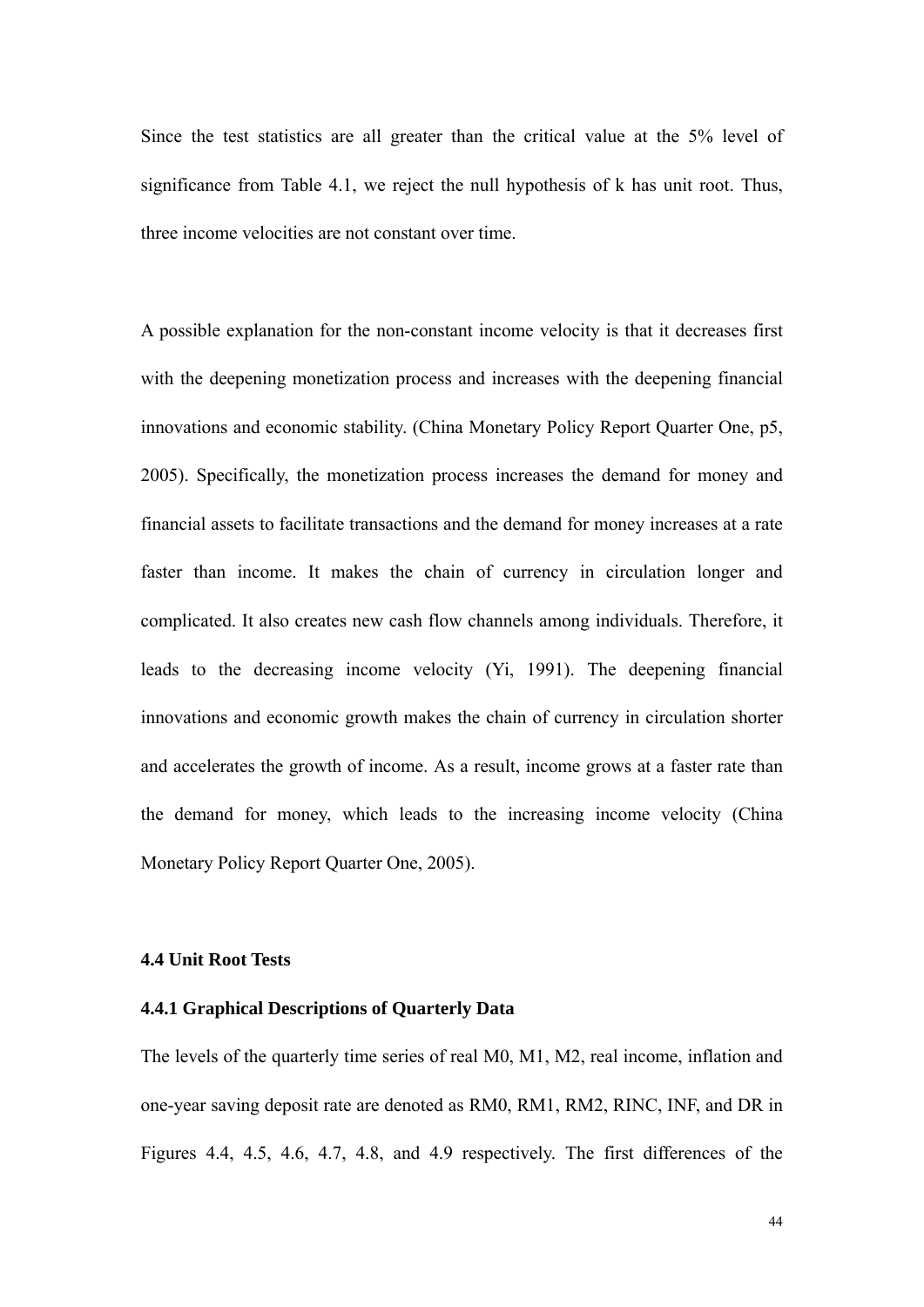quarterly time series of real M0, M1, M2, real income, inflation and one-year saving deposit rate are denoted as DRM0, DRM1, DRM2, DRINC, DINF, and DDR in Figures 4.10, 4.11, 4.12, 4.13, 4.14, and 4.15.

First, RM0, RM1, RM2, RINC, and INF appear to be nonstationary with an upward and downward trend in their levels. However, such behavior is less apparent for RINTR because the one-year saving deposit rate has been strictly controlled by the Chinese government for a long time.



Figure 4.4 Level of RM0 Figure 4.5 Level of RM1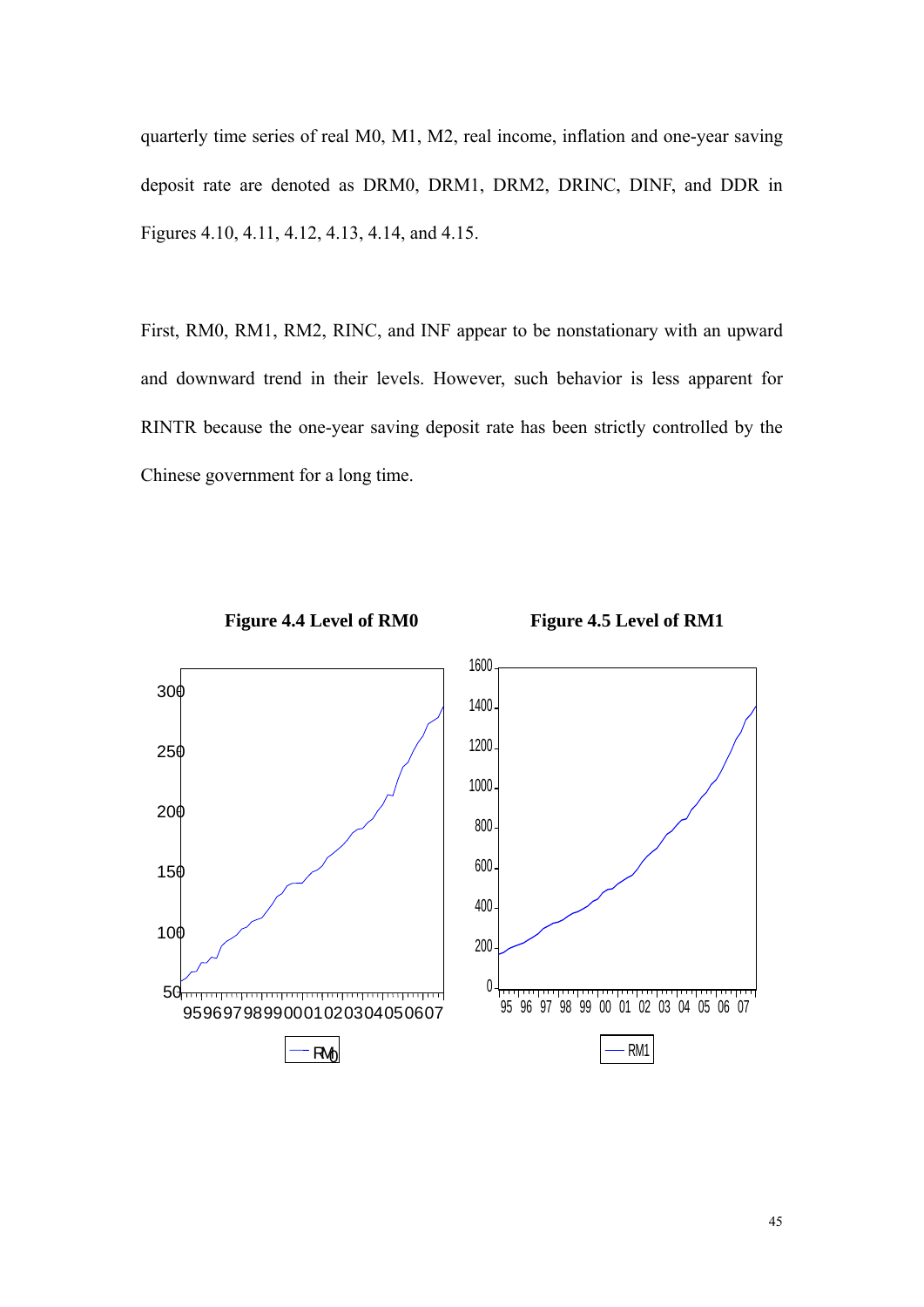

Second, the graphs in Figures 4.4, 4.5, 4.6, and 4.7 exhibit similar upward trend. This visual plot might suggest that these level variables have a long-run relationship. We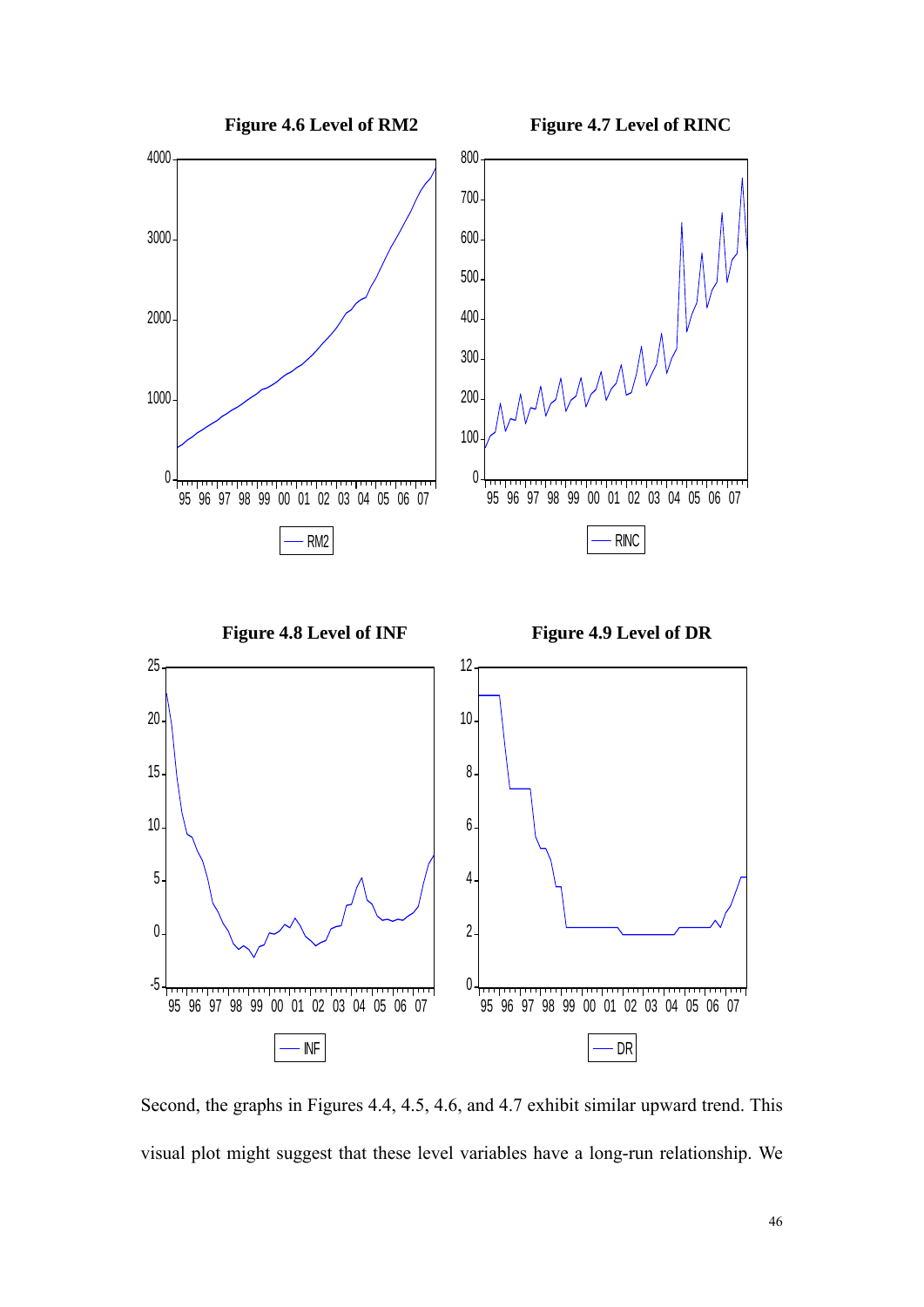employ correlation tests between LRINC and LRM0, LRM1, and LRM2 respectively. The pairwise correlation coefficients are 0.9178, 0.9259, and 0.9282, which reinforce these variables might have a long-run relationship.

In contrast to the level series, all the first differenced time series fluctuate around different figures in Figures 4.10, 4.11, 4.12, 4.13, 4.14, and 4.15 with constant mean and variances. Such behavior is consistent with that of a stationary series. Therefore, the stationarity of the first differenced time series suggest that they might be integrated of order one or I(1).

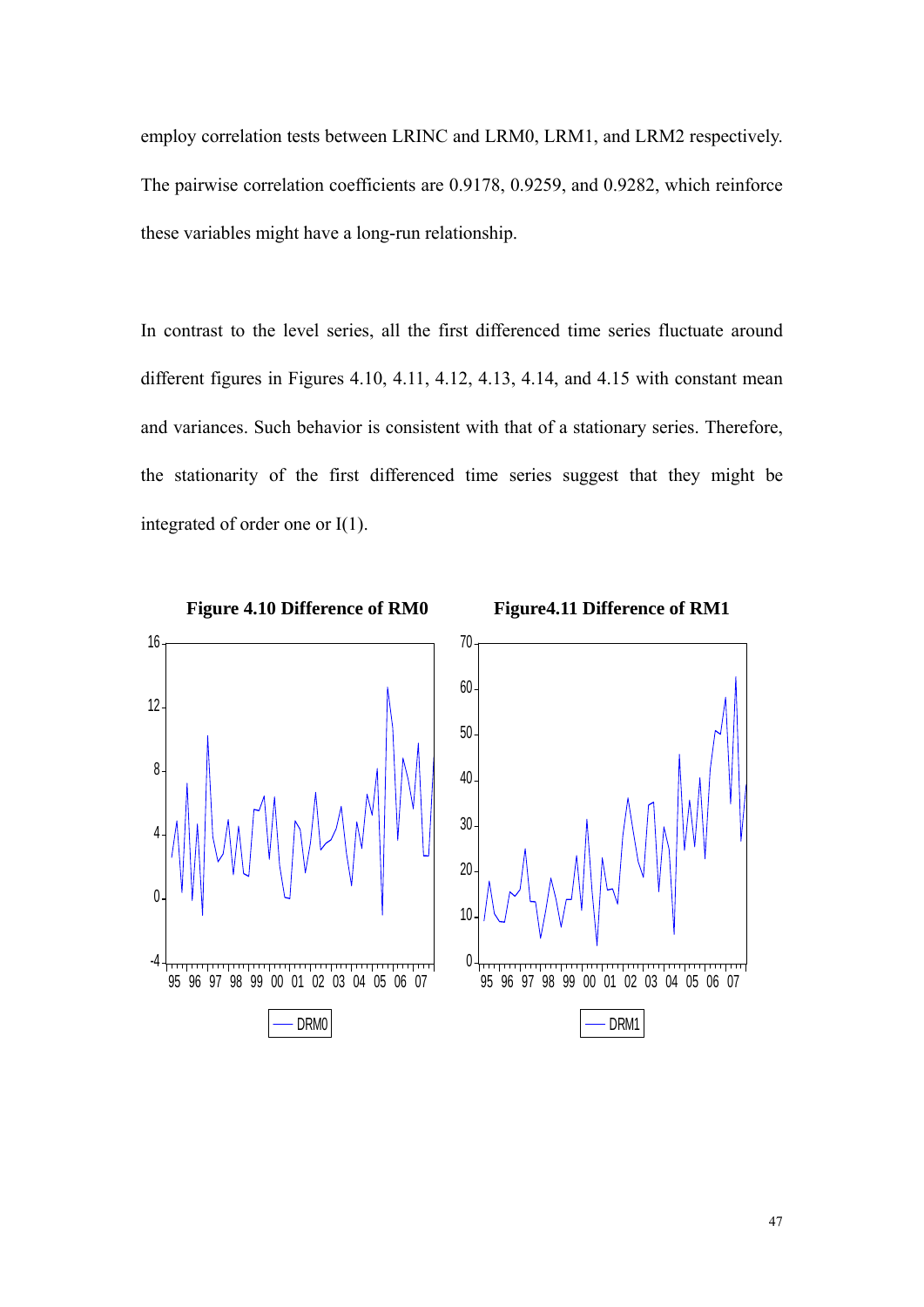

**Figure4.12 Difference of RM2 Figure 4.13 Difference of RINC**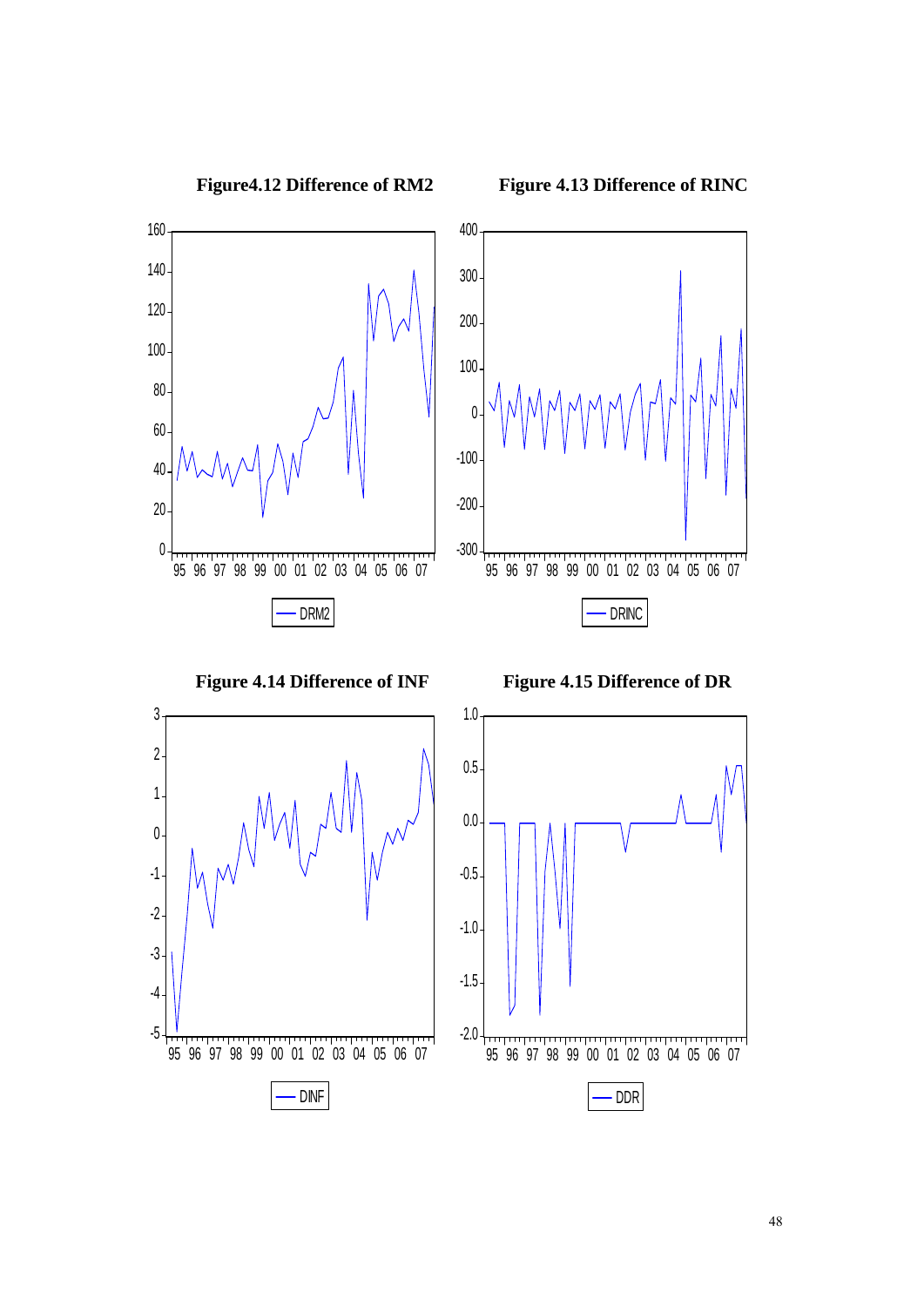#### **4.4.2 Unit Root Tests**

Previously we conclude that the time series might be I(1) from the visual plots. The ADF tests are used to confirm the integration properties of the data. Before implementing the ADF tests, we determine the maximum number of lags in the estimated ADF test regression equations. If the number of lags is too small, we may over-reject a null hypothesis at any chosen significance level. If the number of lags is too large, more parameters are estimated and the numbers of effective observations are reduced. Thus, there is a high probability that we reject a true null hypothesis of a unit root against a false alternative hypothesis, which reduces the power of tests (NG and Perron, 2001). First, we use  $p_{\text{max}} = 12(T/100)^{1/4}$ , where  $p_{\text{max}}$  denotes the maximum number of lags and T is the sample size, to determine the maximum number of lags to be used in the unit root tests as suggested by Schwert (1989). In our study, we substitute T = 53 into  $p_{\text{max}} = 12(T/100)^{1/4}$ , which gave us  $p_{\text{max}} = 12(53/100)^{1/4} = 10.24$ . Thus, the number of lags is 10 for the quarterly data.

Second, we estimate the ADF regression with  $p_{\text{max}}$ . If the absolute value of the t-statistic for testing the last lagged difference is greater than 1.6, then we perform the ADF test with  $p_{\text{max}}$ . Otherwise, we reduce the lag length by one and repeat the process.

| Variable <sup>b</sup> | Calculated ADF statistic |                   |  |  |  |
|-----------------------|--------------------------|-------------------|--|--|--|
|                       | Level                    | First differences |  |  |  |
| LRM0                  | $-3.26[1]$ <sup>c</sup>  | $-3.30[3]$ (***)  |  |  |  |
| LRM1                  | $-3.51[0]$               | $-6.69[0](*)$     |  |  |  |
| LRM2                  | $-3.33[2]$               | $-3.77[1]$ (**)   |  |  |  |

**Table 4.2 Results of Unit Root Tests**<sup>a</sup>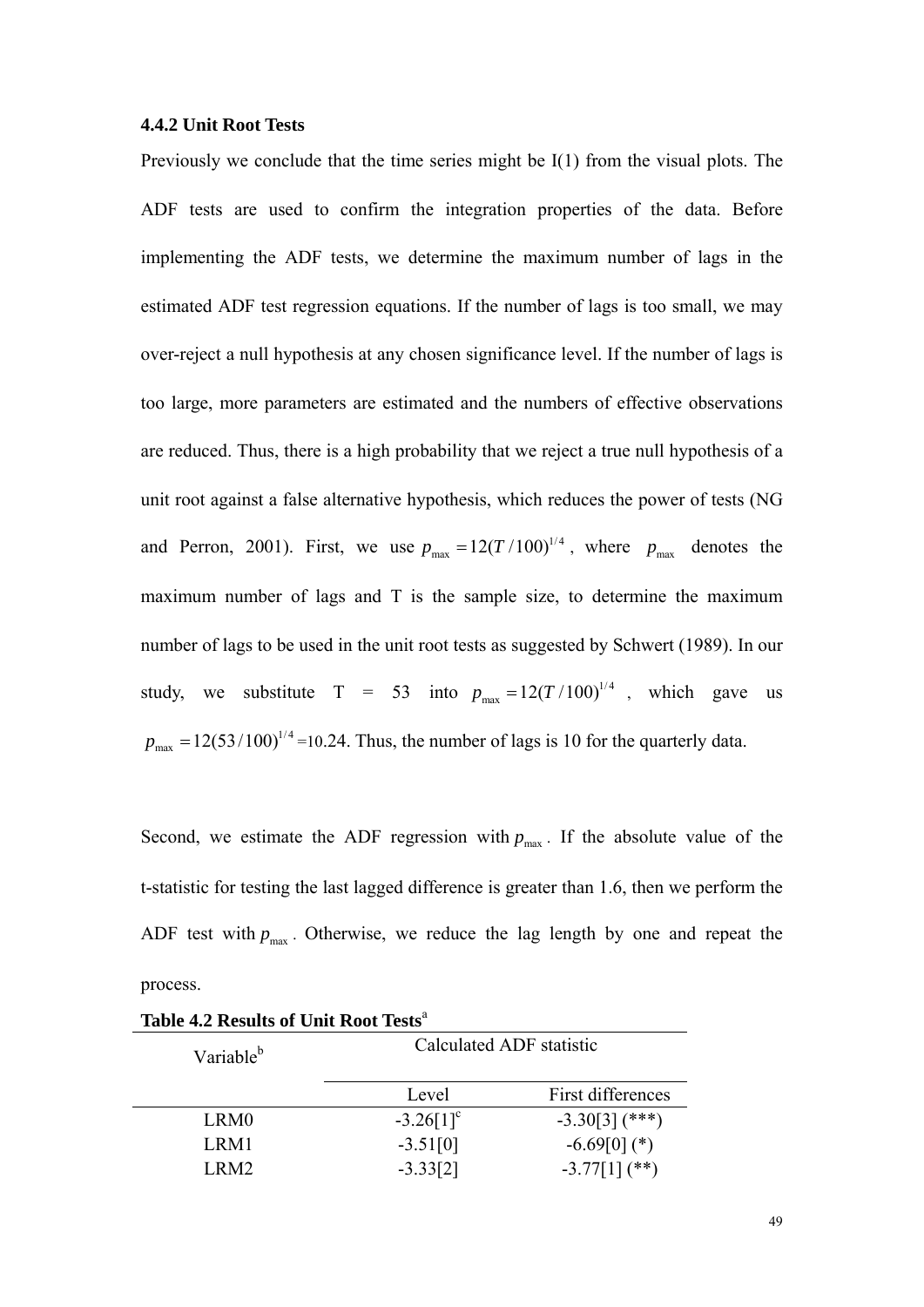| LRINC.       | $-1.84[9]$ | $-3.27[6]$ (***) |
|--------------|------------|------------------|
| INF          | $-3.48[8]$ | $-4.35[0](*)$    |
| <b>RINTR</b> | $-4.00[8]$ | $-4.53[0](*)$    |

a. Critical values for the test statistics are  $-4.25$  at 1 %,  $-3.55$  at 5 % and  $-3.21$  at 10 %.  $(*),$   $(**)$  and  $(***)$  indicate the rejection of unit roots at the  $1\%$ ,  $5\%$ , and  $10\%$ level of significance respectively. They are taken from Mackinnon (1991).

b. Logarithms of M0, M1, M2 and real income are used. Real inflation and real rate of one-year saving deposit are in levels.

c. The numbers in parentheses are the number of lags used in the ADF test.

The results in Table 4.2 show that the null hypothesis of unit root is not rejected in each level variable. The first-differenced variables have achieved stationarity, indicating that all variables are integrated of order one. Therefore, we can use the Johansen's procedure to test for possible cointegrating relationships and all variables in the procedure should be differenced once.

## **4.5 Cointegration Tests**

This section estimates the long-run relationship between monetary aggregates and their determinants using the Johansen (1988) and Johansen and Juselius (1990) cointegration procedures. Cointegration implies that the cointegrating variables are non-stationary but the linear-relationship between them is stationary. Thus, the variables are cointegrated and the vectors of coefficients of the liner combination are cointegrating vectors. The results obtained from the unit root tests indicates ( see Section 4.4.2) our variables are integrated of order one, which means the long-run money demand function estimations in our study involve the presence of stationary cointegrating relationships among variables (LRM0, LRM1, LRM2, LRINC, INF, and RINTR).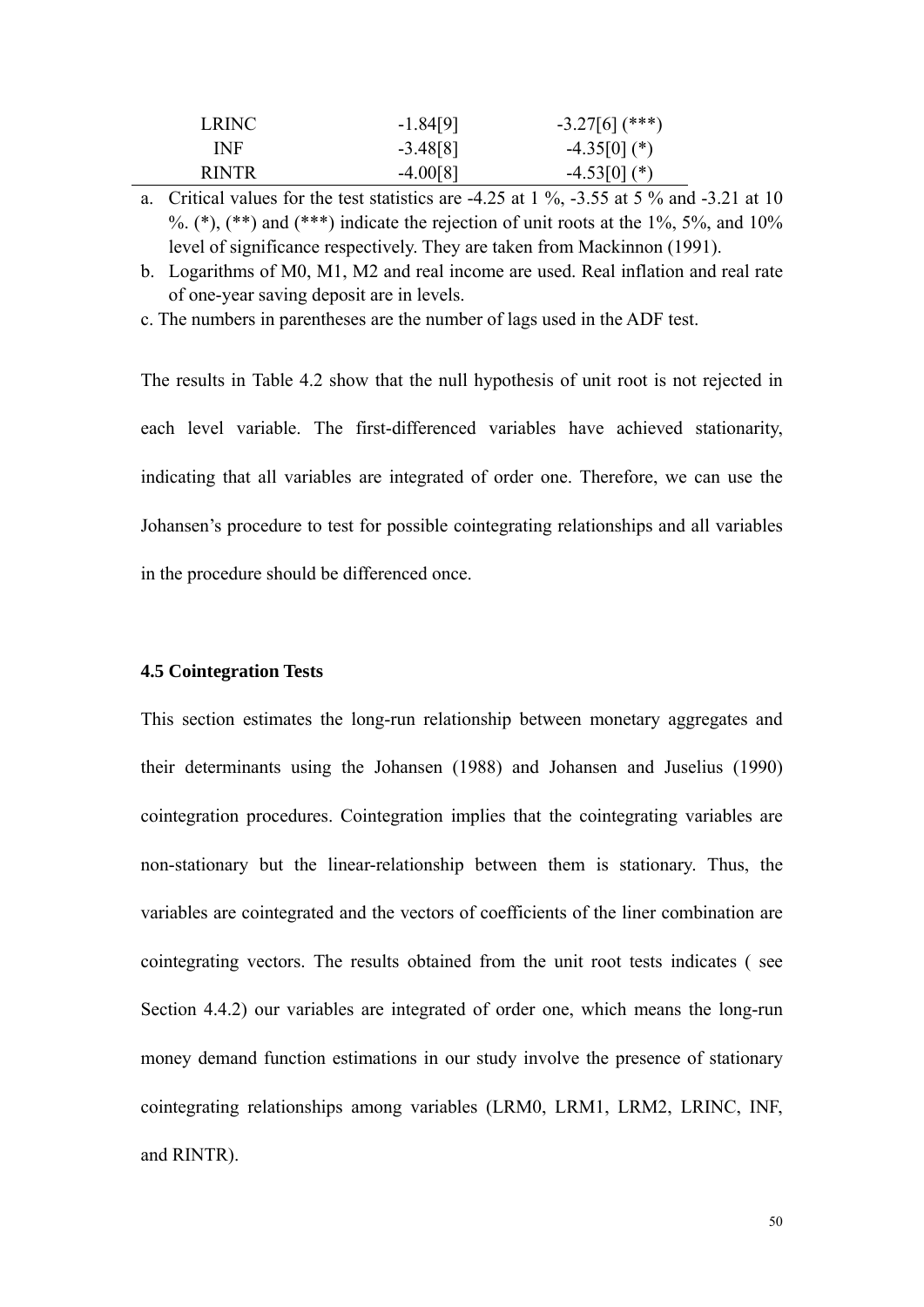| Variables in Cointe-                  | H <sub>0</sub> | H1    | $\lambda$ -Max     | <b>Critical Value</b> |       |
|---------------------------------------|----------------|-------|--------------------|-----------------------|-------|
| grating Vectors                       |                |       |                    | 95%                   | 99%   |
| LRM0, LRINC,<br><b>INF&amp; RINTR</b> | $r=0$          | $r=1$ | 44.31*             | 31.46                 | 36.65 |
|                                       | $r \leq 1$     | $r=2$ | 26.17**            | 25.54                 | 30.34 |
|                                       | $r \leq 2$     | $r=3$ | 12.04              | 18.96                 | 23.65 |
| LRM1, LRINC,<br><b>INF&amp; RINTR</b> | $r=0$          | $r=1$ | 29.57**            | 27.07                 | 32.24 |
|                                       | $r \leq 1$     | $r=2$ | 21.44**            | 20.97                 | 25.52 |
|                                       | $r \leq 2$     | $r=3$ | 6.64               | 14.07                 | 18.63 |
| LRM2, LRINC,<br><b>INF&amp; RINTR</b> | $r=0$          | $r=1$ | 35.78*             | 27.07                 | 32.24 |
|                                       | $r \leq 1$     | $r=2$ | 17.21              | 20.97                 | 25.52 |
|                                       | $r \leq 2$     | $r=3$ | 12.14              | 14.01                 | 18.63 |
| Variables in Cointe-                  | H <sub>0</sub> | H1    | Trace<br>Statistic | <b>Critical Value</b> |       |
| grating Vectors                       |                |       |                    | 95%                   | 99%   |
| LRM0, LRINC,<br><b>INF&amp; RINTR</b> | $r=0$          | $r=1$ | 91.12*             | 62.99                 | 70.05 |
|                                       | $r \leq 1$     | $r=2$ | 46.81**            | 42.44                 | 48.45 |
|                                       | $r \leq 2$     | $r=3$ | 20.64              | 25.32                 | 30.45 |
| LRM1, LRINC,<br><b>INF&amp; RINTR</b> | $r=0$          | $r=1$ | $57.65*$           | 47.21                 | 54.46 |
|                                       | $r \leq 1$     | $r=2$ | 28.08              | 29.68                 | 35.65 |
|                                       | $r \leq 2$     | $r=3$ | 6.64               | 15.41                 | 20.04 |
| LRM2, LRINC,<br><b>INF&amp; RINTR</b> | $r=0$          | $r=1$ | $67.75*$           | 47.21                 | 54.46 |
|                                       | $r \leq 1$     | $r=2$ | $31.97**$          | 29.68                 | 35.65 |
|                                       | $r \leq 2$     | $r=3$ | 14.76              | 15.41                 | 20.04 |

Table 4.3 Cointegration Test Results<sup>a</sup>

a. The cointegration tests include four lags for each variable. The estimation period is 1996:Q2-2008:Q1.

b. r stands for number of cointegrating vectors.

c. (\*) and (\*\*)indicate the rejection of null hypothesis at the 1% and 5% level of significance respectively

d. Linear deterministic trend is employed.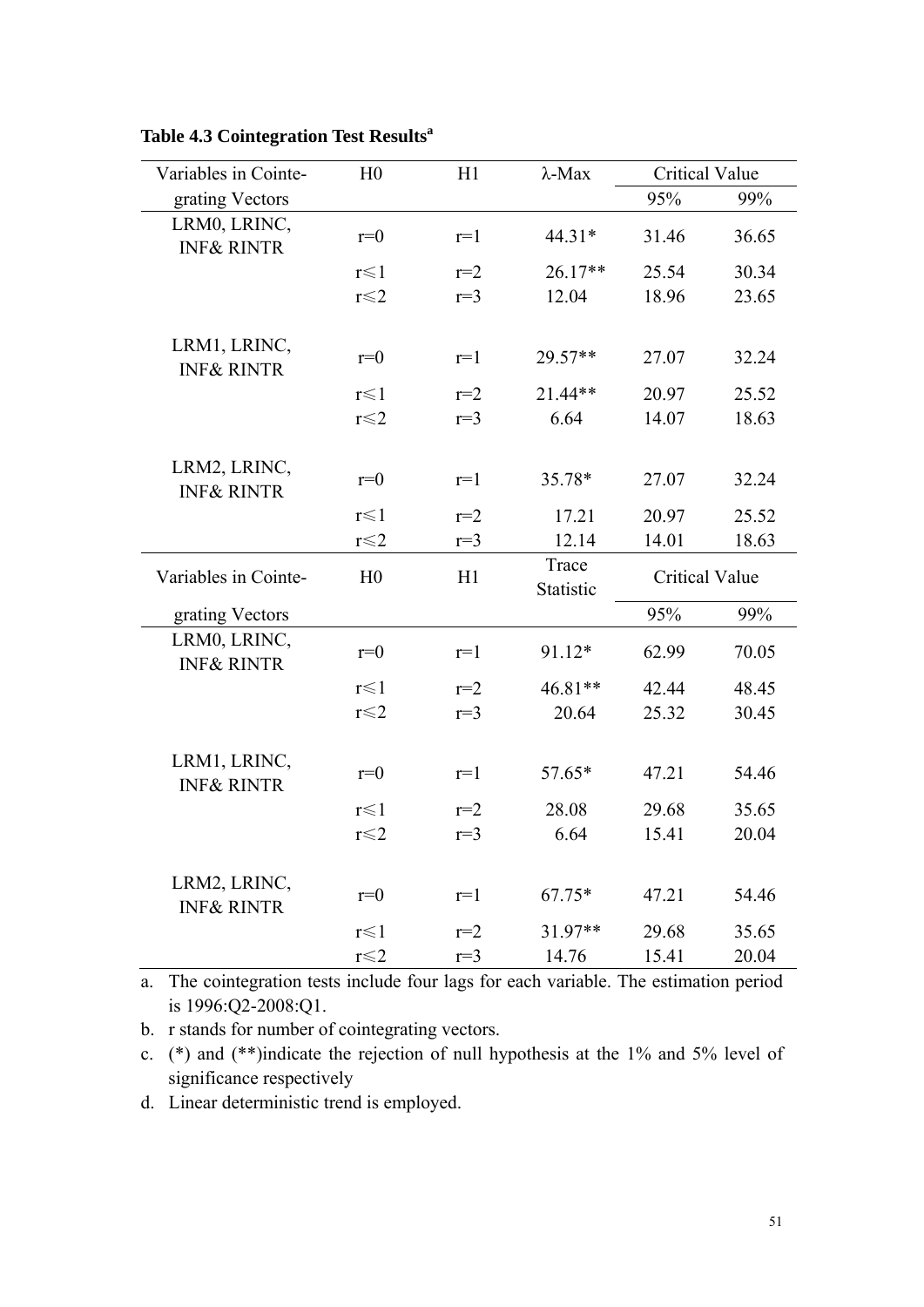The data in table 3 is obtained using the Johansen (1988) and Johansen and Juselius's (1990) cointegration procedures. It shows three cointegrating vectors and the number of cointegrating relationship in each cointegrating vector.

For example, the first cointegrating vector in Table 4.3 includes LRM0, LRINC, INF, and RINTR. The null hypothesis of no cointegration relationship is rejected by both λ-Max and trace statistics at the 1% level of significance. The null hypothesis of r≤1 is also rejected at the 5% level of significance. Therefore, we have two cointegrating vectors among those variables.

The second cointegrating vector in Table 4.3 includes LRM1, LRINC, INF and RINTR. The null hypotheses of no cointegrating vector and at most one cointegrating vector are rejected by λ-Max statistics because the statistic values are greater than the critical values at the 5% level of significance. However, the trace statistic only rejects the null hypothesis of no cointegrating vector at the 1% level of significance. Johansen and Juselius (1990) estimated the demand for money in Denmark and their cointegration results suggest that there are at least two but possibly three cointegrating vectors. The authors used the third cointegrating relationship because the hypothesis of proportionality between money and income seems consistent with the data for the three eigenvectors. In other words, we should choose the vector which provides correct signs of coefficients. In addition, the λ-Max statistic, in general, has a greater power than the trace statistic when the number of cointegrating vector is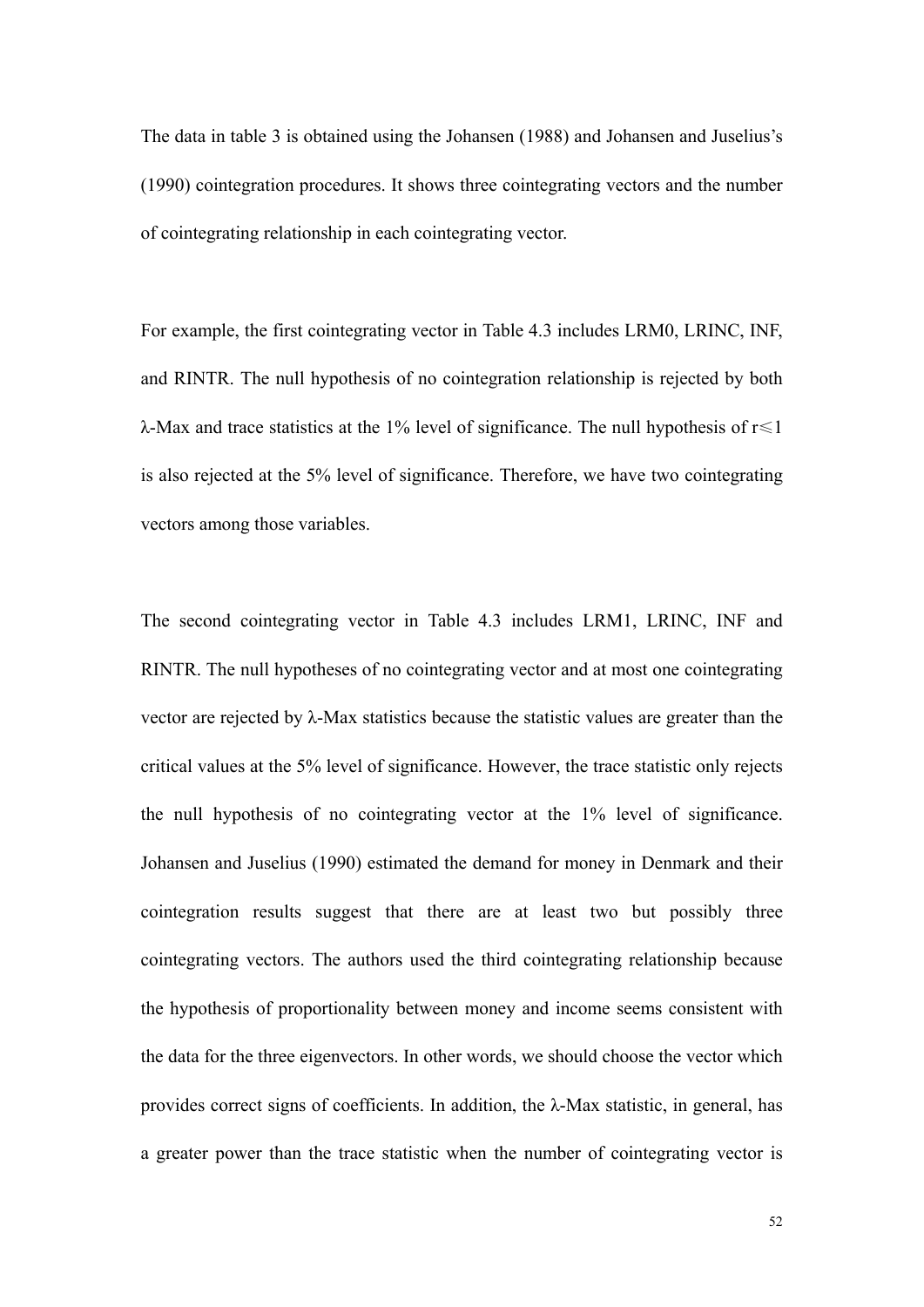either too large or small (Gu, 2004). In our study, the two eigenvectors are selected for the same reason. Thus, we have two cointegrating vectors among those variables.

The third cointegrating vector includes LRM2, LRINC, INF and RINTR (see Table 4.3). In contrast to the second cointegrating vector, the null hypotheses of no cointegrating vector and at most one cointegrating vector are rejected by trace statistic because the statistic values are greater than the critical values at the 1% and 5% level of significance. The λ-Max statistic only rejects the null hypothesis of no cointegrating vector. For the same reason discussed above, we conclude that there is one cointegrating vector among LRM2, LRINC, INF, and RINTR.

After determining the cointegrating relationships of the three cointegrating vectors, our goal is to examine the signs of the estimated coefficients and income elasticity in cointegration tests.

The cointegrating relationships among variables are summarized by the unnormalized coefficients in the cointegration tests. In order to have long-run money demand functions, we normalize all the coefficients on one variable in all three cointegrating vectors. We normalize the coefficients in each cointegrating vectors on LRM0, LRM1, and LRM2 respectively. For example, the coefficients variables are divided by 102.6684 (LRM0) for the money demand function of LRM0. The following figures represent the normalized coefficients of variables to form the long-run money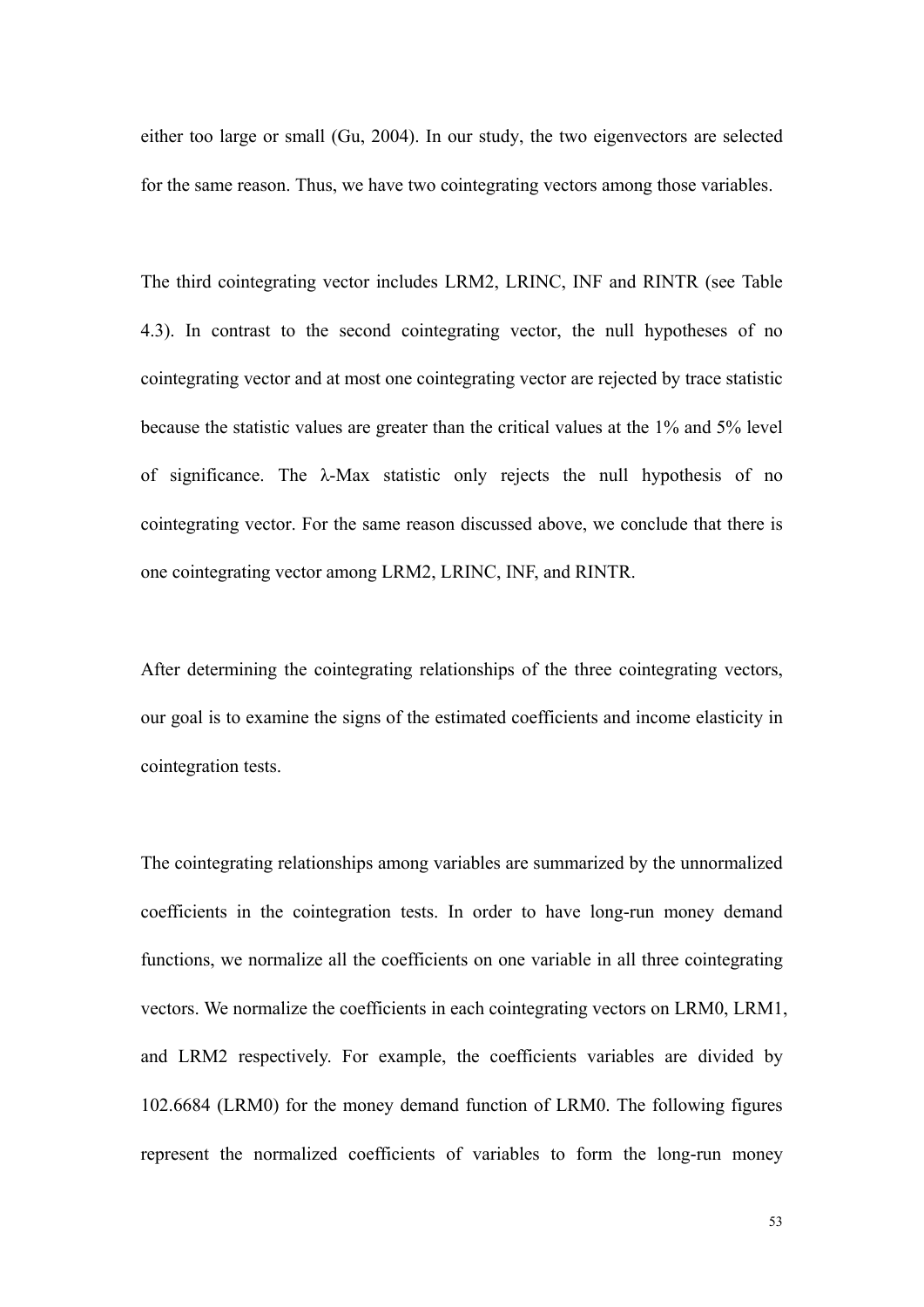demand function of LRM0.

102.6684/102.6684=1, -9.271142/102.6684=-0.0903,

0.979699/102.6684=0.0095, 0.397364/102.6684=0.0039

| Table 4.4 Cointegrating Vectors Normalized on LRM0, LRM1 and LRM2 |  |  |  |
|-------------------------------------------------------------------|--|--|--|
|                                                                   |  |  |  |

| Vector                                | LRM0 | LRM1 LRM2 | <b>LRINC</b> | INF       | <b>RINTR</b> |
|---------------------------------------|------|-----------|--------------|-----------|--------------|
| LRM0, LRINC, INF&<br><b>RINTR</b>     |      |           | 0.0903       | $-0.0095$ | $-0.0039$    |
| LRM1, LRINC, INF $\&$<br><b>RINTR</b> |      |           | 1.0506       | $-0.1865$ | $-0.1666$    |
| LRM2, LRINC, INF&<br><b>RINTR</b>     |      |           | 2.7481       | $-0.6918$ | $-0.4221$    |

Thus, we have the following money demand functions:

$$
LRM 0 = 0.0903LRINC - 0.0095INF - 0.0039RINTR
$$
\n
$$
(17)
$$

$$
LRM1 = 1.0506LRINC - 0.1865INF - 0.1666RINTR
$$
\n<sup>(18)</sup>

$$
LRM2 = 2.7481LRINC - 0.6918INF - 0.4221RINTR
$$
\n<sup>(19)</sup>

From the Equation (17), the income elasticity of M0 is less than one, which is not consistent with the quantity theory of money and pervious studies (Feltenstein and Farhadian 1987; Chow 1987; Hafer and Kutan 1994; Huang 1994; and Chen 1997). According to these studies, the larger than unity income elasticity is caused by the monetization process because the real money balance increase faster than income. A possible explanation for the lower than unity income elasticity is that people have access to more financial instruments included in broader measure of money as a result of the growth of financial services and innovations. It creates more choices for people to use various financial instruments, such as buying stock and funds. Thus, the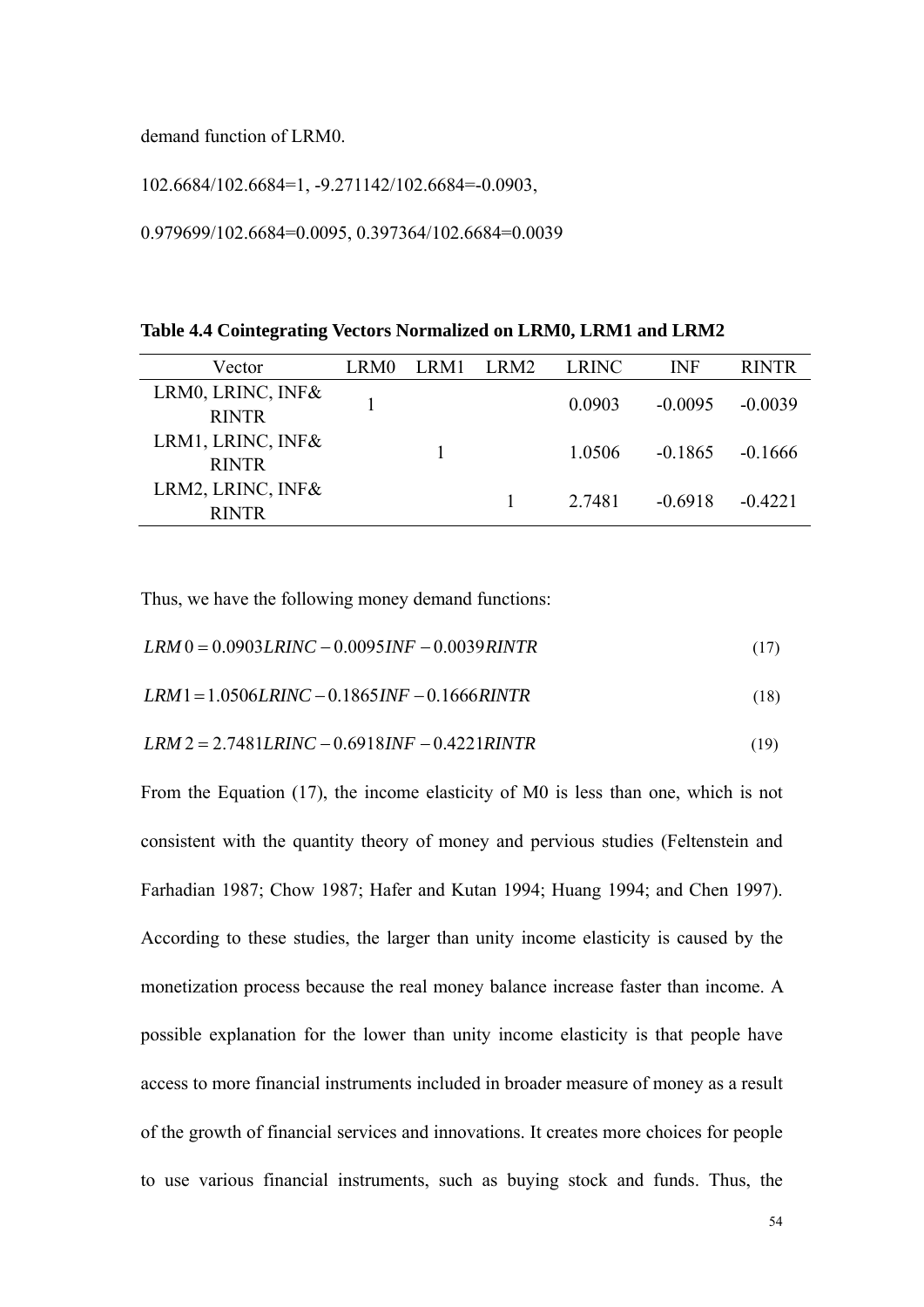increase in income would be faster than the increase in narrow measure of money, which leads the lower than unity income elasticity (Austin, Ward, and Dalziel, 2007). The signs of coefficients are same as what we expected. The real income is positively related to the money demand functions indicating the increase in the real income increases people's demand for money. Inflation and real rate of one-year saving deposit negatively impact the money demand functions. People tend to hold more physical assets rather than money with a higher inflation and an increase in domestic interest rate increases the opportunity cost of holding domestic money Therefore, people will hold less RMB when one-year saving deposit rate increases.

Equation (18) and (19) indicates that the long-run income elasticities of M1 and M2 are greater than one, 1.0506 and 2.7481 respectively. The money demand studies on developed countries (Hafer and Jansen 1991; Bahmani-Oskooee and Shabsigh 1996; and Hueng 1998) suggested that the long-run income elasticity is greater than one. Empirical results of the money demand studies for developing countries also provide greater than unity long-run income elasticity (for example, see Feltenstein and Farhadian, 1987; Chow, 1987; Hafer and Kutan, 1994; Huang, 1994; Chen, 1997; Sriram, 2002; and Narayan, 2007). For developed countries, Hueng (1998) found that the income elasticity is 3.432 of divisia M2 for Canada. The author suggested that the larger than unity income elasticity may be caused by the broader definition of money. For developing countries, Feltenstein and Farhadian (1987) and Hafer and Kutan (1994) found the income elasticity is 1.373 for M0 and 1.42 for M2 respectively in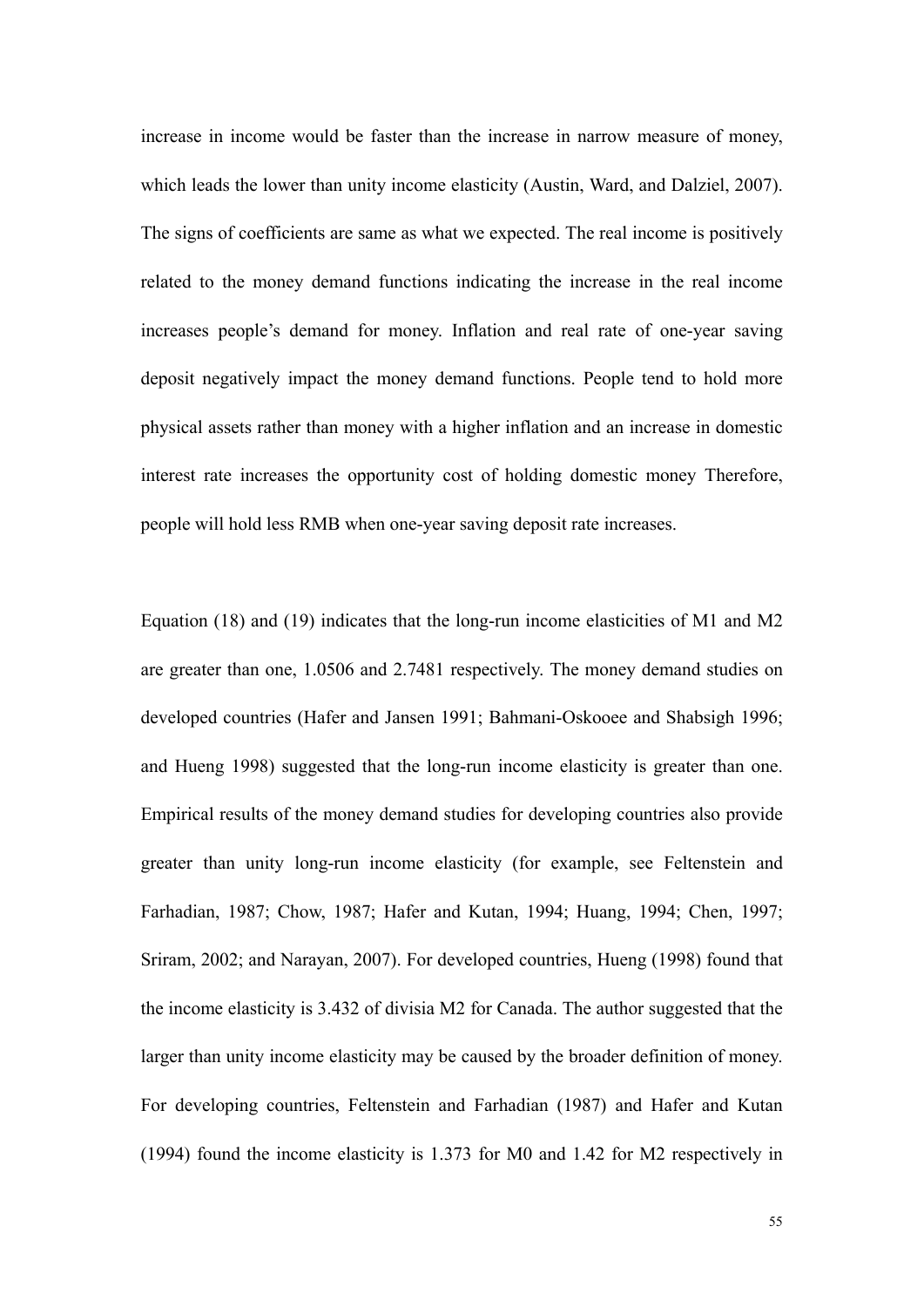China. These results imply that the velocity of money is not constant and suggest the evidence of monetization process. Sriram (2002) estimated the demand for money in Malaysia and found greater than unity income elasticity (1.0358). The long-run income elasticity is close to one which suggests the financial system is well-developed.

There are two reasons for the greater than unity long-run income elasticity in China. First, it is caused by the monetization process because the increase in money aggregates is faster than the increase in income. Yi (1991) summarized five factors, including households, private firms, farmers, the development of free markets, and government, of the monetization process that explain the acceleration of the demand for money. Second, financial innovation may impact the demand for money and the long-run income elasticity. Hafer and Kutan (2003) examined the relationship between the money demand and income elasticity in Philippines. The authors found that the financial innovations have a measurable effect on M1, not on M3. In addition, the long-run income elasticity is 1.54. Financial innovations in China basically changed the economic structure and the financial system. For example, Gu (2004) pointed out the former led to the market to allocate resources. Thus, the demand for money and financial assets increased in order to facilitate transactions. This is the result of switching from the centrally planned economy to the market economy. Shi (2001) suggested that the later includes three major factors: financial institutional innovations, financial market innovations, and instrument innovations in banking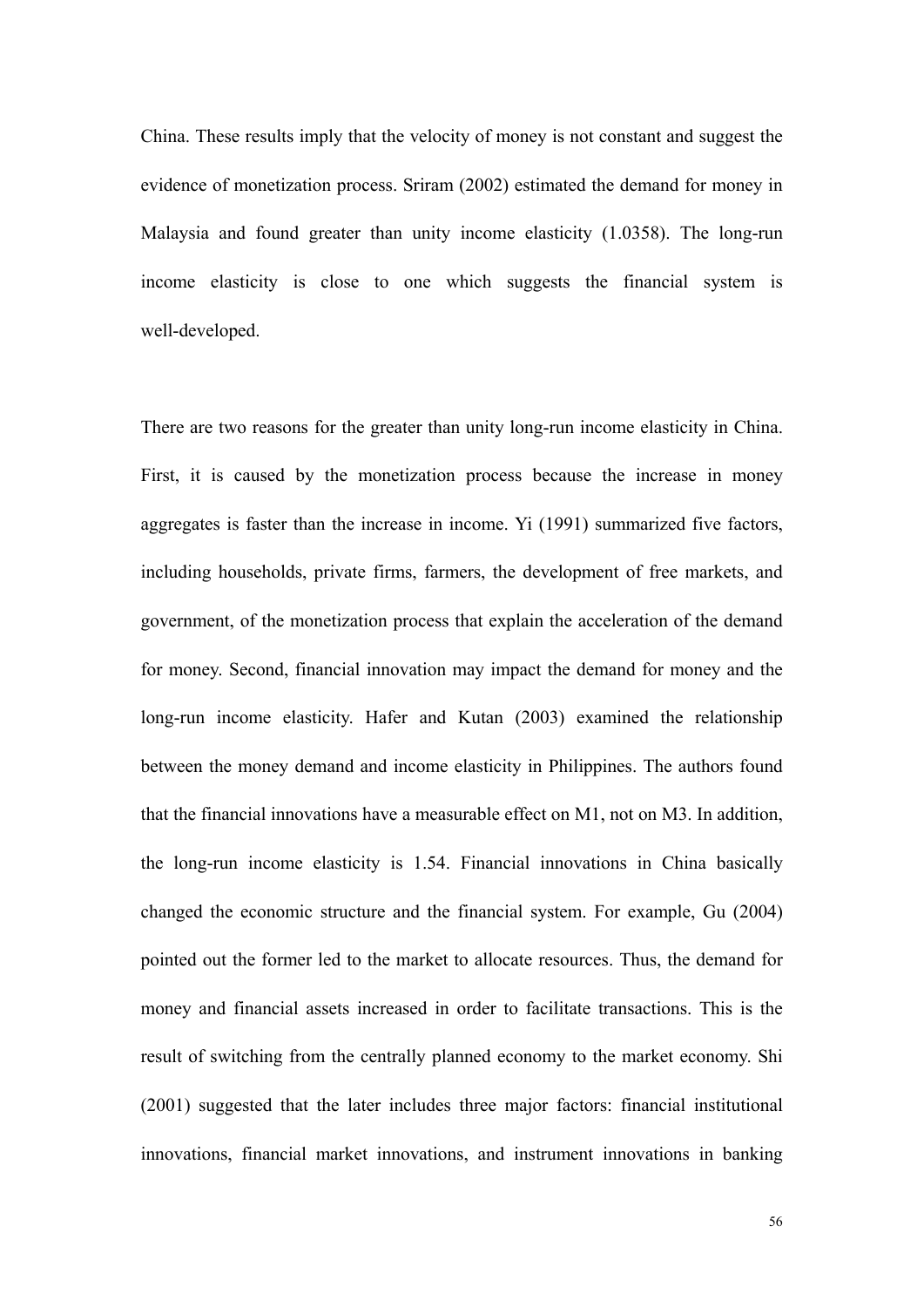sector. Financial Institutional Innovations include the establishment of the central bank and four major commercial banks, including the Bank of China, the People's Construction Bank of China, the Agricultural Bank of China, and the Industrial and Commercial Bank of China. It also includes the establishment of some non-bank financial institutions, such as trust and investment companies. Financial market innovations created money market (interbank market, repurchase agreement market and commercial paper market), capital market (bond market and stock market), and the foreign exchange market. Instrument innovations in banking sector include liability instruments, assets instruments and off-balance-sheet business. Consequently, these changes caused more than proportional increase in demand for money and financial assets and the long-run income elasticity is greater than one.

Results from previous studies (Luke Chan, Cheng and Deaves 1991; Hafer and Kutan 1994) showed that the interest rate coefficient is positively related to the demand for money in China. However, in our study, the signs of the interest rate coefficients are consistent with the economic theory, where an increase in the domestic interest rates raises the opportunity cost of holding money and lowers the holding of money. A possible explanation for the negative signs in our study, as summarized by Gu (2004), is that the Chinese government adjusted the interest rates frequently to account for people's expectation of inflation. The interest rate coefficients of M1 and M2 are 0.1666 and 0.4221 respectively, which are much greater than M0's (0.0039). Thus, interest rates have greater impact on M1 and M2. This also implies that if M1 and M2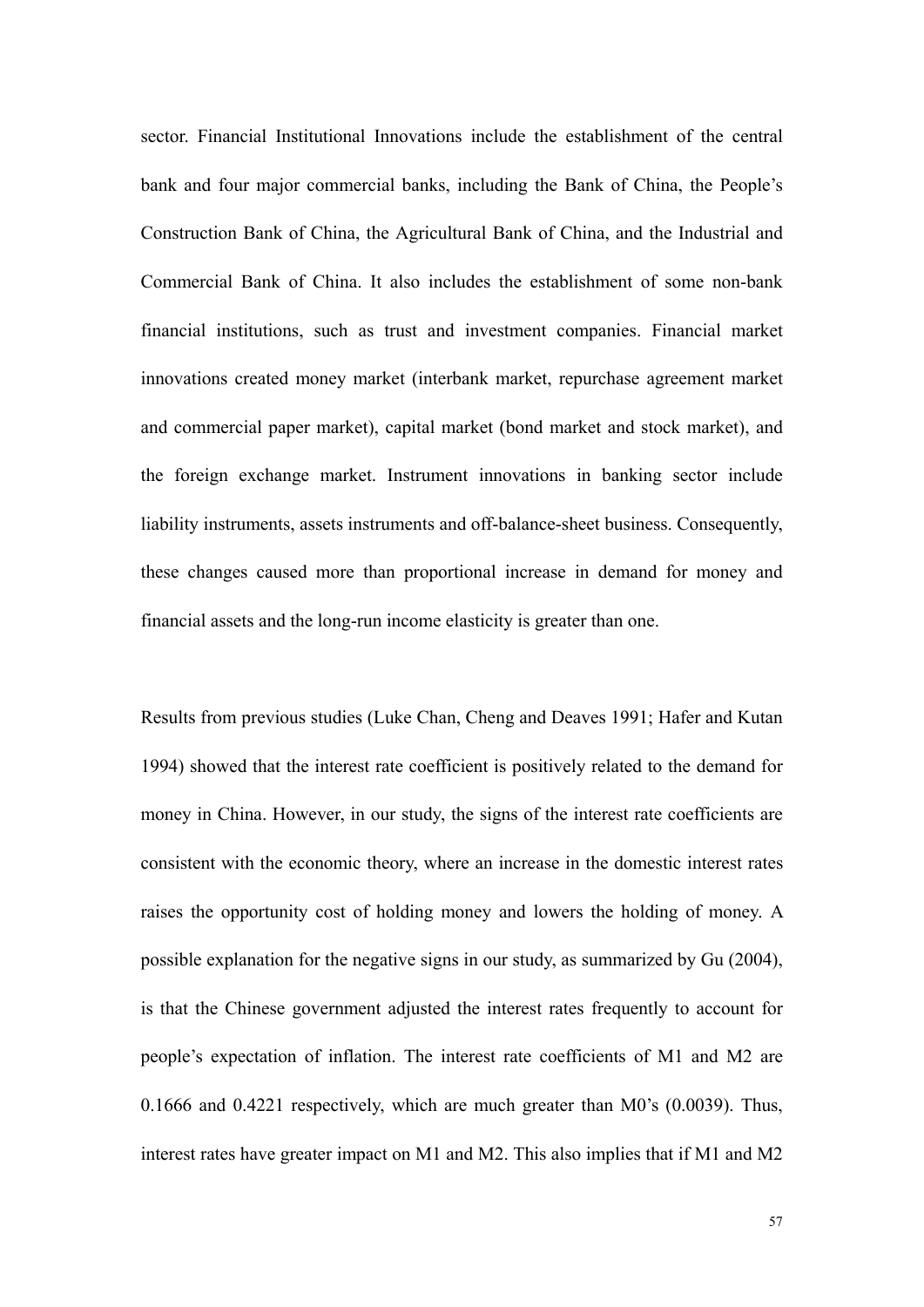are used as monetary targets, they will take a smaller change in interest rates to induce a desired change in the money demand. However, the interest rate coefficients in our study may not reflect the opportunity cost of holding money accurately since the interest rates in China have been regulated by the government for a long time. The regulated interest rates also do not reflect the expected inflation accurately. Gu (2004) points out that the regulated interest rates do not reflect the true variation in domestic money market. People prefer to substitute between money and real assets rather than between money and financial assets because people do not have many options to invest in interest-bearing financial assets. The coefficients of real inflation are congruent with the economic theory in terms of the hypothesized signs. Three money aggregates are proportional to changes in the real inflation.

The diagnostic tests are performed to detect autocorrelation and heteroscedasticity.

| Vector                            | autocorrelation      | heteroscedasticity   |
|-----------------------------------|----------------------|----------------------|
| LRM0, LRINC, INF&<br><b>RINTR</b> | $p$ -value=0.0765    | $p$ -value=0.0396    |
| LRM1, LRINC, INF&<br><b>RINTR</b> | $p$ -value=0.2157    | $p$ -value= $0.0341$ |
| LRM2, LRINC, INF&<br><b>RINTR</b> | $p$ -value= $0.5847$ | p-value=0.0419       |
|                                   |                      |                      |

**Table 4.5 Diagnostic Tests** 

From Table 4.5, the p-values of autocorrelation are greater than 5%, which means we do not reject the null hypothesis of no serial correlation at the 5% level of significance. The p-values of heteroscedasticity are greater than 1%, which suggests evidence of no heteroscedasticity at the 1% level of significance. Therefore, the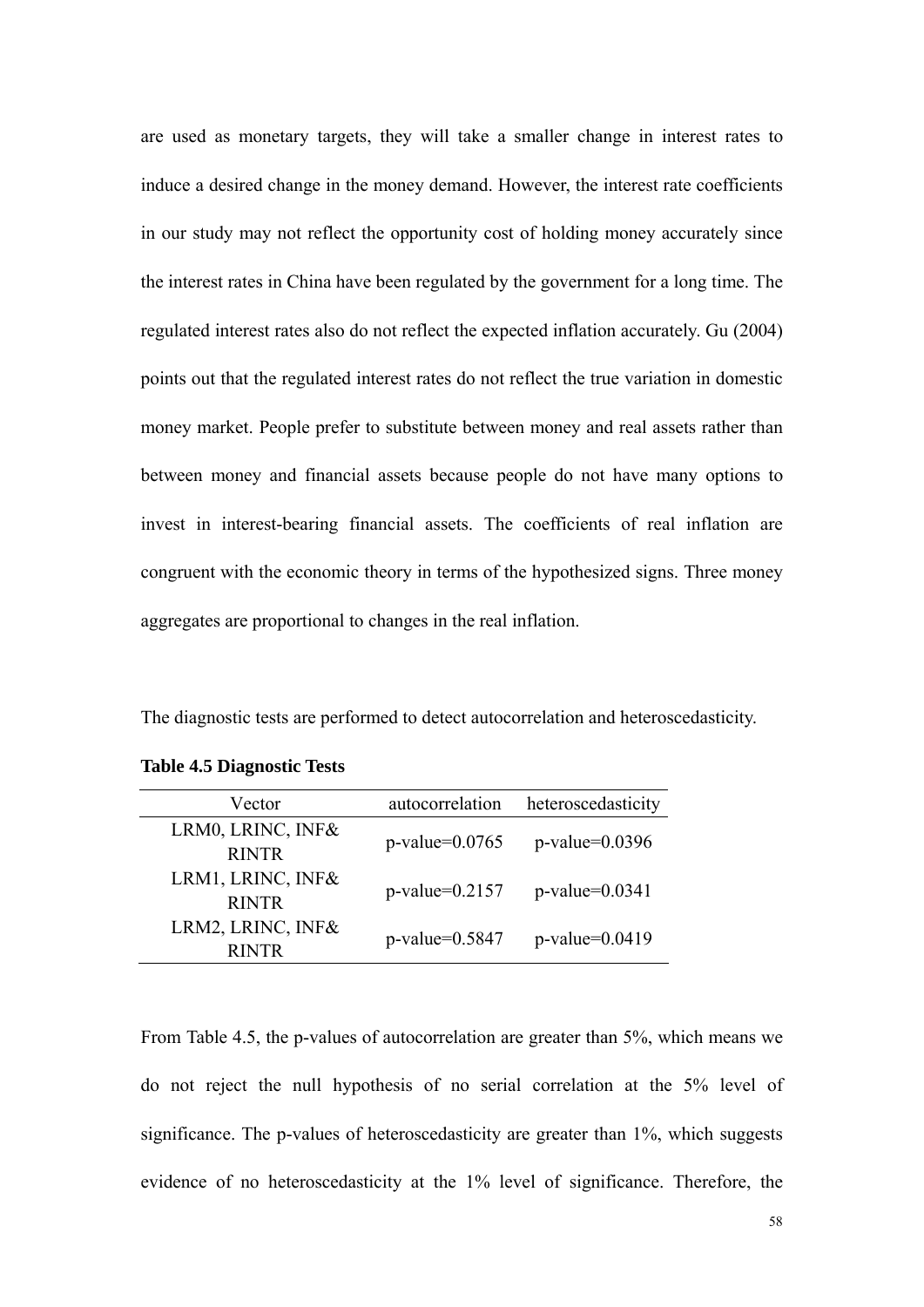diagnostic tests show no problem with autocorrelation and heteroscedasticity.

# **4.6 Short-run Model**

# **4.6.1 Unrestricted model**

In order to understand how changes take place among the variables to achieve long-run equilibrium, it is necessary to use the error correction model (ECM). The ECM includes an error correction (EC) term which ensures the existence of a long-run relationship. First, the unrestricted short-run model is applied to M0, M1, and M2 respectively. If the EC term has a negative sign in our tests, then we conclude that the cointegrating relationship is significant. Second, the restricted model is applied by gradually eliminating the insignificant variables. If any model that has a positive EC term, it will not enter into the restricted model. Since one lag of a difference term equals second lag of the level, the number of lags in the short-run model is one less than what is applied to the cointegration tests (Sriram, 2002). Further, since the variables in the short-run model are generally integrated of order one, the OLS can be employed to estimate the short-run model.

In our study, we construct the short-run model using the first difference of LRM0, LRM1 and LRM2 ( $\triangle LRM0$ ,  $\triangle LRM1$  and  $\triangle LRM2$ ) on the left hand side of the Equations (20), (21), and (22) and the first differences in LRM0, LRM1 LRM2, LRINC, INF, and RINTR on the right hand side of the Equations (20), (21), and (22). Three lags are applied to LRM0, LRM1 LRM2, LRINC, INF, and RINTR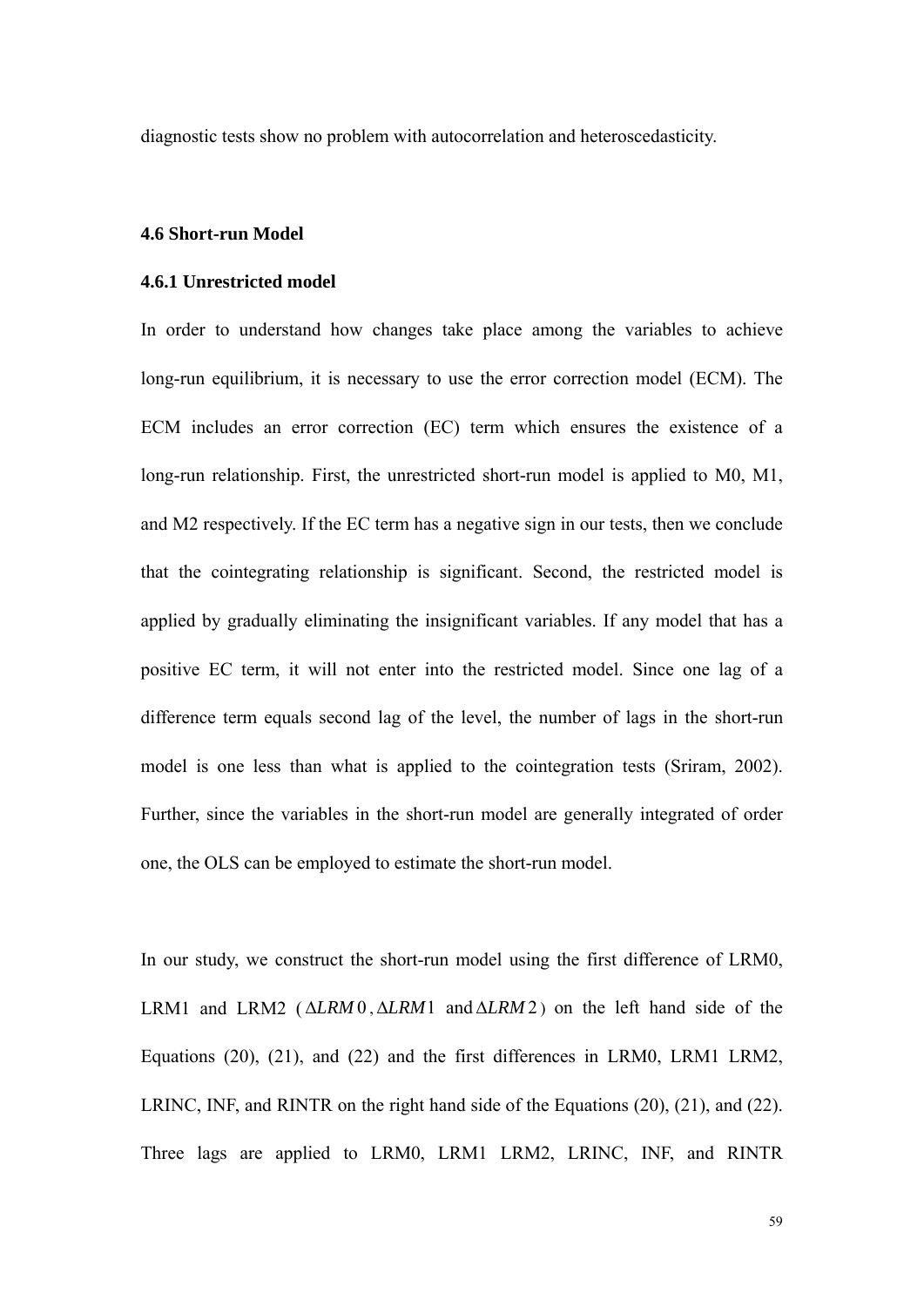respectively in order to match the lag length of four in the cointegration tests. The right hand side of Equations (20), (21), and (22) also include an EC term, which is calculated as LRM0, LRM1, and LRM2 minus the estimated LRM0, LRM1, and LRM2 in time t-1 (from the cointegrating vectors shown in Equations (17), (18), and (19). The EC term means the excess money demand in previous period in economic term (Sriram, 2002). Thus, we have the following EC terms:

EC0=LRM0-0.093LRINC+0.0095INF+0.0039RINTR

EC1=LRM1-1.0506LRINC+0.1865INF+0.1666RINTR

EC2=LRM2-2.7481LRINC+0.6198INF+0.4221RINTR

The short-run model functions are given as follows:

$$
\Delta LRM O_{t} = \alpha_{0} + \alpha_{1} \Delta LRM O_{t-1} + \alpha_{2} \Delta LRM O_{t-2} + \alpha_{3} \Delta LRM O_{t-3}
$$
  
+ $\alpha_{4} \Delta LRINC_{t-1} + \alpha_{5} \Delta LRINC_{t-2} + \alpha_{6} \Delta LRINC_{t-3}$   
+ $\alpha_{7} \Delta INF_{t-1} + \alpha_{8} \Delta INF_{t-2} + \alpha_{9} \Delta INF_{t-3}$   
+ $\alpha_{10} \Delta RINTR_{t-1} + \alpha_{11} \Delta RINTR_{t-2} + \alpha_{12} \Delta RINTR_{t-3}$   
+ $\alpha_{13} EC_{t-1} + e_{t}$  (20)

$$
\Delta LRM1_{t} = \beta_{0} + \beta_{1} \Delta LRM1_{t-1} + \beta_{2} \Delta LRM1_{t-2} + \beta_{3} \Delta LRM1_{t-3} + \beta_{4} \Delta LRINC_{t-1} + \beta_{5} \Delta LRINC_{t-2} + \beta_{6} \Delta LRINC_{t-3} + \beta_{7} \Delta INF_{t-1} + \beta_{8} \Delta INF_{t-2} + \beta_{9} \Delta INF_{t-3} + \beta_{10} \Delta RINTR_{t-1} + \beta_{11} \Delta RINTR_{t-2} + \beta_{12} \Delta RINTR_{t-3} + \beta_{13} EC_{t-1} + e_{t}
$$
\n(21)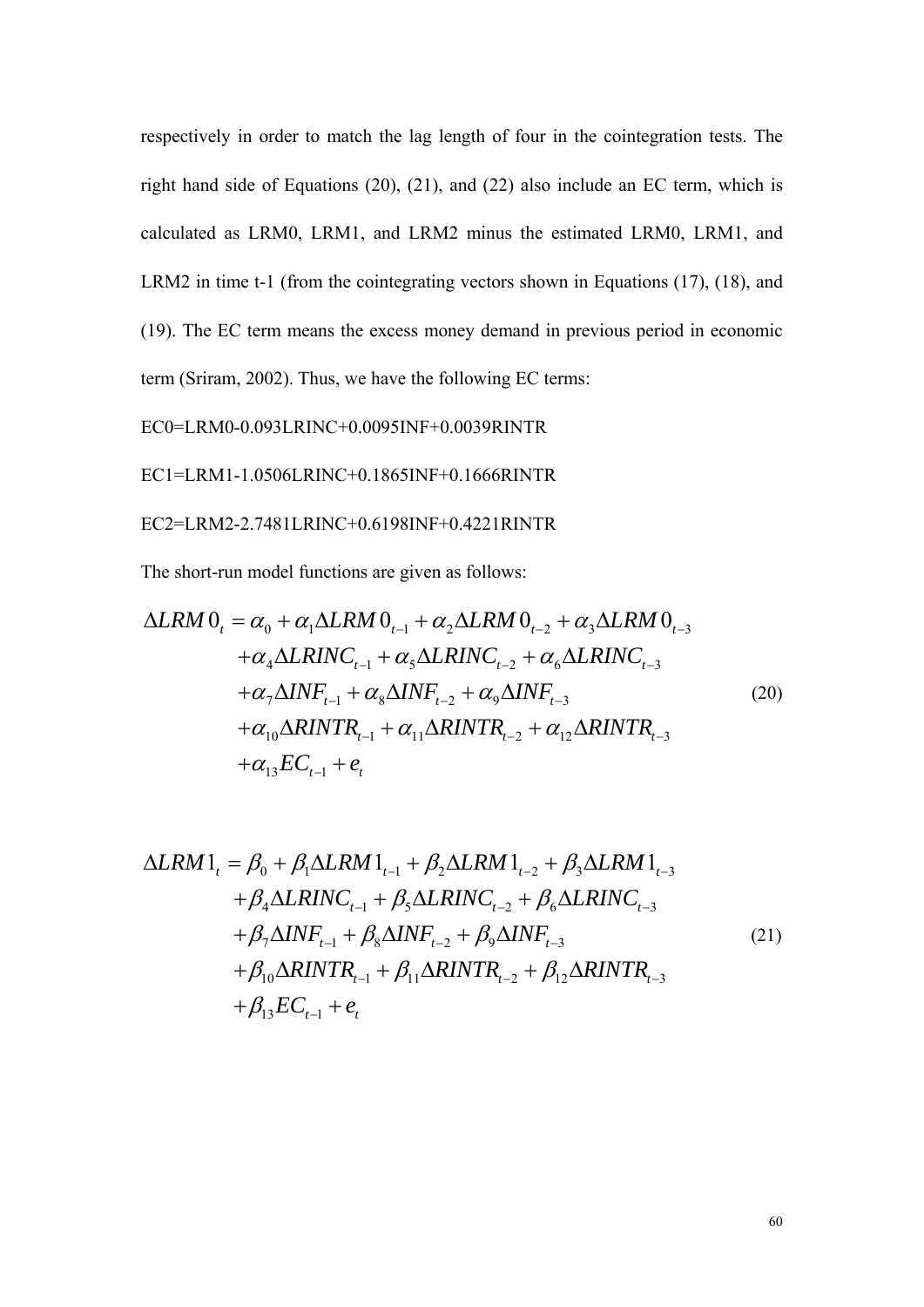$$
\Delta LRM 2_{t} = \theta_{0} + \theta_{1} \Delta LRM 2_{t-1} + \theta_{2} \Delta LRM 2_{t-2} + \theta_{3} \Delta LRM 2_{t-3} + \theta_{4} \Delta LRINC_{t-1} + \theta_{5} \Delta LRINC_{t-2} + \theta_{6} \Delta LRINC_{t-3} + \theta_{7} \Delta INF_{t-1} + \theta_{8} \Delta INF_{t-2} + \theta_{9} \Delta INF_{t-3} + \theta_{10} \Delta RINTR_{t-1} + \theta_{11} \Delta RINTR_{t-2} + \theta_{12} \Delta RINTR_{t-3} + \theta_{13} EC_{t-1} + e_{t}
$$
\n(22)

| <b>Table 4.6 Results of Unrestricted Short-run Model: DLRM0</b> |  |  |  |  |  |  |  |  |
|-----------------------------------------------------------------|--|--|--|--|--|--|--|--|
|-----------------------------------------------------------------|--|--|--|--|--|--|--|--|

| Unrestricted Model: DLRM0   |             |            |             |         |
|-----------------------------|-------------|------------|-------------|---------|
| Estimated by OLS: Sample is |             |            |             |         |
| 1996Q1 to 2008Q1            |             |            |             |         |
| Variable                    | Coefficient | Std.Error. | t-Statistic | p-value |
| Constant                    | 0.004237    | 0.004061   | 1.043262    | 0.3040  |
| DLRM01                      | $-0.020151$ | 0.066165   | $-0.304556$ | 0.7625  |
| DLRM02                      | 0.006287    | 0.060871   | 0.103285    | 0.9183  |
| DLRM03                      | 0.028315    | 0.057841   | 0.489538    | 0.6275  |
| DLRINC1                     | 0.024722    | 0.005325   | 4.642856    | 0.0000  |
| DLRINC <sub>2</sub>         | 0.021317    | 0.005409   | 3.941299    | 0.0004  |
| DLRINC3                     | 0.02047     | 0.004994   | 4.098965    | 0.0002  |
| DINF1                       | $-0.00269$  | 0.00275    | $-0.978212$ | 0.3347  |
| DINF <sub>2</sub>           | $-0.002323$ | 0.002791   | $-0.832322$ | 0.4109  |
| DINF3                       | $-0.00276$  | 0.003316   | $-0.83223$  | 0.4109  |
| DRINTR1                     | $-0.00109$  | 0.002118   | $-0.514572$ | 0.6101  |
| DRINTR2                     | $-0.001341$ | 0.002151   | $-0.623424$ | 0.5370  |
| DRINTR3                     | $-0.002106$ | 0.002496   | $-0.84388$  | 0.4045  |
| <b>ECTERM0</b>              | 1.018335    | 0.160213   | 6.356122    | 0.0000  |

a. the first difference of LRM0 is denoted as DLRM0

b. Three lags of first difference in LRM0 are denoted as DLRM01, DLRM02, and DLRM03.

c. Three lags of first difference in LRINC are denoted as DLRINC1, DLRINC2, and DLRINC3.

d. Three lags of first difference in INF are denoted as DINF1, DINF2, and DINF3.

e. Three lags of first difference in RINTR are denoted as DRINTR1, DRINTR2, and DRINTR3.

f. The EC term in time t-1 is denoted as ECTERM0.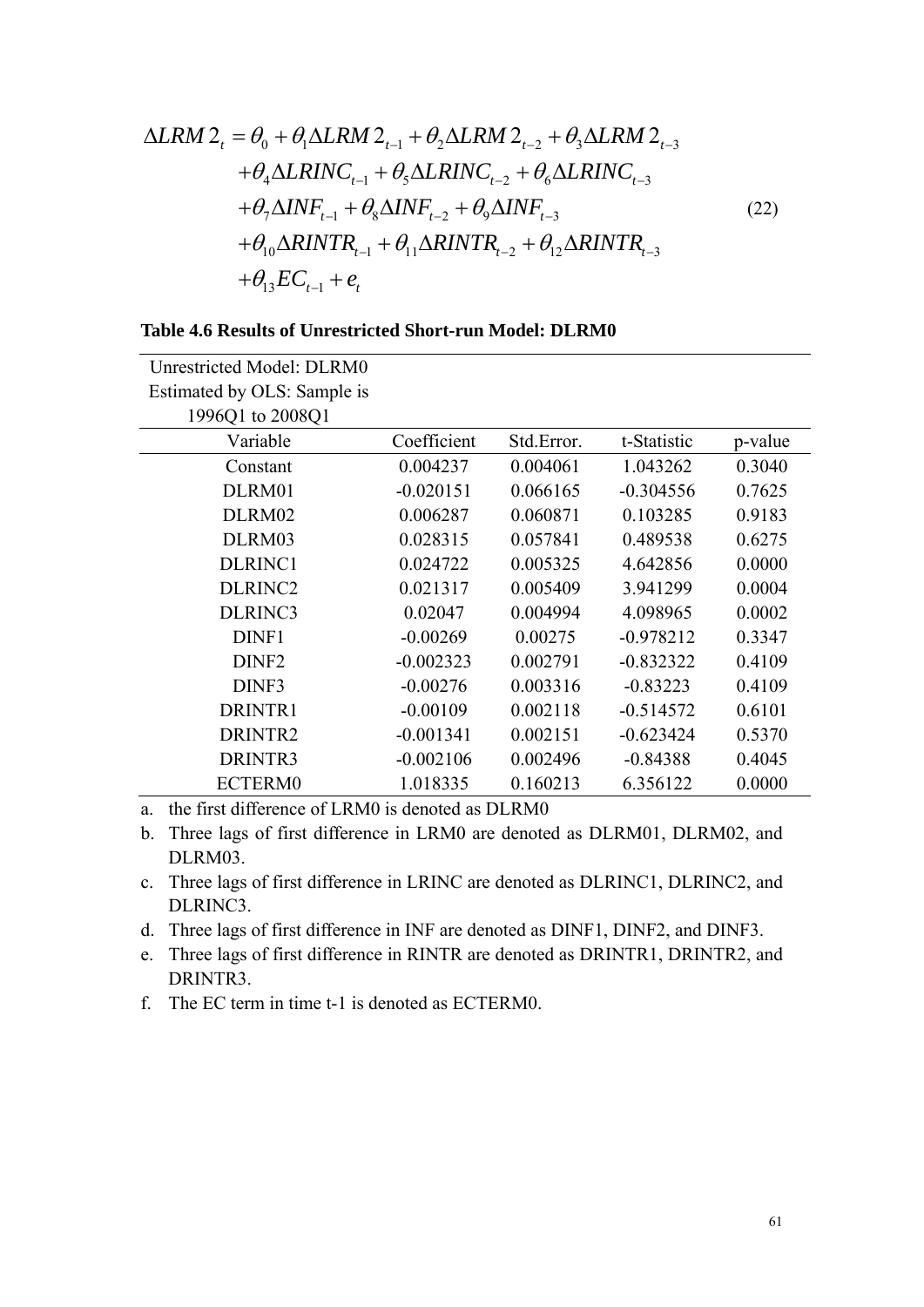| Unrestricted Model: DLRM1   |             |            |             |         |
|-----------------------------|-------------|------------|-------------|---------|
| Estimated by OLS: Sample is |             |            |             |         |
| 1996Q1 to 2008Q1            |             |            |             |         |
| Variable                    | Coefficient | Std.Error. | t-Statistic | p-value |
| C                           | 0.037153    | 0.001550   | 23.97629    | 0.0000  |
| DLRM11                      | 0.266113    | 0.105686   | 2.517947    | 0.0165  |
| DLRM12                      | 0.212978    | 0.105283   | 2.02291     | 0.0508  |
| DLRM13                      | 0.276004    | 0.099138   | 2.784031    | 0.0086  |
| <b>DLRINC1</b>              | $-0.016191$ | 0.007643   | $-2.11851$  | 0.0413  |
| DLRINC <sub>2</sub>         | $-0.018684$ | 0.007578   | $-2.465518$ | 0.0187  |
| DLRINC3                     | $-0.018484$ | 0.007369   | $-2.508412$ | 0.0169  |
| DINF1                       | 0.001201    | 0.003800   | 0.316001    | 0.7539  |
| DINF <sub>2</sub>           | 0.003884    | 0.003745   | 1.036994    | 0.3069  |
| DINF3                       | 0.008689    | 0.003827   | 2.270399    | 0.0294  |
| DRINTR1                     | 0.001518    | 0.002759   | 0.550179    | 0.5857  |
| DRINTR2                     | 0.002556    | 0.002806   | 0.911       | 0.3685  |
| DRINTR3                     | 0.006337    | 0.002975   | 2.12975     | 0.0403  |
| ECTERM1                     | $-0.066468$ | 0.022902   | $-2.902239$ | 0.0064  |

**Table 4.7 Results of Unrestricted Short-run Model: DLRM1** 

a. the first difference of LRM1 is denoted as DLRM1

- b. Three lags of first difference in LRM1 are denoted as DLRM11, DLRM12, and DLRM13.
- c. Three lags of first difference in LRINC are denoted as DLRINC1, DLRINC2, and DLRINC3.
- d. Three lags of first difference in INF are denoted as DINF1, DINF2, and DINF3.
- e. Three lags of first difference in RINTR are denoted as DRINTR1, DRINTR2, and DRINTR3.
- f. The EC term in time t-1 is denoted as ECTERM1.

## **Table 4.8 Results of Unrestricted Short-run Model: DLRM2**

| <b>Unrestricted Model: DLRM2</b> |             |            |             |         |
|----------------------------------|-------------|------------|-------------|---------|
| Estimated by OLS: Sample is      |             |            |             |         |
| 1996Q1 to 2008Q1                 |             |            |             |         |
| Variable                         | Coefficient | Std.Error. | t-Statistic | p-value |
| C                                | 0.035129    | 0.001013   | 34.66803    | 0.0000  |
| DLRM21                           | 0.317001    | 0.149019   | 2.127253    | 0.0405  |
| DLRM22                           | 0.091336    | 0.156732   | 0.582753    | 0.5638  |
| DLRM23                           | 0.354519    | 0.14197    | 2.497146    | 0.0174  |
| DLRINC1                          | $-0.02291$  | 0.003703   | $-6.186976$ | 0.0000  |
| DLRINC <sub>2</sub>              | $-0.024897$ | 0.003561   | $-6.990552$ | 0.0000  |
| DLRINC3                          | $-0.022581$ | 0.003187   | $-7.084508$ | 0.0000  |
| DINF1                            | 0.00653     | 0.002788   | 2.342243    | 0.0250  |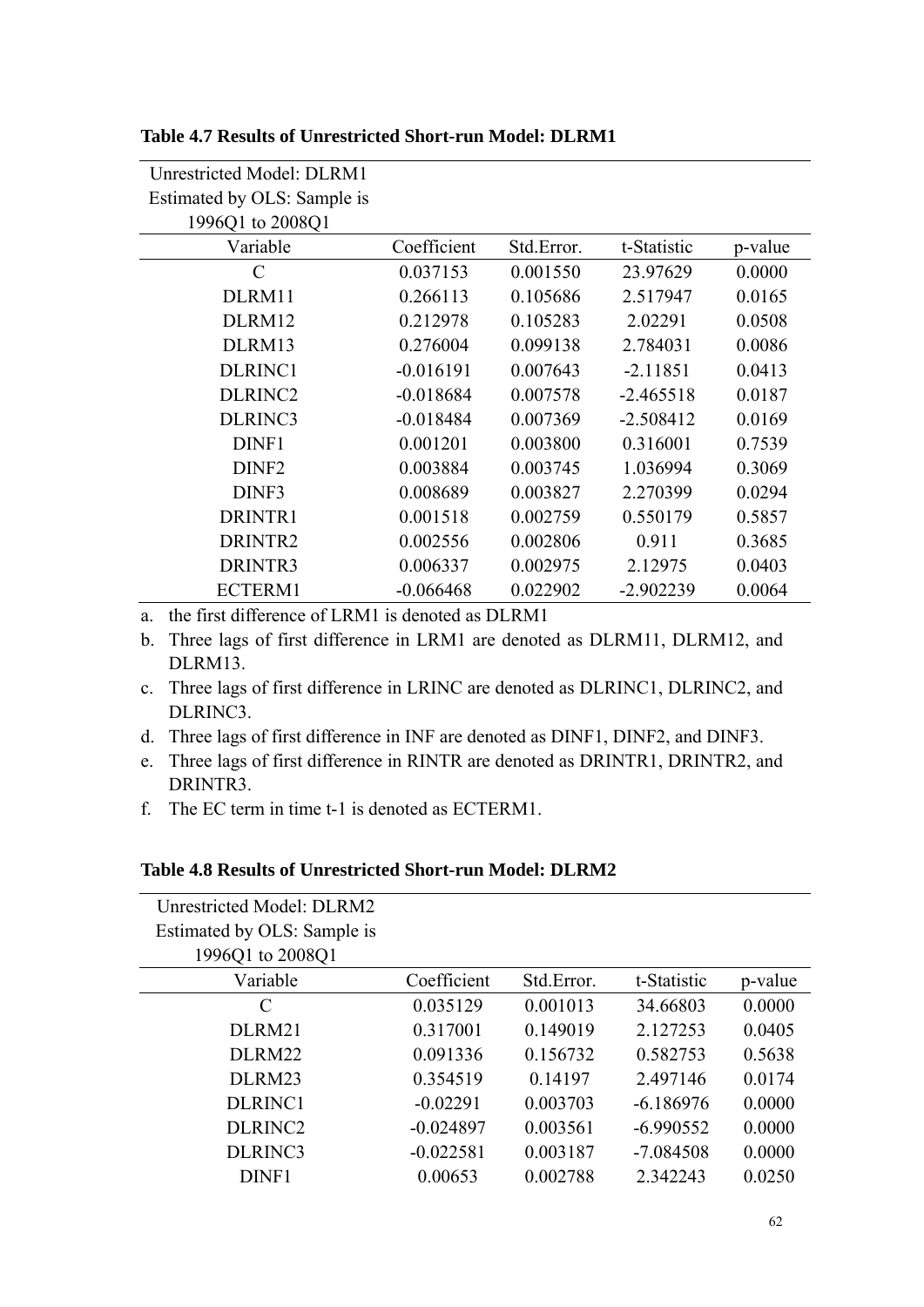| DINF <sub>2</sub>   | 0.006546    | 0.002814 | 2.326112  | 0.0259 |
|---------------------|-------------|----------|-----------|--------|
| DINF3               | 0.007776    | 0.003376 | 2.303271  | 0.0273 |
| DRINTR <sub>1</sub> | 0.003326    | 0.001759 | 1.891142  | 0.0669 |
| DRINTR <sub>2</sub> | 0.0045      | 0.001776 | 2.533305  | 0.0159 |
| DRINTR3             | 0.00268     | 0.001966 | 1.362612  | 0.1817 |
| ECTERM2             | $-0.033169$ | 0.002789 | -11 89192 | 0.0000 |

a. the first difference of LRM2 is denoted as DLRM2

- b. Three lags of first difference in LRM2 are denoted as DLRM21, DLRM22, and DLRM23.
- c. Three lags of first difference in LRINC are denoted as DLRINC1, DLRINC2, and DLRINC3.
- d. Three lags of first difference in INF are denoted as DINF1, DINF2, and DINF3.
- e. Three lags of first difference in RINTR are denoted as DRINTR1, DRINTR2, and DRINTR3.
- f. The EC term in time t-1 is denoted as ECTERM2.

The EC term is positive as shown in Table 4.6, which did not validate the significance of the long-run cointegrating relationship for M0. The EC term reflects how much the disequilibrium is corrected in order to achieve long-run equilibrium and it has a negative sign to respond any deviation from long-run equilibrium. However, the significance of the long-run relationship is plausible because of the positive sign of the EC term. Therefore, DLRM0 does not enter into the restricted model. The constant term, DLRM13, and ECTERM1 are significant at the 1% level of significance (see Table 4.7). In addition, DLRM11, DLRINC1, DLRINC2, DLRINC3, DINF3, and DRINTR3 are significant at the 5% level of significance. All other variables are found to be irrelevant. The negative sign of EC term confirms the cointegrating relationship for M1. The data in Table 4.8 shows the constant term, DLRINC1, DLRINC2, DLRINC3, and ECTERM2 are significant at the 1% level of significance and DLRM21, DLRM23, DINF1, DINF2, DINF3, and DRINTR2 are significant at the 5% level of significance. The EC term also carries a negative sign,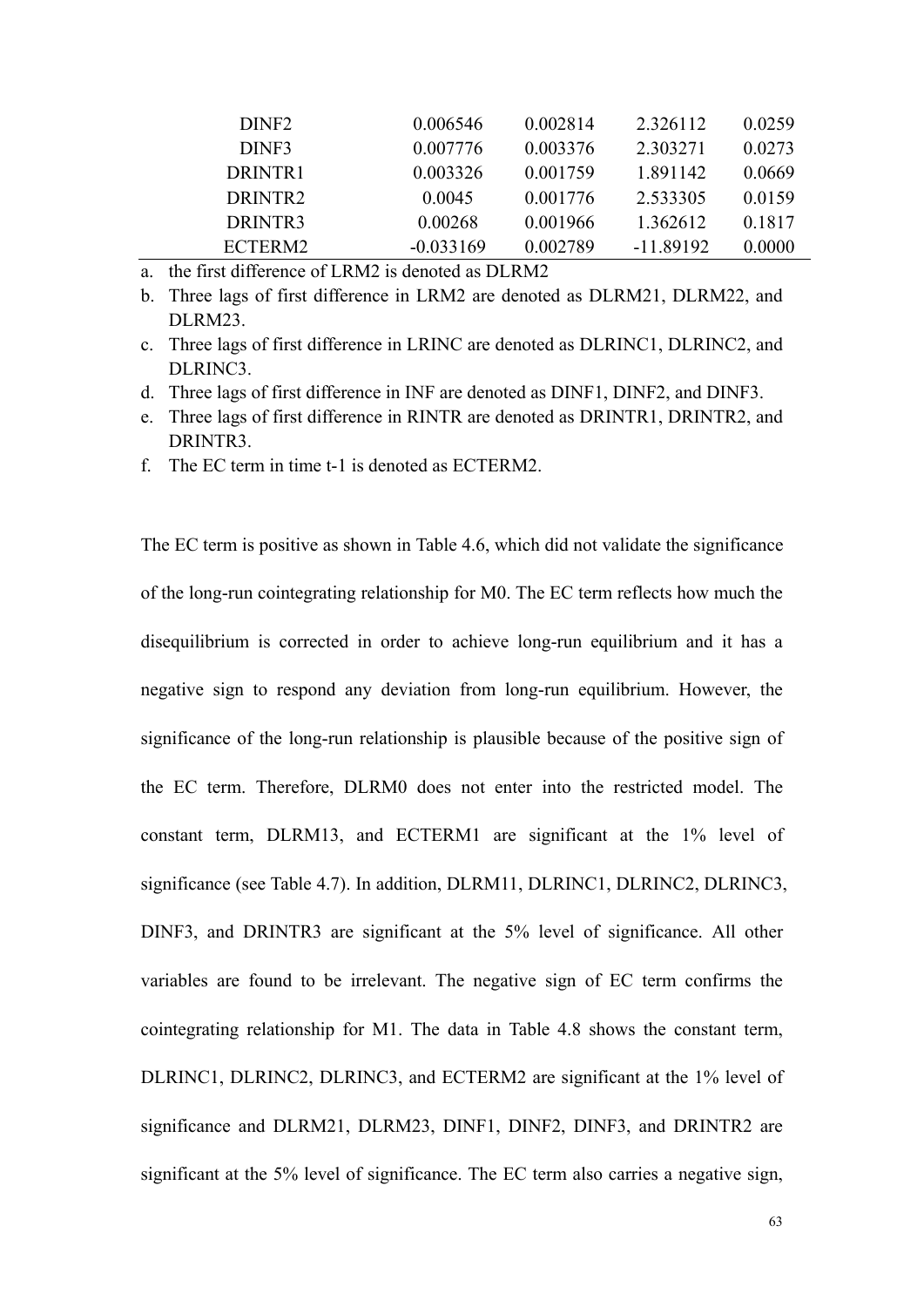which validates the significance of the long-run cointegrating relationship for M2. The negative sign of EC terms as shown in Tables 4.7 and 4.8 suggest that the increases in excess money demand in the previous period decrease the growth in demand for money in present period (Sriram, 2002).

## **4.6.2 Restricted Model**

The restricted models of M1 and M2 are constructed by eliminating the insignificant variables shown in Tables 4.7 and 4.8. For example, DLRM12, DINF1, DINF2, DRINTR1, and DRINTR2 are insignificant (see Table 4.7) since their p-values are greater than 1% and 5% level of significance respectively. DLRM22, DRINTR1, and DRINTR3 are insignificant (see Table 4.8) since their p-values are also greater than 1% and 5% level of significance respectively. After determining the insignificant variables, the OLS estimation is again applied to M1 and M2 respectively. The final results are shown in Tables 4.9 and 4.11.

| <b>Restricted Model: DLRM1</b> |             |            |             |         |
|--------------------------------|-------------|------------|-------------|---------|
| Estimated by OLS: Sample is    |             |            |             |         |
| 1996Q1 to 2008Q1               |             |            |             |         |
| Variable                       | Coefficient | Std.Error. | t-Statistic | p-value |
| C                              | 0.038207    | 0.001479   | 25.83341    | 0.0000  |
| DLRM11                         | 0.354455    | 0.081163   | 4.367183    | 0.0001  |
| DLRM13                         | 0.327938    | 0.084082   | 3.900223    | 0.0003  |
| DLRINC3                        | $-0.010689$ | 0.005987   | $-1.785391$ | 0.0814  |
| DINF3                          | 0.007862    | 0.003119   | 2.520206    | 0.0156  |
| DRINTR3                        | 0.004732    | 0.002482   | 1.906683    | 0.0634  |
| ECTERM1                        | $-0.017036$ | 0.010093   | $-1.68786$  | 0.0989  |

**Table 4.9 Results of Short-run Model: DLRM1**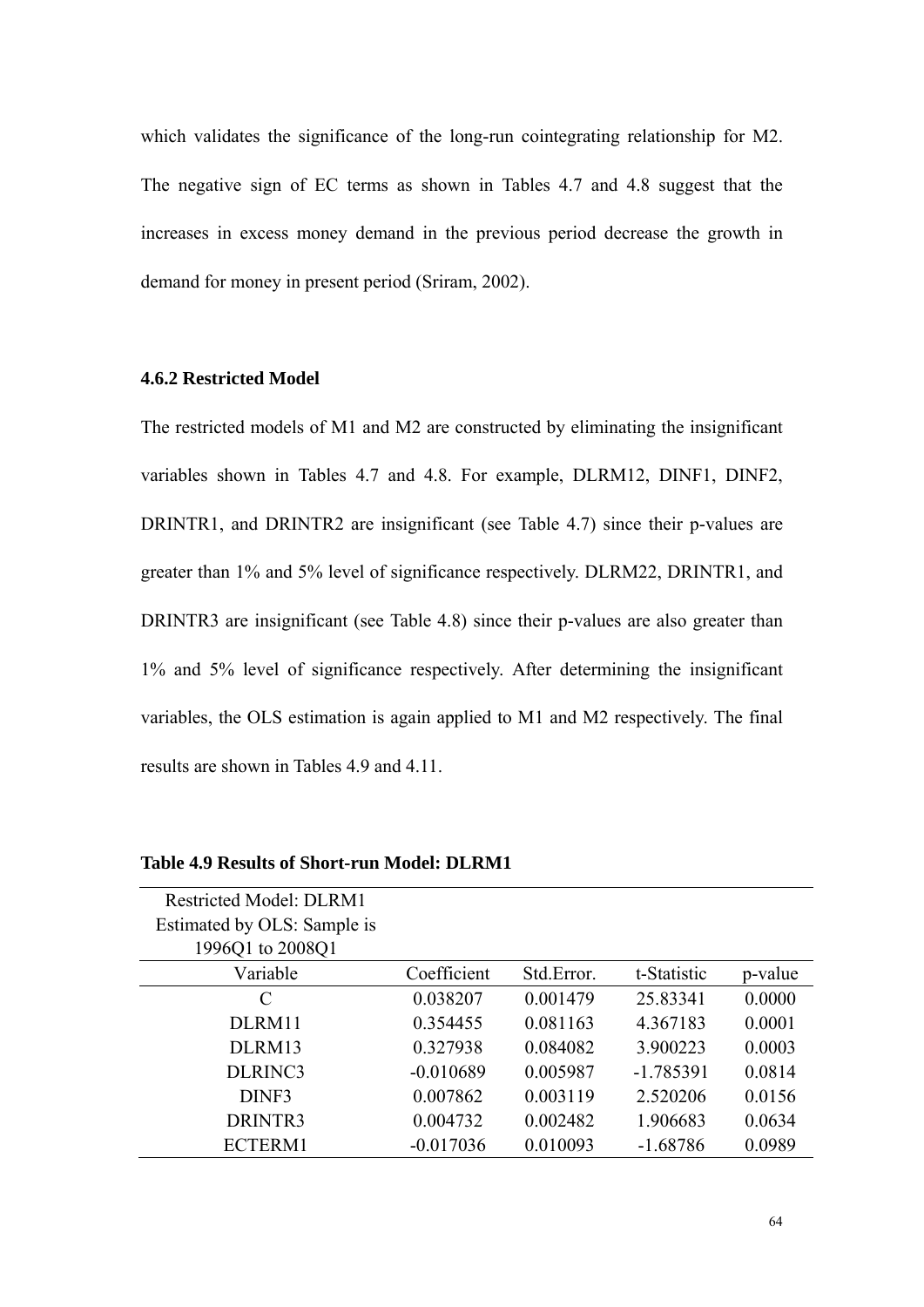The constant term, DLRM11 and DLRM13 are significant at the 1% level of significance (see Table 4.9). DINF3 is significant at the 5% level of significance. DLRINC3, DRINTR3 and ECTERM1 are significant at the 10% level of significance. The diagnostic tests of autocorrelation, normality and heteroscedasticity have been carried out. The p-value of autocorrelation, 0.015, is greater than 1%, which means we do not reject the null hypothesis of no serial correlation at the 1% level of significance. The p-value of normality test, 0.1698, is greater than 5% level of significance. However, the p-value of heteroscedasticity, 0.0064, is less than 1% and 5% level of significance. Thus, the evidence suggests the presence of heteroscedasticity. In the presence of heteroscedasticity, the t and F statistics in OLS estimation can be highly misleading and the standard errors of the OLS coefficients are not accurate. One way of solving this problem is to re-estimate the model with the presence of heteroscedasticity using the Whites' method (see Table 4.10).

| <b>Restricted Model: DLRM1</b> |             |            |             |         |
|--------------------------------|-------------|------------|-------------|---------|
| Estimated by OLS: Sample is    |             |            |             |         |
| 1996Q1 to 2008Q1               |             |            |             |         |
| Variable                       | Coefficient | Std.Error. | t-Statistic | p-value |
| C                              | 0.038207    | 0.001446   | 26.42325    | 0.0000  |
| DLRM11                         | 0.354455    | 0.096158   | 3.68618     | 0.0006  |
| DLRM13                         | 0.327938    | 0.063318   | 5.179182    | 0.0000  |
| DLRINC3                        | $-0.010689$ | 0.006352   | $-1.682891$ | 0.0998  |
| DINF3                          | 0.007862    | 0.004204   | 1.870028    | 0.0685  |
| DRINTR3                        | 0.004732    | 0.003715   | 1.273629    | 0.2098  |
| ECTERM1                        | $-0.017036$ | 0.010624   | $-1.603512$ | 0.1163  |

Interestingly, DRINTR3 and ECTERM1 are insignificant at the 10% level of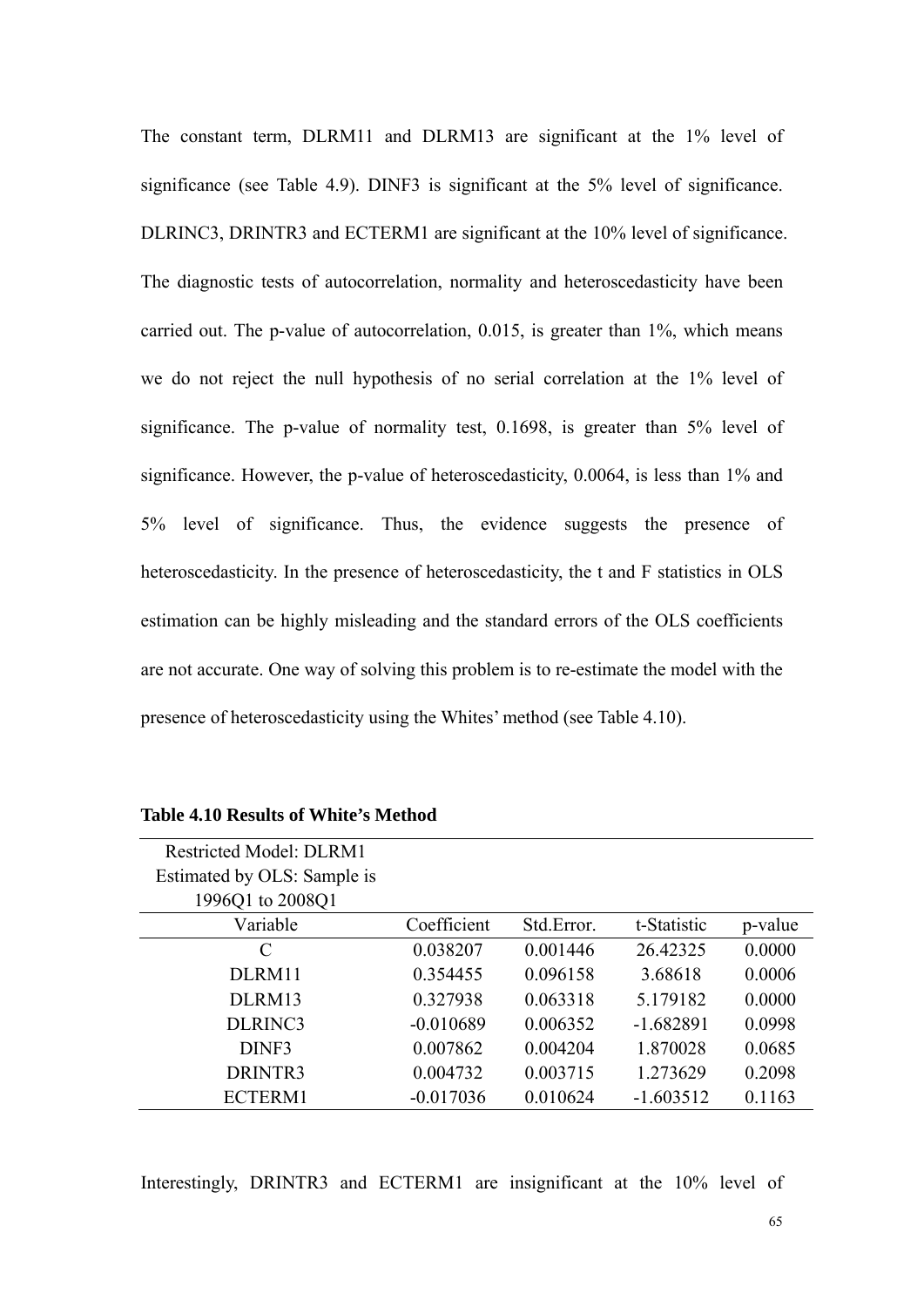significance (see Table 4.10). Thus, the insignificance of the EC term does not validate the long-run cointegrating relationship.

| <b>Restricted Model: DLRM2</b> |             |            |             |         |
|--------------------------------|-------------|------------|-------------|---------|
| Estimated by OLS: Sample is    |             |            |             |         |
| 1996Q1 to 2008Q1               |             |            |             |         |
| Variable                       | Coefficient | Std.Error. | t-Statistic | p-value |
| C                              | 0.035522    | 0.001057   | 33.61215    | 0.0000  |
| DLRM21                         | 0.357945    | 0.145938   | 2.452725    | 0.0189  |
| DLRM23                         | 0.360702    | 0.125635   | 2.871029    | 0.0067  |
| DLRINC1                        | $-0.020759$ | 0.003828   | $-5.422111$ | 0.0000  |
| DLRINC <sub>2</sub>            | $-0.022903$ | 0.003562   | $-6.429081$ | 0.0000  |
| DLRINC3                        | $-0.022001$ | 0.003397   | $-6.47675$  | 0.0000  |
| DINF1                          | 0.003943    | 0.001668   | 2.363939    | 0.0233  |
| DINF <sub>2</sub>              | 0.007775    | 0.002038   | 3.815224    | 0.0005  |
| DINF3                          | 0.004735    | 0.001706   | 2.774949    | 0.0085  |
| DRINTR2                        | 0.006754    | 0.001664   | 4.057853    | 0.0002  |
| ECTERM2                        | $-0.030707$ | 0.00282    | $-10.88988$ | 0.0000  |

**Table 4.11 Results of Short-run Model: DLRM2** 

The data in Table 4.11 show all variables are significant at the 5% level of significance since their p-values are less than 0.05. The results are consistent with the unrestricted model for DLRM2. The EC term has a negative sign.

### **Table 4.12 Diagnostic Tests**

| Vector       |                              | Autocorrelation Heteroscedasticity | Normality                         | <b>ARCH</b> |
|--------------|------------------------------|------------------------------------|-----------------------------------|-------------|
| LRM2.        |                              |                                    |                                   |             |
|              | LRINC, INF& $p$ -value=0.400 | $p$ -value=0.062                   | $p$ -value=0.613 $p$ -value=0.480 |             |
| <b>RINTR</b> |                              |                                    |                                   |             |

Table 4.12 results show the model does not have autocorrelation, heteroscedasticity,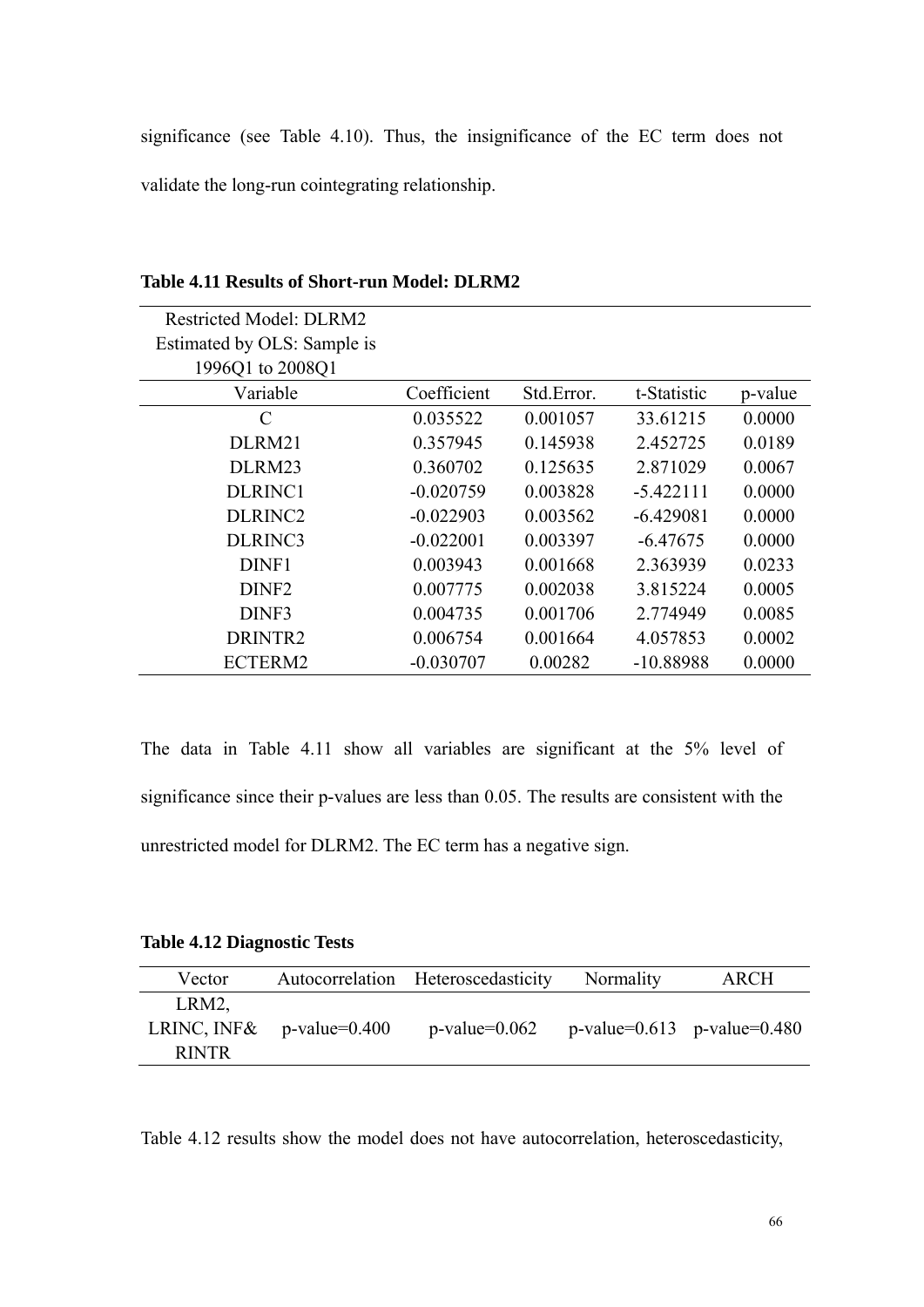normality and ARCH.

# **Chapter 5 Conclusions and Discussion**

#### **5.1 Introduction**

This **s**tudy tests the positive or negative relationship and estimate the long-run relationship between real M0, M1, and M2 and their determinants, namely real income, real inflation, and real rate of one-year saving deposit in China over the period 1995Q1 to 2008Q1. We employed the Johansen's (1988) and Johansen and Juselius's (1990) procedures to achieve our research objectives. Further, we also employed the unrestricted and restricted short-run model to test whether the error term is negative to validate the significance of the long-run relationship using the OLS estimation.

### **5.2 Research Findings**

First, we used the Hodrick-Prescott (HP) filter to examine whether the income velocity is unity. The data in Figures 4.1, 4.2, and 4.3 show the non-constant income velocities over time with a downward trend followed by an upward trend. In addition, the ADF unit root tests also confirm that the income velocities are not constant since the test statistics are all greater than the critical value at the 5% level of significance. The downward trend of the income velocity is caused by the monetization process because it leads to an increase in demand for money at a faster rate than income. The deepening financial innovations and economic growth accelerate the growth of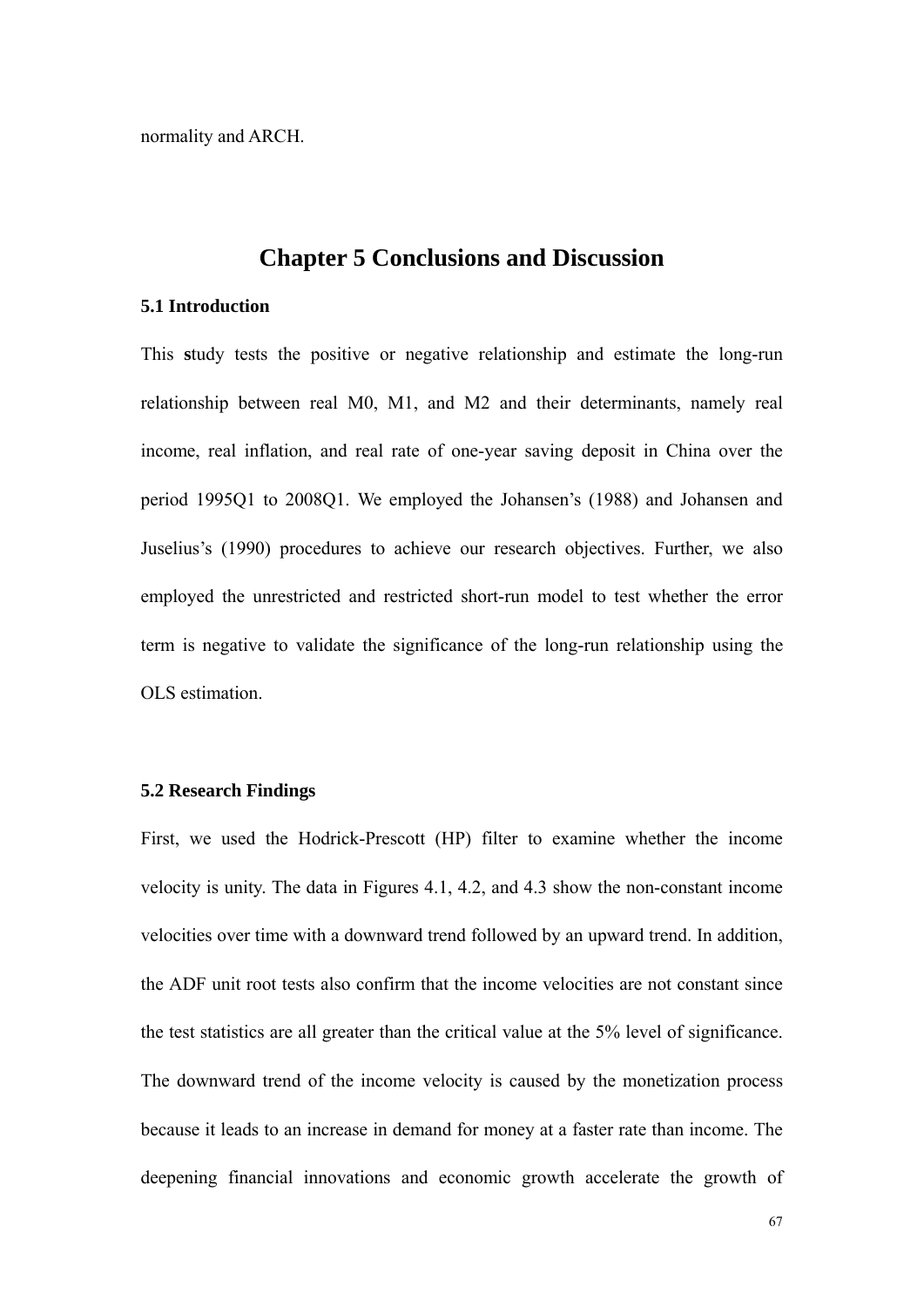income and make income grows at a rate faster than the demand for money. Therefore, the income velocity has an upward trend. The non-constant income velocity is not consistent with the quantity theory of money; however, some previous studies have shown the non-constant income velocity in both developing and developed countries (see for example, Hafer and Jansen's (1991) study on money demand in the US; Bahmani-Oskooee and Shabsigh (1996) in Japan; Hueng (1998) in Canada; and Chow (1987); Feltenstein and Farhadian (1987); and Hafer and Kutan (1994) in China). Hafer and Jansen (1991) used two different data period and interest rates in estimating the money demand functions in the US. The authors found that the income elasticities of M1 and M2 in the two data period with different interest rate are non-constant. The income elasticities of M1 are less than one and the income elasticities of M2 are greater than one. The non-constant income elasticities might be caused by the financial innovations and the monetization process during the two data period. Hueng (1998) employed the cash-in-advance model to estimate the demand for money in Canada. The author found that the income elasticity of divisia M2 is larger than one (3.432) and suggests that broader measure of money may produce higher income elasticity of the money demand function. Feltenstein and Farhadian (1987) and Hafer and Kutan (1994) suggested that the large than unity income velocity in China is caused by the monetization process, which leads to demand for money increases at a rate faster than income. In addition, Yi (1991) identified five channels of monetization process in China which impact the demand for money on different sectors, such as the household, the government, the private enterprises, and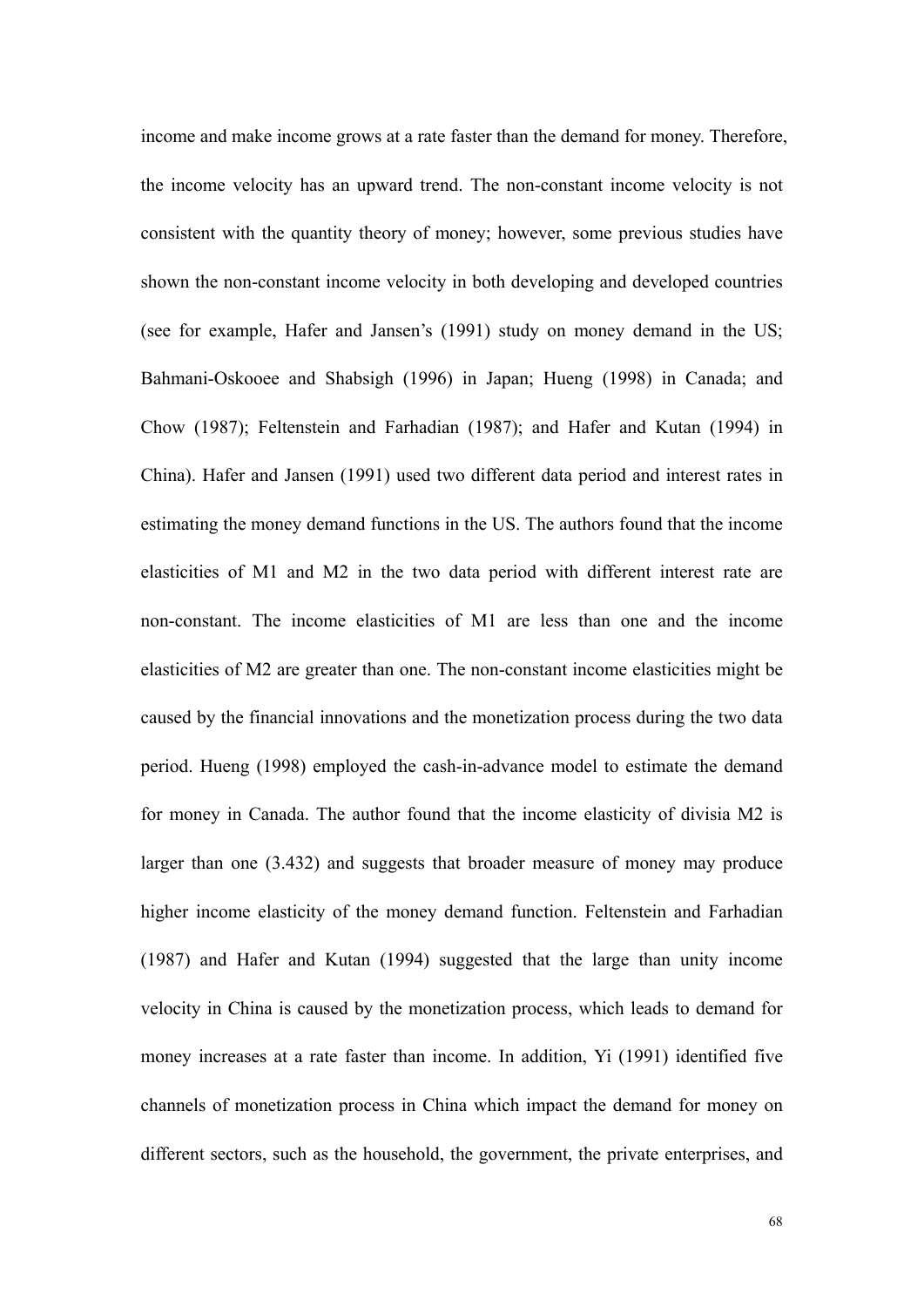the farms. Further, the non-constant income velocity is not only caused by the monetization process, but also by the financial innovations, which also impact the demand for money in China. In general, the financial innovations in China changed the economic structure and the financial system. The former switched from the centrally planned economy to the market economy and the later includes financial institutional innovations, financial market innovations, and instrument innovations in banking sector. Thus, it is not surprising that we have non-constant income velocity.

Second, before we performed the cointegration tests, the graphical descriptions of the quarterly data and the ADF unit root tests were applied to each series to test whether all series are integrated of order one since the cointegration tests require all series must be integrated of order one. The graphical descriptions of the quarterly data include both level and first difference of each series, namely real M0, M1, M2, real income, inflation, and one-year saving deposit rate. The level series of real M0, M1, M2, and real income exhibit a similar trend, indicating that we might have a long-run relationship among those series and the first difference series suggest that all variable might be integrated of order one. Further, the ADF unit root tests confirm that all variables are integrated of order one since the null hypothesis of unit root is not rejected at each level variable and rejected at each first difference variables at the 1%, 5%, and 10% level of significance respectively.

Third, the Johansen's (1988) and Johansen and Juselius's (1990) cointegration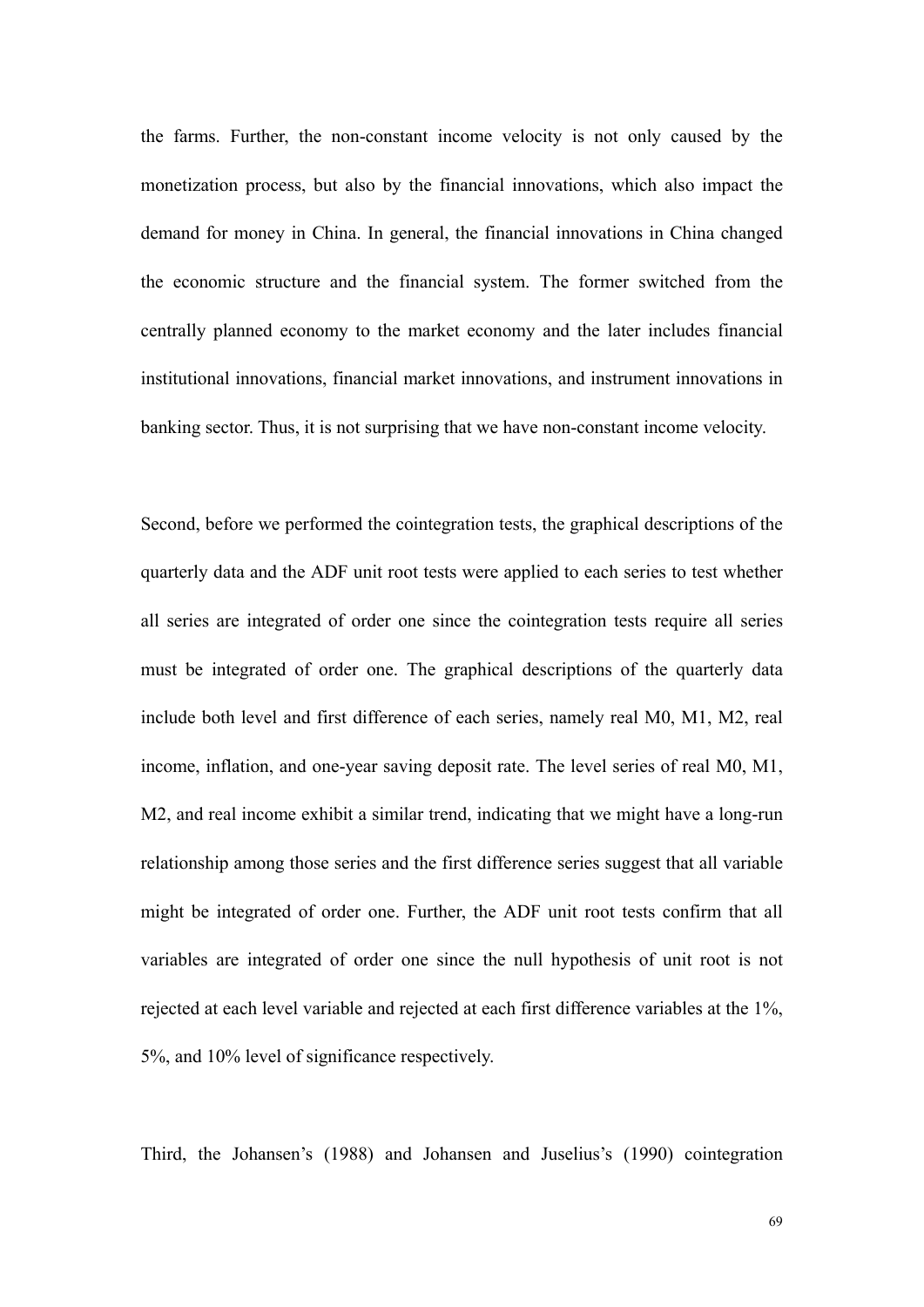procedures were used to determine the long-run cointegrating relationships between real M0, M1, and M2 and their determinants. In the cointegration tests, we have three sets of cointegrating vectors with LRM0, LRM1, and LRM2 as dependent variable and the same independent variables in each cointegrating vector respectively. The first and second cointegrating vectors (LRM0 and LRM1) have two cointegrating relationships and the third one has one cointegrating relationship. The signs of coefficients are consistent with our expectation. In addition, the income elasticity of LRM0 (0.0903) is less than one, indicating the increase in income would be faster than the increase in narrow measure of money. In contrast to LRM0, the income elasticities of LRM1 (1.0506) and LRM2 (2.7481) are both larger than one, which suggest the evidence of the monetization process and the financial innovations. Further, the interest rate coefficient of LRM2, 0.4421, is greater than that of LRM0 and LRM1. The larger interest rate coefficient of LRM2 means that it will take a smaller change in interest rate to influence the demand for money. In addition, previous studies (see Hafer and Kutan, 1994 and Luke Chan, Cheng and Deaves, 1991) have shown that the interest rate coefficient has a positive impact on the demand for money, which is not consistent with our finding. The data periods in those studies were from 1952-1988 and 1952-1987, and the interest rates were controlled by the PBC and were not adjusted frequently. However, our study data include 1995Q1-2008Q1 in which the PBC adjusted the interest rates more frequently to account for people's expectation of inflation. The negative sign of inflation implies that people tend to hold more real assets rather than holding money when inflation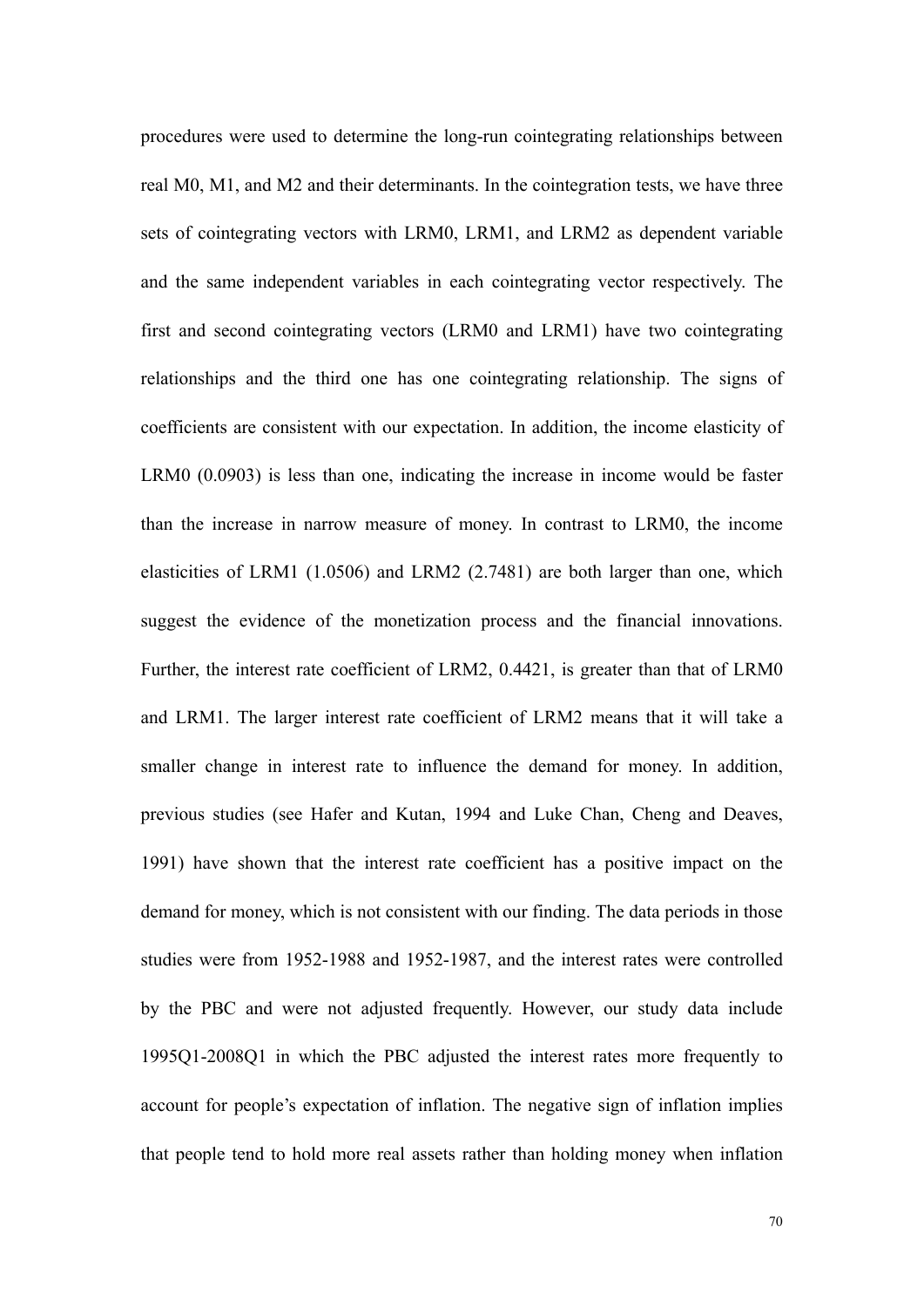increases. In addition, the inflation coefficient of LRM2 (0.6918) is greater than that of LRM0 (0.0095) and LRM1 (0.1865), which means the inflation has a large impact on M2. In other words, any increase or decrease in M2 may influence inflation stronger than M0 and M1. Thus, M2 might be effective in stabilizing inflation rate.

Fourth, the unrestricted short-run model was applied to M0, M1, and M2 respectively using the OLS estimation. We found that the EC term of M0 is positive, which did not validate the significance of the long-run cointegrating relationship for M0. However, the EC terms of M1 and M2 are negative and significant at the 1% level of significance, which ensures the existence of the long-run relationships. The restricted model was applied to M1 and M2 by eliminating the insignificant variables from the unrestricted model. M1 was not included in the restricted model since the EC term is positive. By using the OLS estimation, the EC term of M1 is negative but is not significant at the 10% level of significance. Compared to M1, M2 has a negative EC term and is significant at the 1% level of significance. The EC coefficient term shows that the last period disequilibrium is corrected by approximately 3.1% a quarter. The negative EC term not only implies a proportion of previous disequilibrium in the demand for money is corrected in the current period, it also validate the significance of cointegration relationship obtained from the cointegration tests. In addition, the diagnostic tests show no presence of autocorrelation, heteroscedasticity, normality and ARCH. As a result, M2 has the best performance in our estimation process.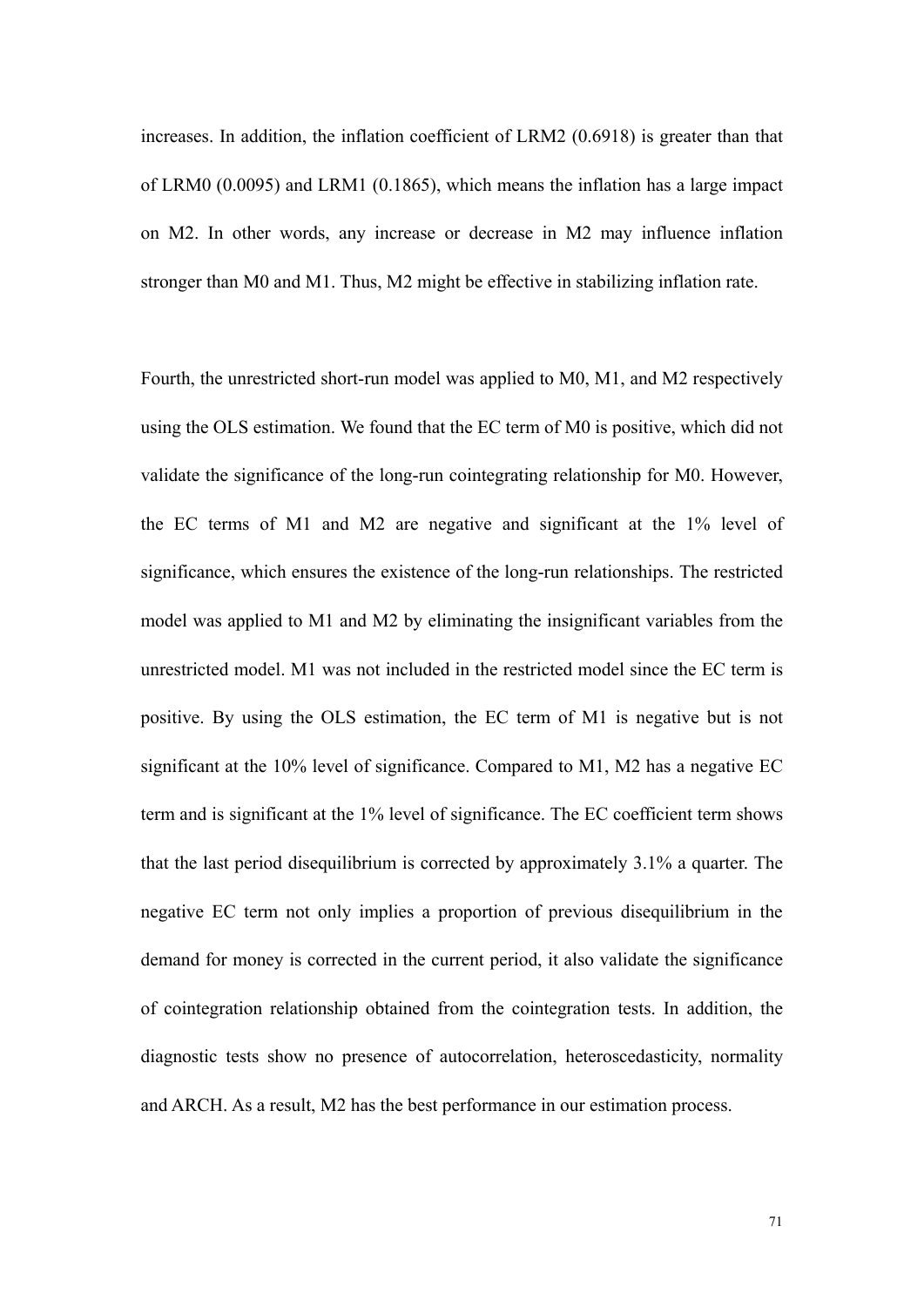#### **5.3 Policy Implications and Limitations**

China started using the broad measure of money to conduct monetary policy in 1994. However, China abandoned money targeting and has started using interest rate targeting as the intermediate goal in conducting monetary policy since 2004. Since the inflation is still high under interest rate targeting, monetary targeting may be used again to stabilize inflation. The following section explains that three policy implications obtained from our research findings. In addition, there are three issues should be carefully considered although they are not obtained from the research findings. Further, three limitations are summarized afterwards.

Our study suggests that there is a long-run relationship between the broad measure of money (M2) and its determinants. However, the long-run relationships for M0 and M1 are plausible. Thus, M2 would be an appropriate target in conducting monetary policy rather than using M0 and M1. Our result is also consistent with Hafer and Kutan (1994), Huang (1994), and Gu (2004) and they suggest that M2 is a better indicator in conducting monetary policy because there is a stable long-run relationship for M2. Further, in the presence of the fast development of financial markets, such as money market, bond market and stock market, the narrow money aggregate (M0) is no longer an appropriate target to determine the money supply because those markets impact the demand for money much more than before in China. For example, firms may borrow from the stock market rather than borrowing from banks. However, M0 does not account for the money in the stock market, it only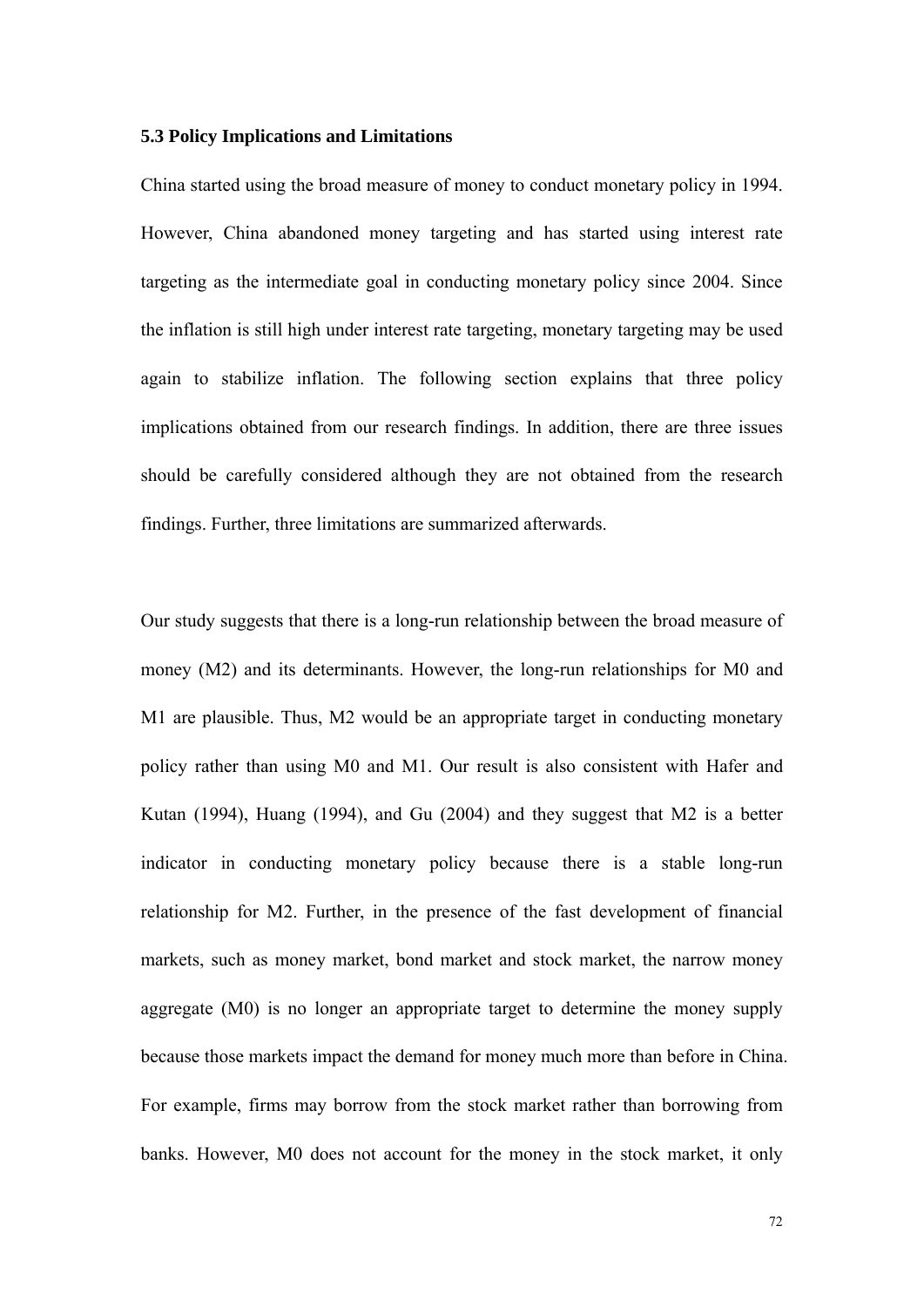includes the currency in circulation. If M2 is selected as monetary target, then it should grow no more than 37% to control inflation under 10%. Further, our results suggest that the monetization process and the financial innovations also impact the demand for money in China. In order to have a stable growth in monetary aggregates, the monetization process and the financial innovations should be carried out step by step.

As discussed in our research findings, a smaller change in interest rates influences the demand for money in China. During 1990s, bank loans borrowed by the state-owned enterprises were not sensitive to the changes in interest rates because they did not have to repay their loans. In addition, customers had no access to bank loans, which means their spending was also not sensitive to the changes in interest rates. However, more private firms and customers have access to bank loans and stated-owned enterprises have to repay their loans in the last few years (Green, 2005). Thus, the demand for money in these sectors is sensitive to the changes in interest rates and interest rates have a greater impact on the demand for money in China than before. In order to influence the demand for money, the PBC should know to what extent households, private firms and stated-owned enterprises are sensitive to interest rate changes. There is an important factor that should be considered since bank loans are more accessible to households and private firms. Poor credit rating system and asymmetric information increase credit risk. Thus, banks should be able to decrease credit risk by having sound credit rating system.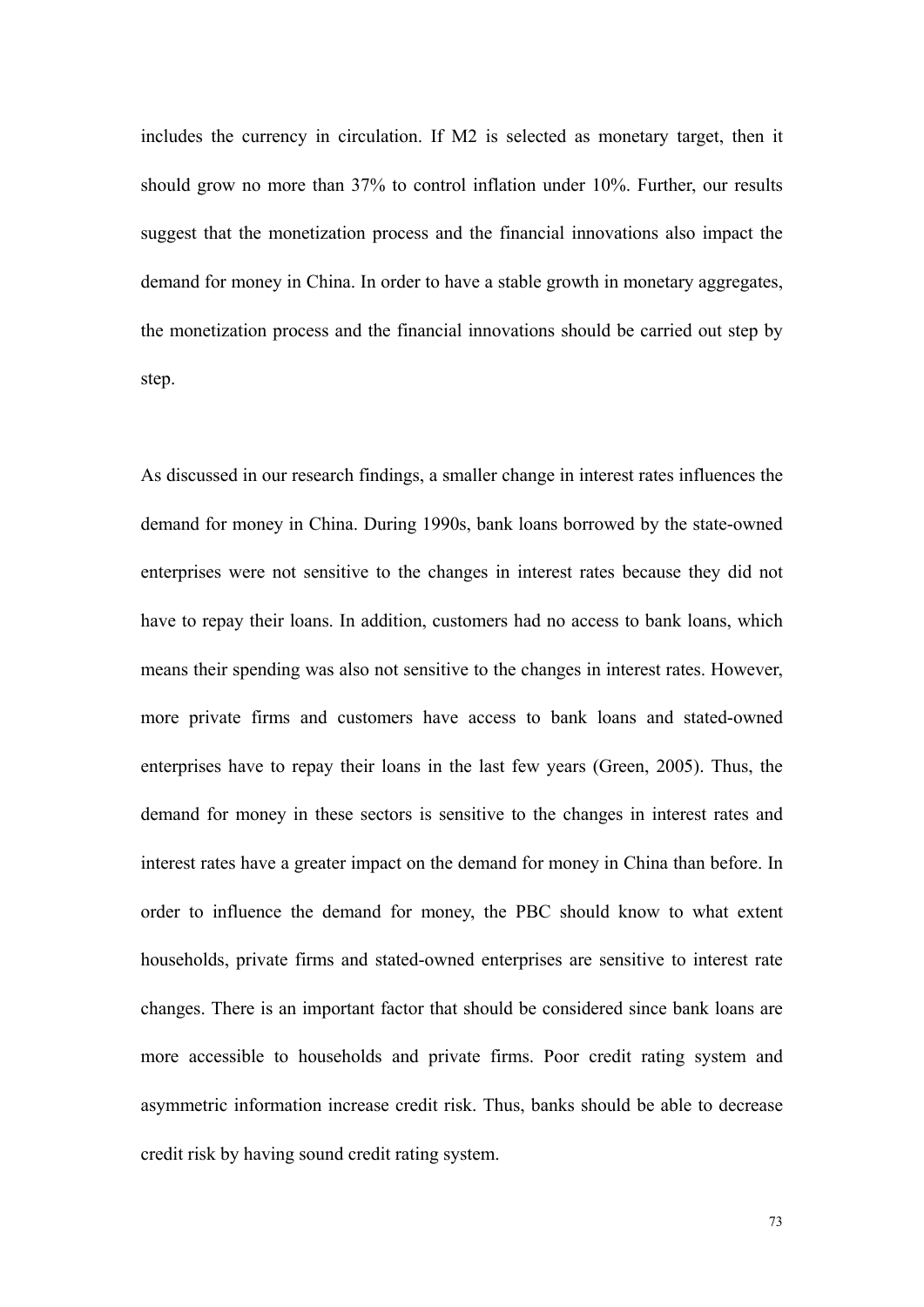Three important factors should be addressed when considering the Chinese money demand. First, the huge capital inflows into China require a huge demand for money. The huge capital inflows may cause increase in inflation. On the other hand, the demand for money may decrease suddenly if huge capital outflow takes place. For example, the current global financial crisis may force many foreign investors to decrease their investments and take capitals out of China to absorb losses elsewhere during the financial crisis. Thus, in order to have a stable increase or decrease in monetary aggregate, the PBC should monitor the sudden increase or decrease in capital movements. Second, substantial increase in exports and imports may impact the demand for money in China since China has become a member of WTO. For example, exporters exchange their receipts denominated in foreign currency to RMB at commercial banks, then commercial banks hand over the foreign currency to the PBC in exchange for the assets denominated in RMB on their balance sheets. As a result, the money supply increases, which may increase inflation. Third, the movements of exchange rate may impact firms' demand for RMB because they convert foreign exchange earnings to RMB based on the expectations of future appreciation of RMB. Further, since the restrictions on domestic holdings of foreign currency have been gradually loosened, the demand for RMB may also be impacted based on the future appreciation or depreciation of the RMB. This implies the PBC should be able to stabilize the exchange rate and revalue the RMB gradually in order to prevent a sudden increase or decrease in the demand for RMB.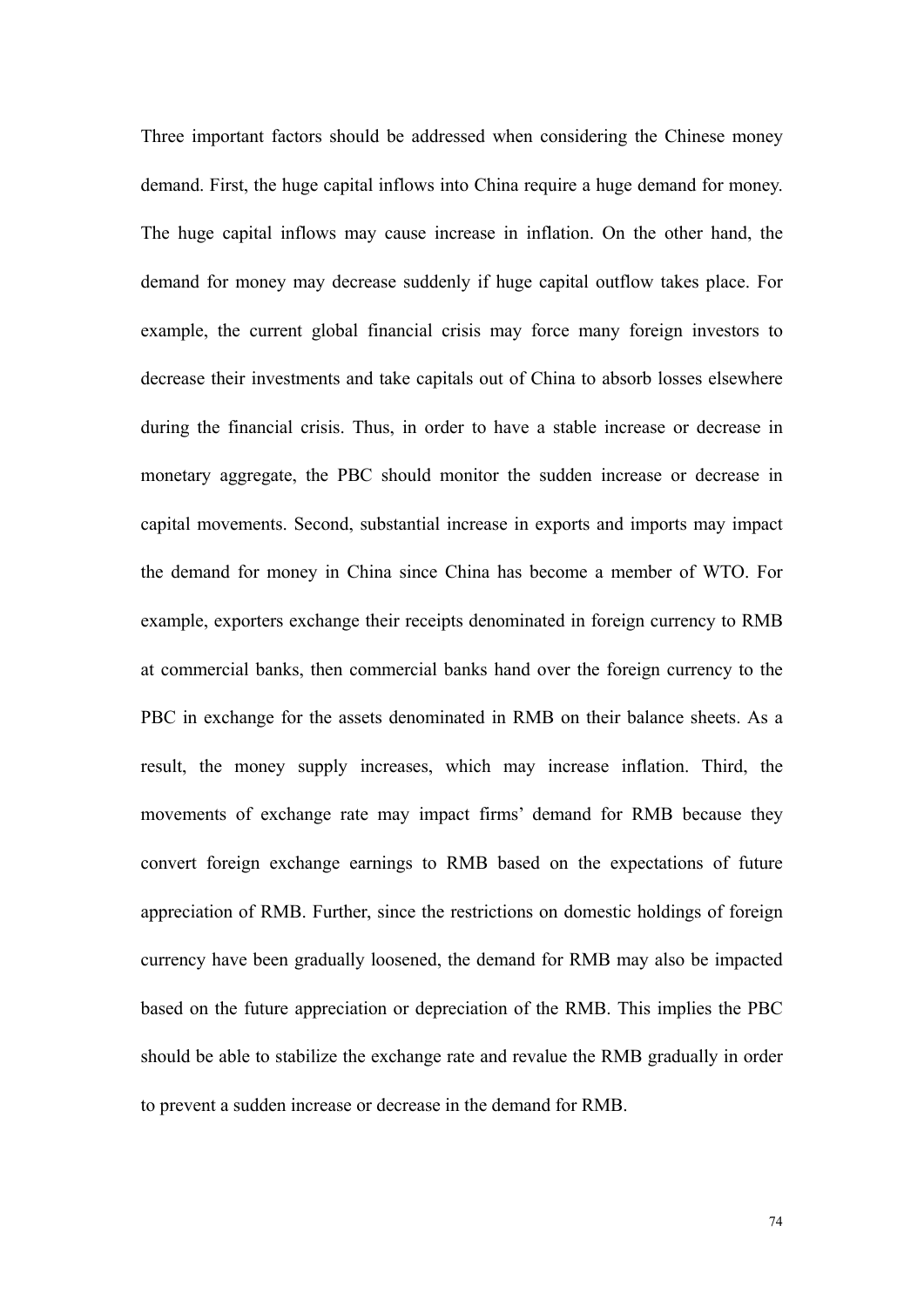There are three limitations in our study:

- i. The first limitation is the accuracy of the data. The accuracy of the data is questioned by Holz (2004b). The author questioned and challenged the accuracy of China's GDP. The official annual GDP is calculated differently annually without much consistency. In addition, the National Bureau of Statistics of China does not explain explicitly the calculation mechanism when publishing the official data. The significant variations of data indicate that the National Bureau of Statistics of China is unwilling or uncapable in explaining the validity of their estimations and reports.
- ii. The one-year saving deposit rate may not be an appropriate variable to represent the opportunity cost of holding money. For example, Austin, Ward, and Dalziel (2007) suggest that real interest rates are not allowed to change frequently and movements are not large and indistinguishable from the negative inflation. In addition, the data period is not long in our study. Therefore, the sign and the coefficient of the real interest rate may be sensitive to the data length.
- iii. Divisia monetary aggregates may provide more stable long-run relationship than simple sum monetary aggregates do in estimating the money demand function. Dahalan, Sharma, and Sylwester (2005) found that there are more variables can be omitted in the estimation when using simple sum monetary aggregates. However, when using divisia monetary aggregates, there is only one variable fails to have a long-run relationship with money.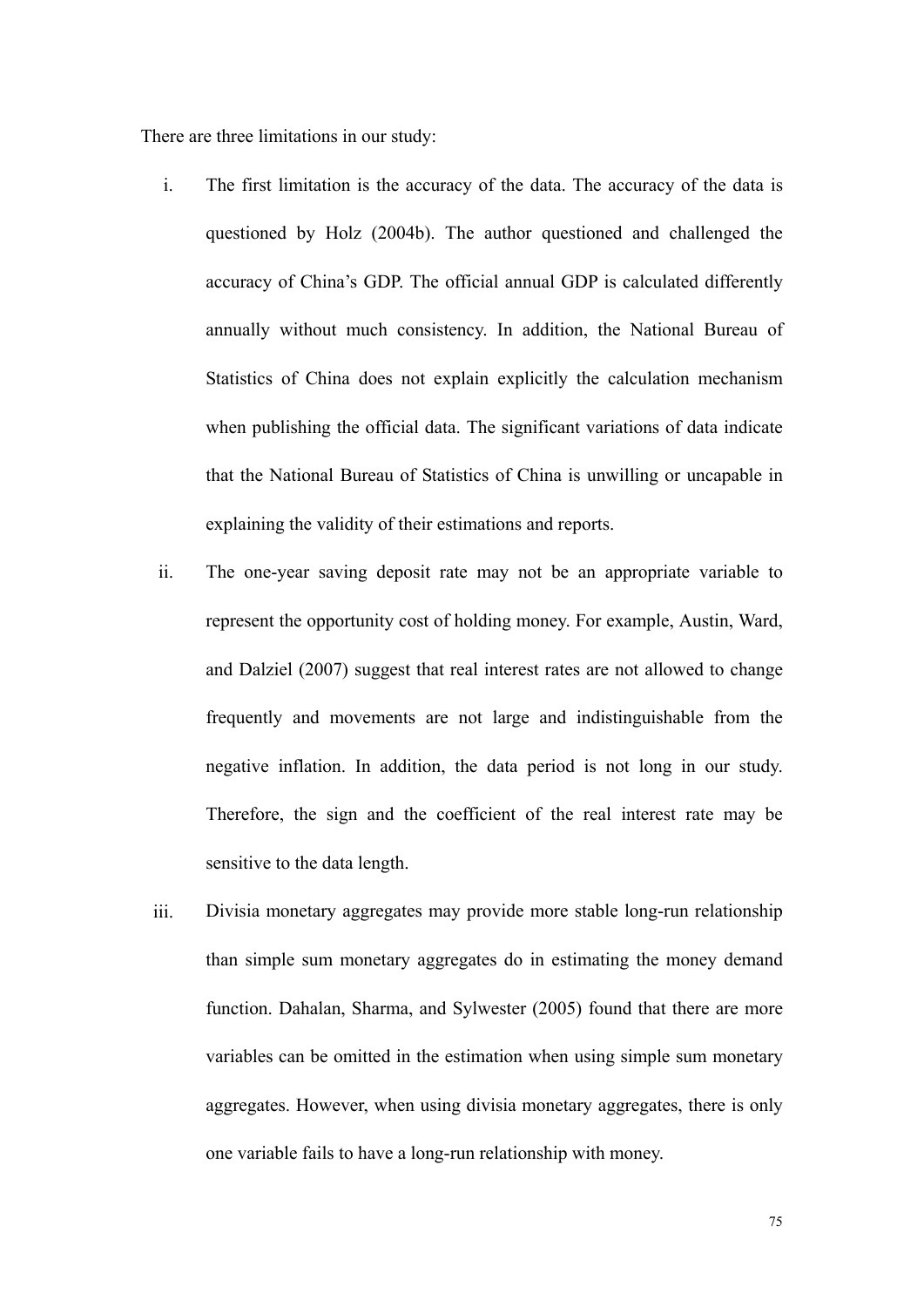#### **5.4 Recommendations for future research**

Since China has switched from the pegged exchange rate system to managed floating regime, the exchange rate may have some influences on the demand for money in China. Although such influences may not appear fast, it will impact the Chinese money demand sooner or later. Therefore, the exchange rate might be used in the future research in order to test its relationship with the money demand function and to find any evidence of currency substitution.

The period that the present study covers is not long enough for conducting reliable tests on structural breaks. The future research might use the longer data period to capture the impact of the structural break. However, the measurements of macroeconomic variables have changed since the National Bureau of Statistics of China switched to the United Nations system of national accounts. Thus, future research should consider the inconsistency of the data and should transform the data to have the same measurement.

Future research may use divisia monetary aggregates in estimating the Chinese money demand functions if they are collectable. Thus, the research findings may be more accurate in the use of conducting monetary policy.

Finally, the one-year saving deposit rate may be replaced by other interest rate, such as Treasury bill rates and government bond rates, to see whether we will have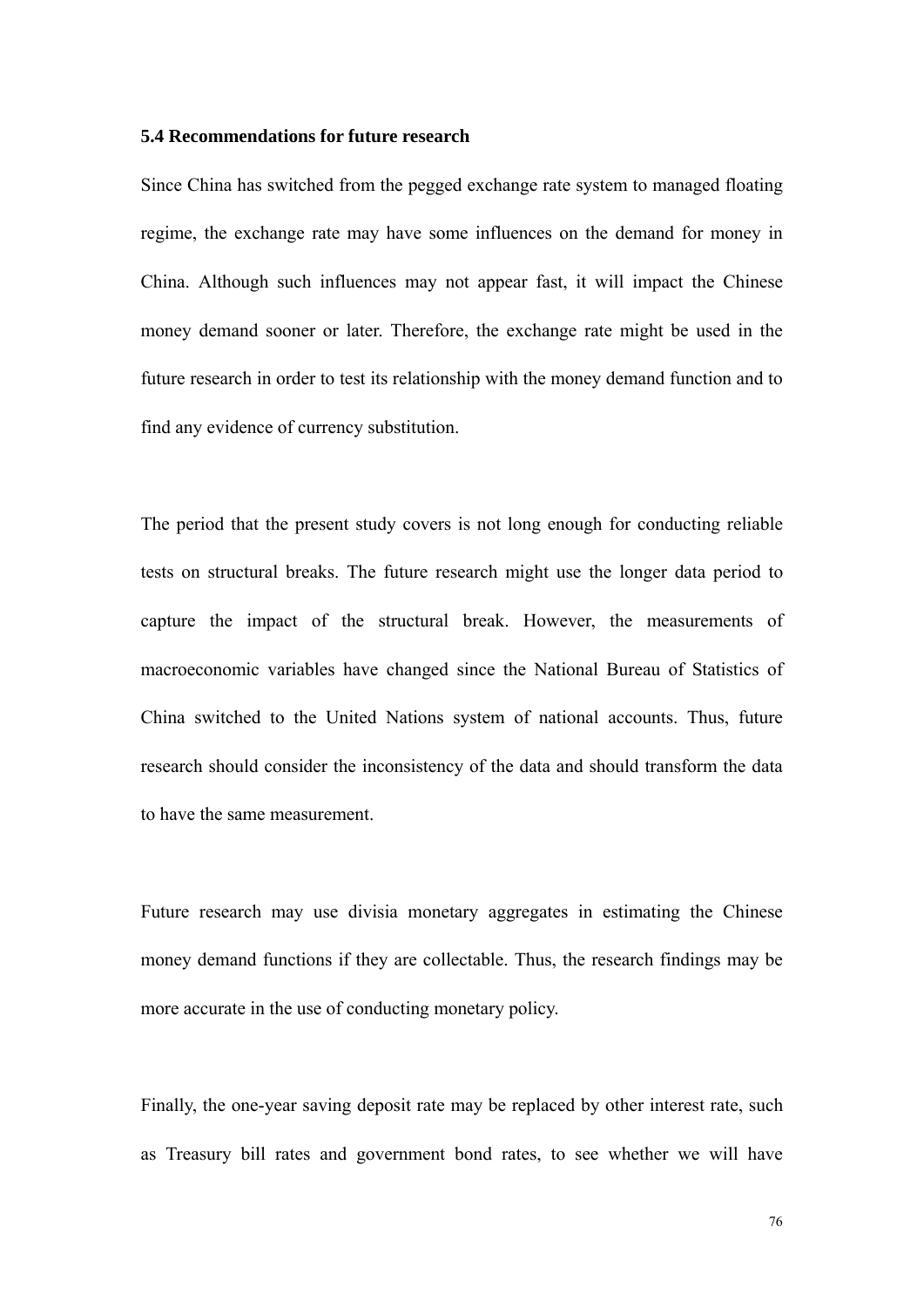different conclusions on which monetary aggregate should be used in conducting monetary policy in China.

## **References**

- 1. Austin, D., Ward, B., and Dalziel, P. (2007). The Demand for Money in China 1987-2004: A Non-Liner Modelling Approach. *China Economic Review*, 18, 190-204.
- 2. Bahmani-Oskooee, M. B., and Shabsigh, G. (1996). The demand for money in Japan: Evidence from Cointegration Analysis. *Japan and the World Economy*, 8, 1-10.
- 3. Brandt, L., and Zhu, X. D. (2000). Redistribution in a Decentralized Economy: Growth and Inflation in China under Reform. *Journal of Political Economy*, 108 (2), 422-439.
- 4. Chen, B. (1997). Long-run Money Demand and Inflation in China. *Journal of Macroeconomics*, 19(3), 609-617.
- 5. Chen, C. (1989). Monetary Aggregates and Macroeconomic Performance in Mainland China. *Journal of Comparative Economics*, 13, 314-324.
- 6. China Monetary Policy Report Quarter One. (2005). Retrieved May 15, from the People's Bank of China Web site:

[http://www.pbc.gov.cn/english/huobizhengce/huobizhengcezhixingbaogao](http://www.pbc.gov.cn/english/huobizhengce/huobizhengcezhixingbaogao/2005.asp) [/2005.asp](http://www.pbc.gov.cn/english/huobizhengce/huobizhengcezhixingbaogao/2005.asp)

- 7. China Monetary Policy Report Quarter Three. (2007). Retrieved May 15, from the People's Bank of China Web site: [http://www.pbc.gov.cn/english/huobizhengce/huobizhengcezhixingbaogao](http://www.pbc.gov.cn/english/huobizhengce/huobizhengcezhixingbaogao/2007.asp) [/2007.asp](http://www.pbc.gov.cn/english/huobizhengce/huobizhengcezhixingbaogao/2007.asp)
- 8. China Monetary Policy Report Quarter Four. (2007). Retrieved May 15, from the People's Bank of China Web site: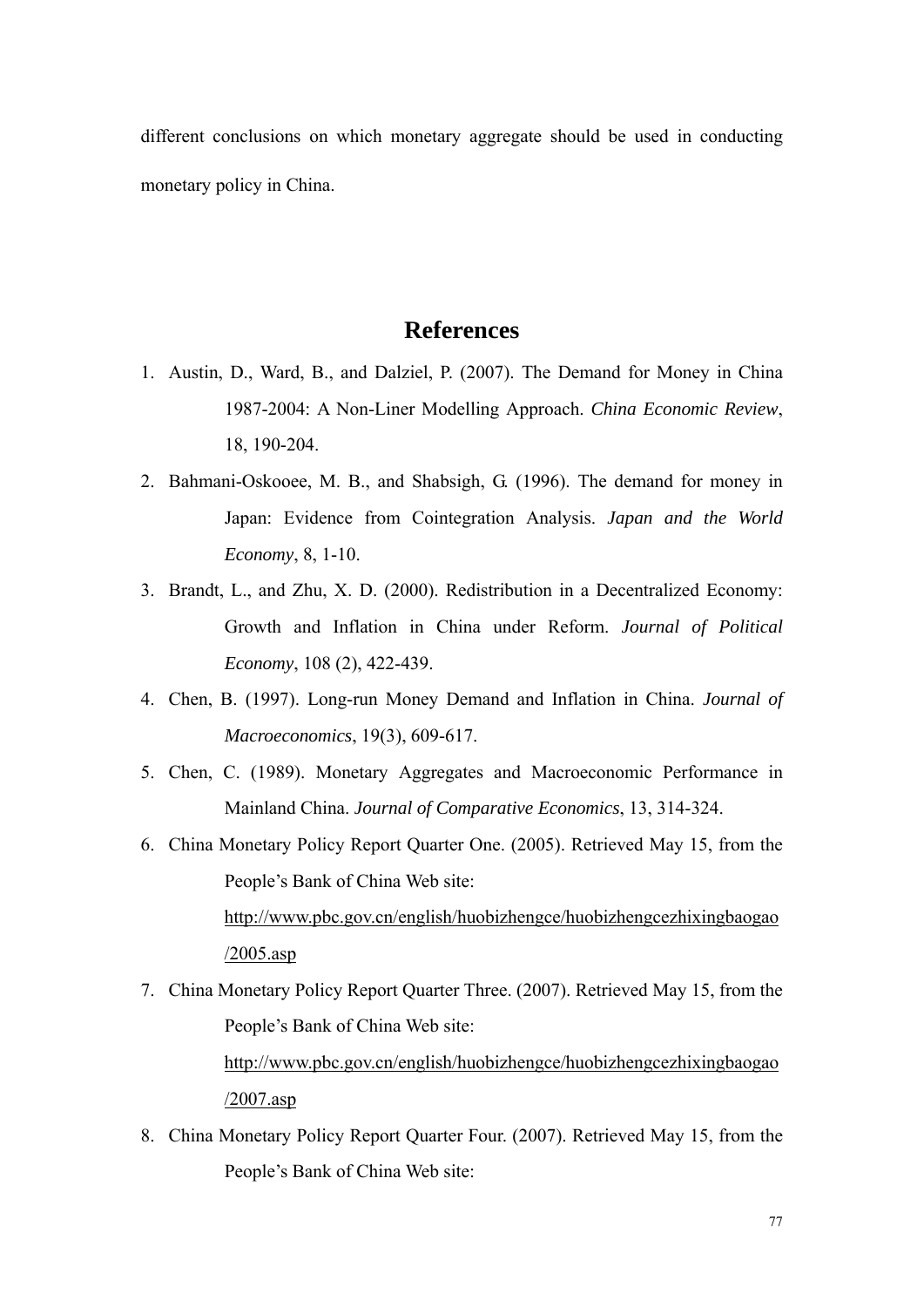[http://www.pbc.gov.cn/english/huobizhengce/huobizhengcezhixingbaogao](http://www.pbc.gov.cn/english/huobizhengce/huobizhengcezhixingbaogao/2007.asp) [/2007.asp](http://www.pbc.gov.cn/english/huobizhengce/huobizhengcezhixingbaogao/2007.asp)

- 9. Chow, G. C. (1987). Money and Price Level Determination in China. *Journal of Comparative Economics*, 11, 319-333.
- 10. Dahalan, J., Sharma, S. C., and Sylwester, K. (2005). Divisia Monetary Aggregates and Money Demand for Malaysia. *Journal of Asian Economics*, 15, 1137-1153.
- 11. Dai, M. (2006). Inflation-targeting under a Managed Exchange Rate: the Case of the Chinese Central Bank. *Journal of Chinese Economic and Business Studies*, 4(3), 199-219.
- 12. Dekle, R., and Pradhan, M. (1999). Financial Liberalization and Money Demand in the ASEAN Countries. *International Journal of Finance and Economics*, 4, 205-215.
- 13. Fang. X. et al. (2000, February). A general history of Chinese economy, the Qing Dynasty Volume. Retrieved May 25, 2008, from [http://bic.cass.cn/english/infoShow/Arcitle\\_Show\\_NewsBook\\_More\\_sho](http://bic.cass.cn/english/infoShow/Arcitle_Show_NewsBook_More_show.asp?Title=New%20books%20in%202000&ID=399) [w.asp?Title=New%20books%20in%202000&ID=399](http://bic.cass.cn/english/infoShow/Arcitle_Show_NewsBook_More_show.asp?Title=New%20books%20in%202000&ID=399)
- 14. Feltenstein, A., and Farhadian, Z. (1987). Fiscal Policy, Monetary Targets, and the Price Level in a Centrally Planned Economy: An Application to the Case of China. *Journal of Money, Credit, and Banking*, 19(2), 137-156.
- 15. Figure 1.1, "Consumer Price Index", available on the web at [http://www.stats.gov.cn/was40/gjtjj\\_en\\_detail.jsp?searchword=CPI&chan](http://www.stats.gov.cn/was40/gjtjj_en_detail.jsp?searchword=CPI&channelid=9528&record=12) [nelid=9528&record=12](http://www.stats.gov.cn/was40/gjtjj_en_detail.jsp?searchword=CPI&channelid=9528&record=12)

16. Figure1.2, "Movements in the of Index of Future Price Expectations and the CPI since 1999", available on the web at [http://www.pbc.gov.cn/english/huobizhengce/huobizhengcezhixingbaogao](http://www.pbc.gov.cn/english/huobizhengce/huobizhengcezhixingbaogao/) [/](http://www.pbc.gov.cn/english/huobizhengce/huobizhengcezhixingbaogao/)

17. Forssbæck, J., and Oxelheim, L. (2007). The Transition to Marker-Based Monetary Policy: What Can China Learn from the European Experience? *Journal of Asian Economics*, 18, 257-283.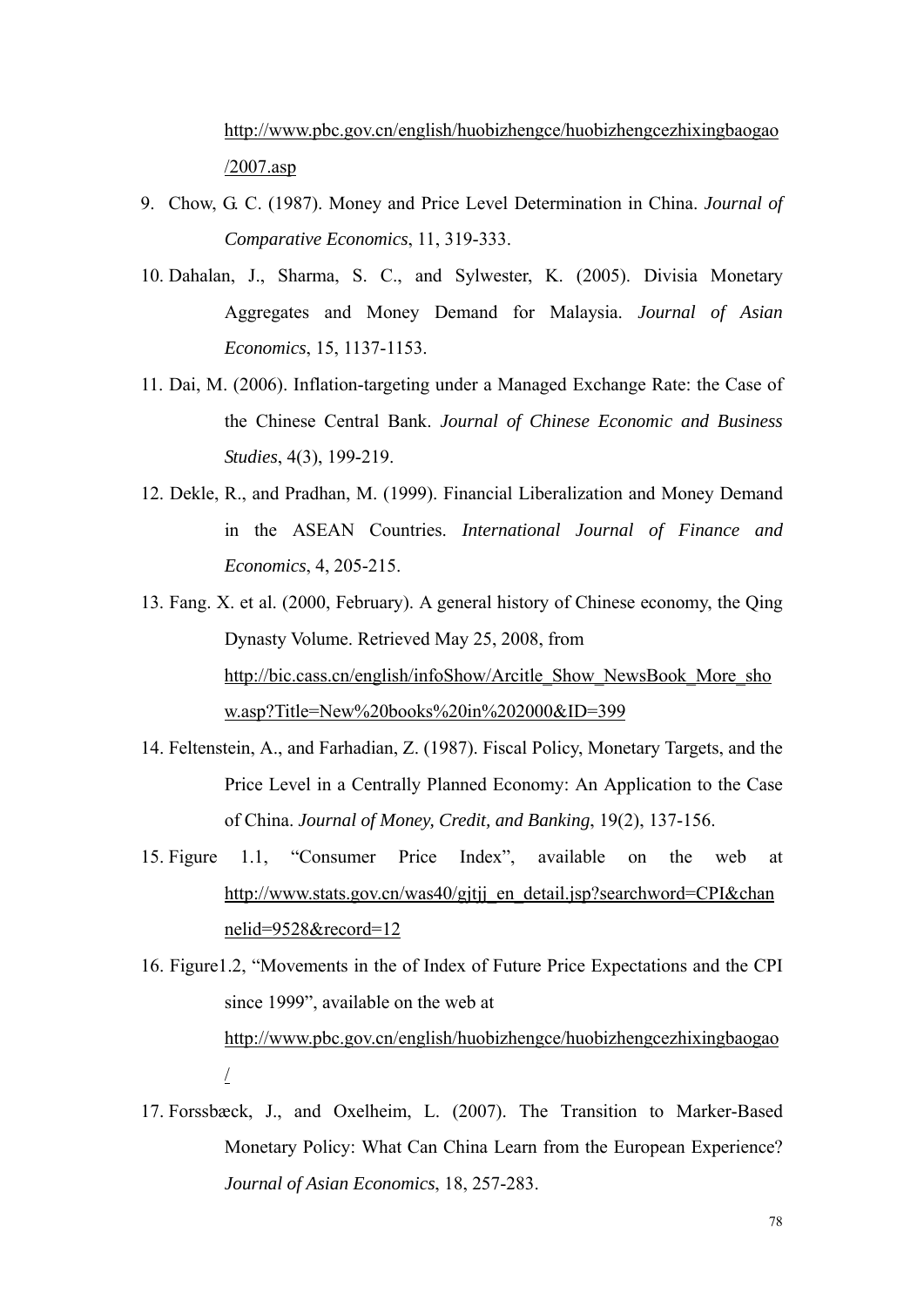- 18. Green, S. (2005). Making Monetary Policy Work in China: A Report from the Money Market Frontline. *Stanford University Working Paper No. 245.*
- 19. Gu, C. (2004). Empirical Analysis of Money Demand in China: A Cointegration Approach. Unpublished doctoral thesis, American University, Washington, D. C. The United States of America.
- 20. Hafer, R. W., and Jansen, D. W. (1991, May). The Demand for Money in the United States: Evidence from Cointegration Tests. *Journal of Money, Credit, and Banking*, 23(2), 155-168.
- 21. Hafer, R. W., and Kutan, A. M. (1994). Economic Reforms and Long-run Money Demand in China: Implications for Monetary Policy. *Southern Economic Journal*, 60(4), 936-945.
- 22. Hafer, R. W., and Kutan, A. M. (2003). Financial Innovation and The Demand for Money: Evidence from the Philippines. *International Economic Journal*, 17(1), 17-27.
- 23. Holz, C. A. (2004a). China's Statistical System in Transition: Challenges, Data Problems, and Institutional Innovations. *The Review of Income and Wealth*, 50(3), 381-409.
- 24. Holz, C. A. (2004b). Deconstructing China's GDP statistics. *China Economic Review*, 15(2), 164-202.
- 25. Honohan, P. (1994). Inflation and the Demand for Money in Developing Countries. *World Development*, 22(2), 215-223.
- 26. Huang, G. (1994). Money Demand in China in the Reform Period: An Error Correction Model. *Applied Economics*, 26, 713-719.
- 27. Huang, H., and Wang, S. (2004). Exchange Rate Regimes: China's Experience and Choices. *China Economic Review*. 15(3), 336-342.
- 28. Hueng, C. J. (1998). The Demand for Money in an Open Economy: Some Evidence from Canada. *The North American Journal of Economics and Finance*, 9(1), 15-31.
- 29. Johansen, S. (1988). Statistical Analysis of Cointegrating Vectors. *Journal of Economic Dynamics and Control*, 12, 231-254.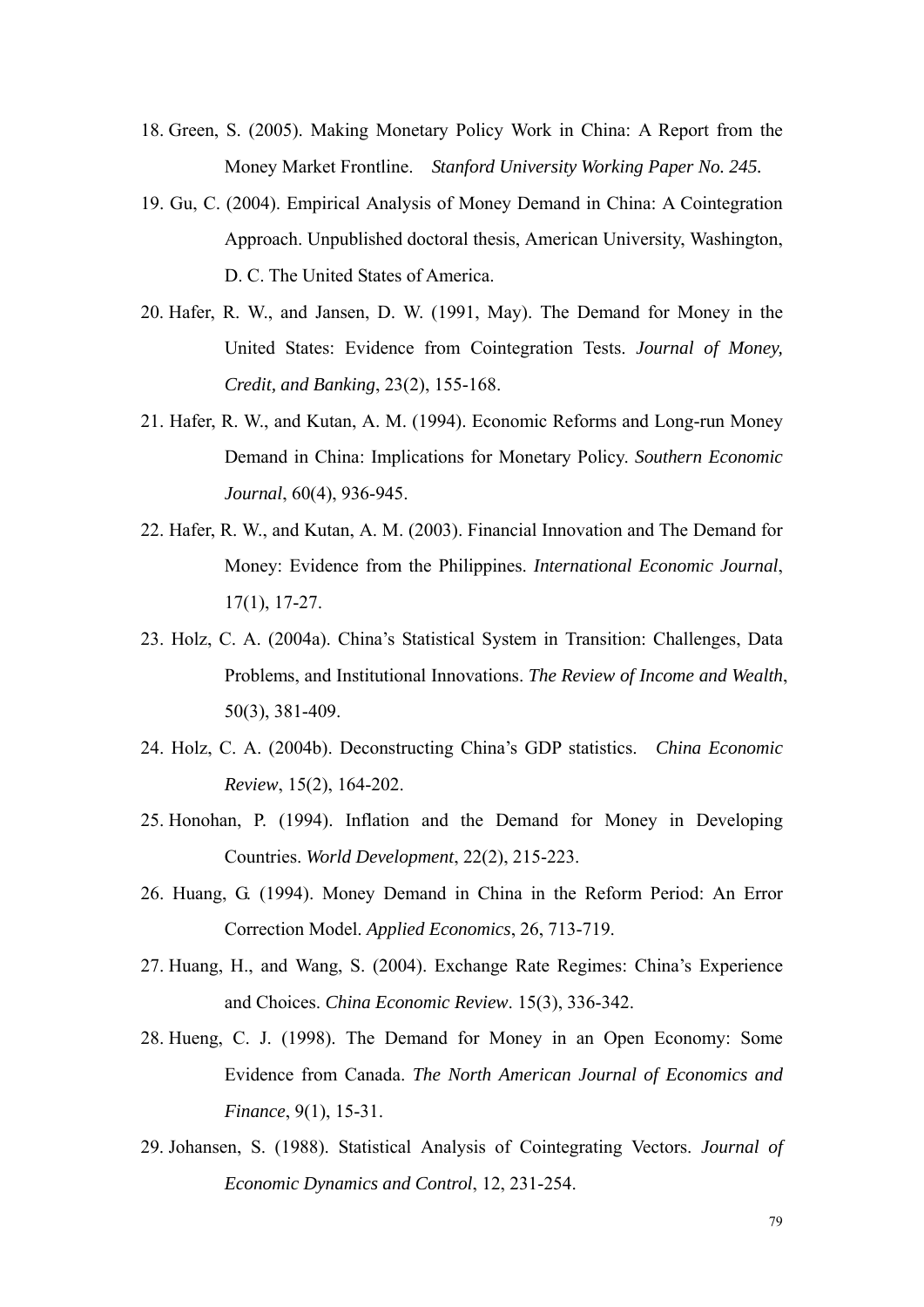- 30. Johansen, S., and Juselius, K. (1990). Maximum Likelihood Estimation and Inference on Cointegration-With Applications to the Demand for Money. *Oxford Bulletin of Economics and Statistics*, 52(2), 169-210.
- 31. Khalid, A. (1999). Modelling Money Demand in Open Economies: the Case of Selected Asian Countries. *Applied Economics*, 31(9), 1129-1135.
- 32. Luke Chan, M. L., Cheng, W., and Deaves, R. (1991). Money Demand in China Revisited: Some New Empirical Evidence. Journal of Asian Economics, 2(1), 137-144.
- 33. Mackinnon, J. G. (1990). Critical Values for Cointegration Tests. Working Paper, University of California, San Diego.
- 34. McNown, R., and Wallace, M. S. (1992). Cointegration Tests for a Long-Run Relation between Money Demand and the Effective Exchange Rate. Journal of International Money and Finance, 11, 107-114.
- 35. Mookerjee, R., and Peebles, G. (1998). Endogenous Money in China: Evidence and Insights on Recent Polices. *Journal of Asian Economics*, 9(1), 139-158.
- 36. Narayan, P. K. (2007) Is Money Targeting an Option for the Bank Indonesia? *Journal of Asian Economics*, 18, 726-738.
- 37. NG, S. B. and Perron, P. (2001). Lag Length Selection and the Construction of Unit Root Tests with Good Size and Power. *Econometrica*, 69(6), 1519-1554.
- 38. Ping, X., and Zhang, X. (2003). The Coordination between Monetary Policy and Exchange Rate Policy in an Open Economy in Transition. A Case Study on China from 1994 to 2000. *Journal of Asian Economics*, 14, 327-336.
- 39. Qin, D. (1994). Money Demand in China: The Effect of Economic Reform. *Journal of Asian Economics*, 5(2), 253-271.
- 40. Schwert, W. (1989). Tests for Unit Roots: A Monte Carlo Investigation. *Journal of Business and Statistics*, 7(2), 147-159.
- 41. Shi, JianHuai. (2001). Financial Innovations in China, 1990-2000. *China Centre for Economic Research Working Paper Series* (E2001006).